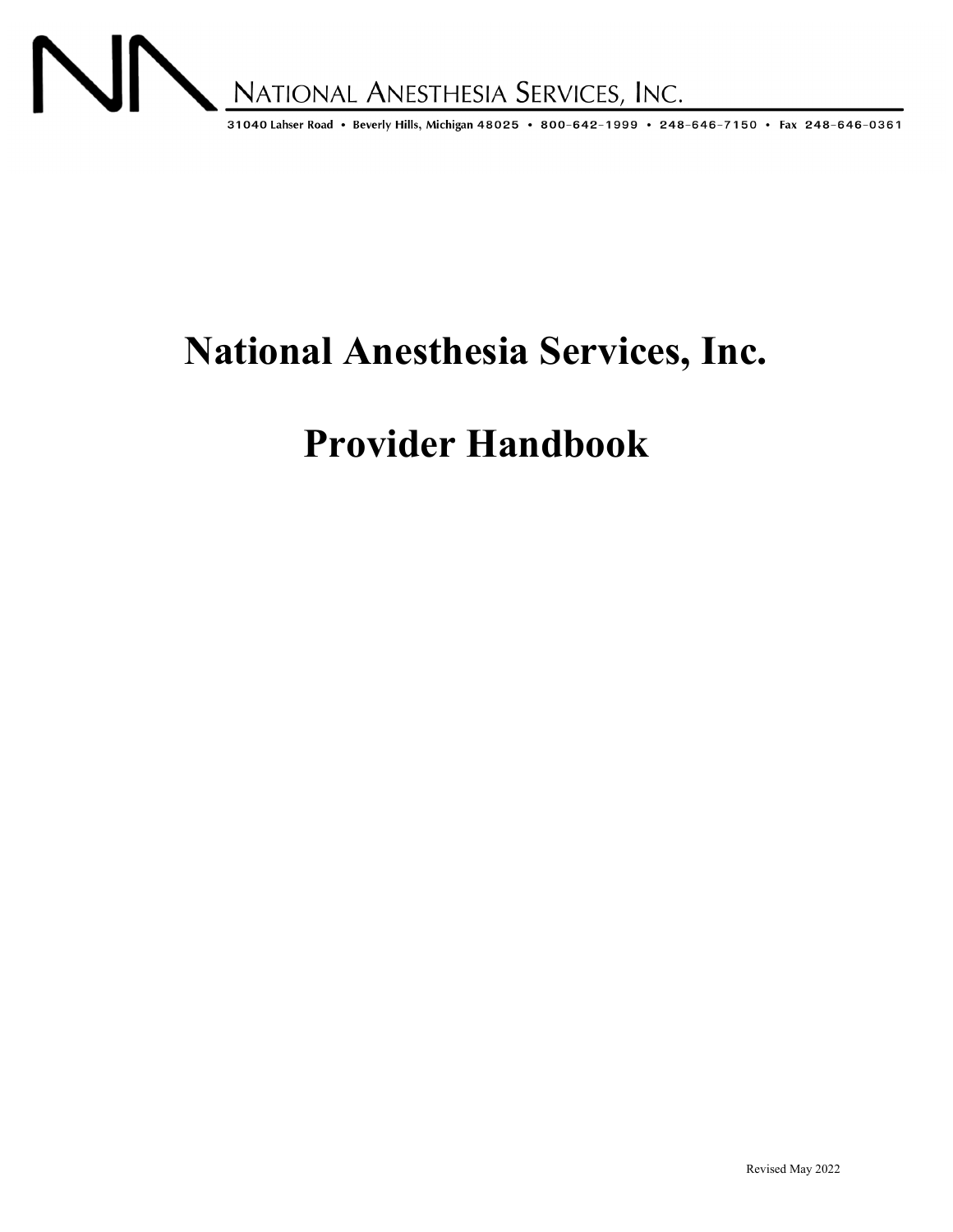# **TABLE OF CONTENTS**

| <b>WELCOME</b>                                           | $\mathfrak{Z}$   |
|----------------------------------------------------------|------------------|
| <b>MISSION STATEMENT</b>                                 | $\mathfrak{Z}$   |
| <b>ADMINISTRATIVE BASICS</b>                             | $\mathfrak{Z}$   |
| <b>CODE OF BUSINESS ETHICS</b>                           | $\overline{4}$   |
| STANDARDS OF CONDUCT                                     | $\mathfrak s$    |
| <b>SAFEY MANAGEMENT</b>                                  | 6                |
| LIFE SAFETY FIRE MANAGEMENT                              | 6                |
| <b>ENVIRONMENTAL SAFETY</b>                              | $\boldsymbol{7}$ |
| EMERGENCY PREPAREDNESS/DISASTER SAFETY                   | 9                |
| ELECTRICAL SAFETY                                        | 11               |
| CHEMICAL SAFETY/HAZARDOUS COMMUNICATIONS                 | 12               |
| JOINT COMMISSION EDUCATION                               | 14               |
| <b>DEFINITIONS</b>                                       | 14               |
| <b>DO-NOT-USE LIST</b>                                   | 16               |
| <b>INFECTION CONTROL</b>                                 | 16               |
| NOSOCOMIAL INFECTIONS                                    | 16               |
| CDC HAND HYGIENE GUIDELINES                              | 17               |
| STANDARD PRECAUTIONS                                     | 18               |
| <b>BLOODBORNE PATHOGENS</b>                              | 19               |
| MEDICATION SAFETY AND DOCUMENTATION                      | 20               |
| SUSPECTED ABUSE: IDENTIFICATION, TREATMENT AND REPORTING | 23               |
| PROVIDER ESSENTIALS                                      | 25               |
| <b>RESTRAINTS</b>                                        | 25               |
| <b>END OF LIFE CARE</b>                                  | 28               |
| <b>EMERGENCY CODES</b>                                   | 28               |
| AGE SPECIFIC EDUCATION                                   | 28               |
| EMERGENCY TREATMENT OF PATIENTS (EMTALA)                 | 30               |
| THE HIPPA PRIVACY RULE                                   | 30               |
| <b>BODY MECHANICS</b>                                    | 32               |
| UNDERSTANDING CULTURAL DIVERSITY                         | 33               |
| <b>DISCHARGE PLANNING</b>                                | 35               |
| PATIENT RIGHTS AND RESPONSIBILITIES                      | 36               |
| UTILITY MANAGEMENT                                       | 38               |
| PATIENT EDUCATION                                        | 39               |
| MEDICAL EQUIPMENT MANAGEMENT                             | 40               |
| PAIN MANAGEMENT                                          | 41               |
| <b>RADIATION SAFETY</b>                                  | 44               |
| <b>FALL PREVENTION</b>                                   | 44               |
| COMPLAINT RESOLUTION (PROVIDER AND CLIENT FACILITY)      | 45               |
| HUMAN RESOURCES: EMPLOYMENT APPLICATION PROCESS          | 46               |
| <b>BACKGROUND CHECKS</b>                                 | 47               |
| LICENSE/CERTIFICATION/EDUCATION VERIFICATION             | 47               |
| REFERENCE CHECKING                                       | 48               |
| SKILLS ASSESSMENT AND COMPETENCY EXAMINATIONS            | 48               |
| ADDITIONAL QUALIFICATIONS OF PROVIDER PERSONNEL          | 48               |
| HEALTH SCREENING                                         | 48               |
| <b>SCREENING AND EDUCATION</b>                           | 48               |
| MAINTAINING PERSONNEL FILES                              | 49               |
| <b>ORIENTATION</b>                                       | 49               |
| PERFORMANCE IMPROVEMENT AND EDUCATION                    | 49               |
| PERFORMANCE REVIEWS                                      | 51               |
| <b>EDUCATION</b>                                         | 51               |
| DISCIPLINARY ACTION                                      | 51               |
| DO NOT SEND PREVENTION CURRICULUM                        | 52               |
|                                                          |                  |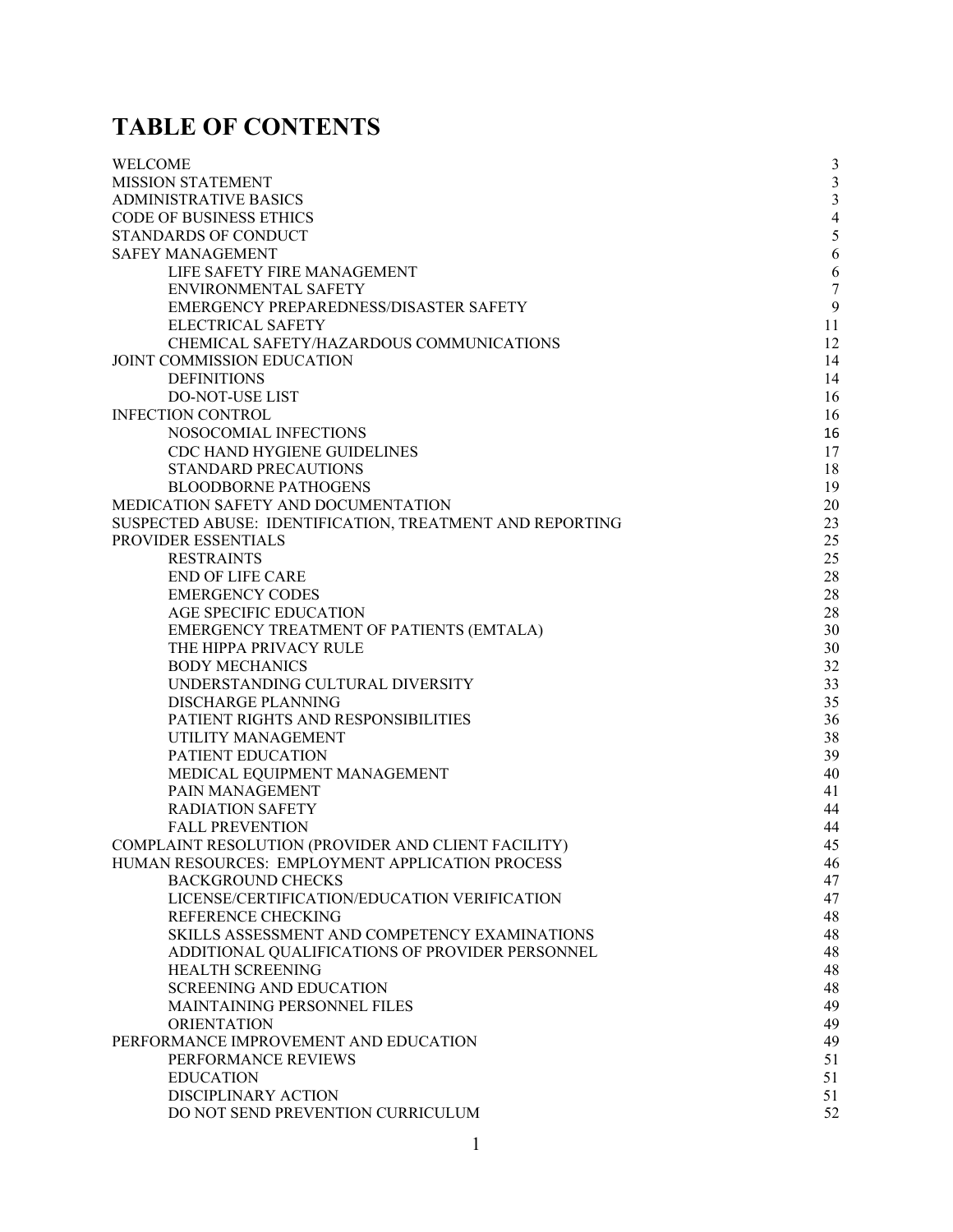| REPORTING ANY ISSUES                     | 53  |
|------------------------------------------|-----|
| ASSIGNMENT ISSUES                        | 54  |
| BLOOD BORNE EXPOSURE                     | 55. |
| CLINICAL INCIDENTS AND SENTINEL EVENTS   |     |
| JOINT COMMISSION'S SENTINEL EVENT POLICY | 56  |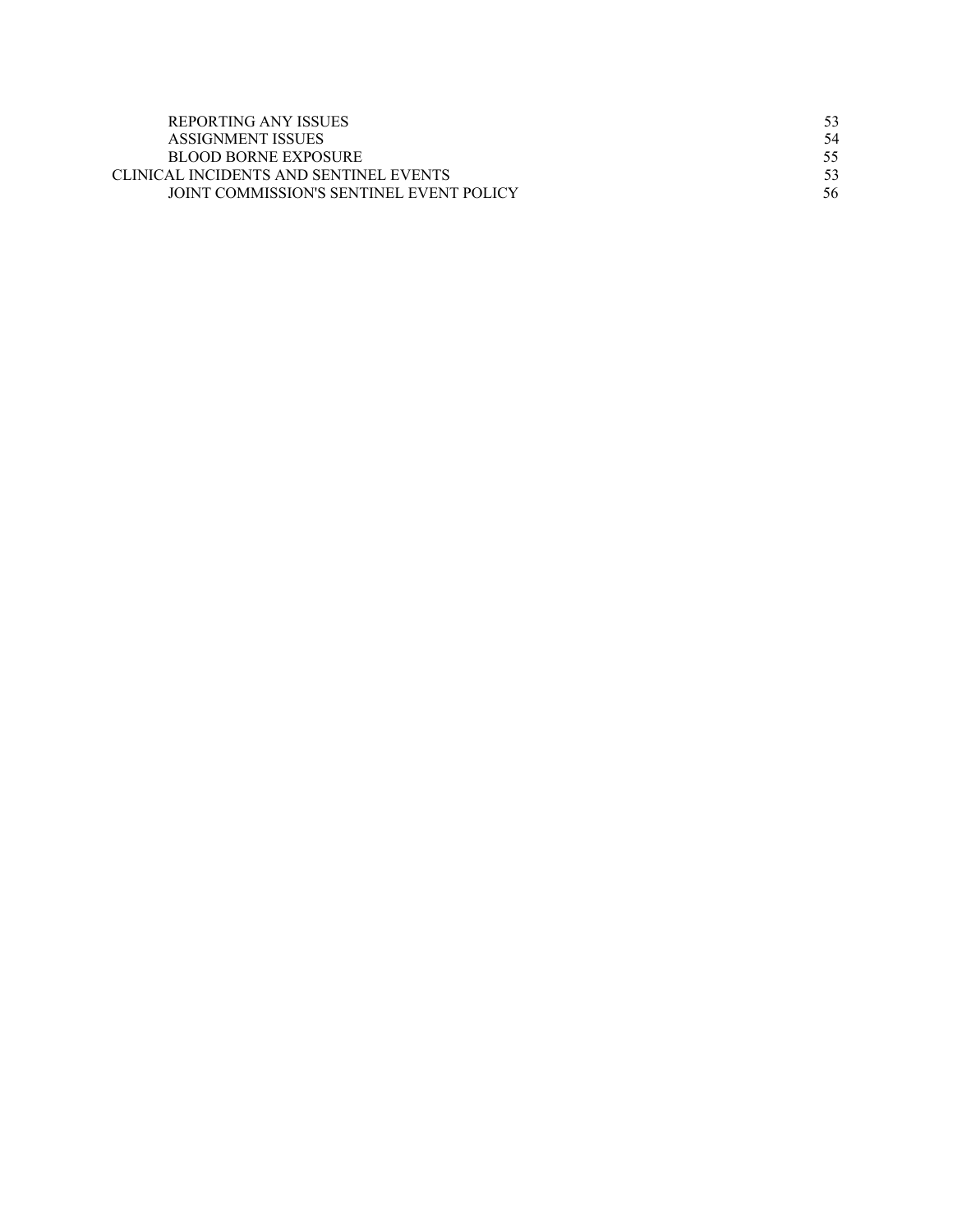# **WELCOME**

Welcome to the National Anesthesia Services, Inc. team! We look forward to working with you and assisting you in achieving exciting and rewarding assignment opportunities with National Anesthesia Services, Inc.! This handbook will serve as your point of reference for any standards, policies and procedures that you are expected to follow as one of our providers.

It is required that you review this handbook and return the Acknowledgement Form that accompanies it. The acknowledgement form will be kept on file for our records, and you will be sent a new Acknowledgement Form each time an update to this handbook is made.

Your association is at will and this handbook is in no way, shape or form a contract.

Please note that throughout the remainder of this handbook, you will be referred to as "provider."

# **MISSION STATEMENT**

Our mission is to cultivate lifelong relationships with our clients and providers by offering the best total solution for their anesthesia staffing needs. We go above and beyond — not occasionally but routinely — in our effort to develop deep-rooted partnerships with our clients and anesthesia providers.

# **ADMINISTRATIVE BASICS**

# Availability of National Anesthesia Services, Inc. Office Staff

The National Anesthesia Services, Inc. corporate office, located in Beverly Hills Michigan, is open Monday through Friday, from the hours of 8:30 AM, EST to 5:00 PM, EST. Our local telephone number is 1-248-646-7150 and our toll-free number is 1-800-642-1999. Outside of normal business hours and in the event of an emergency, please contact us at our pager number 1-800-436-0746. National Anesthesia Services Inc.'s on call staff will be available to assist you.

Our goal is to always provide you with a consistent level of service. If for any reason you are dissatisfied with our service, we encourage you to contact your agency representative to discuss the issue. National Anesthesia Services, Inc. has processes in place to resolve customer complaints in an effective and efficient manner. If the resolution does not meet your expectation, we encourage you to call the National Anesthesia Services, Inc. corporate office at 1- 248-646-7150 and request to speak to leadership. Any individual or organization that has a concern about the quality and safety of patient care delivered by a National Anesthesia Services, Inc. healthcare provider is encouraged to contact the Joint Commission at www.jointcommission.org. National Anesthesia Services, Inc. demonstrates their commitment by taking no retaliatory or disciplinary action against those that report safety or quality of care concern to the Joint Commission.

In the event of an emergency, natural disaster or other uncontrollable event, National Anesthesia Services, Inc. will continue to provide service to you through our network from a location where phones and computers are functional. National Anesthesia Services, Inc. will do everything possible to support you in meeting your needs during crisis situation(s). A copy of our Emergency Management Plan is available upon request.

#### Orientation

A National Anesthesia Services, Inc. internal employee will gather the necessary assignment information you prior to your start and discuss details with you directly. This information will include, but is not limited to, reporting instructions, driving directions and/or other travel details, details pertaining to lodging and invoice submittal. This information will be kept on file at National Anesthesia Services, Inc.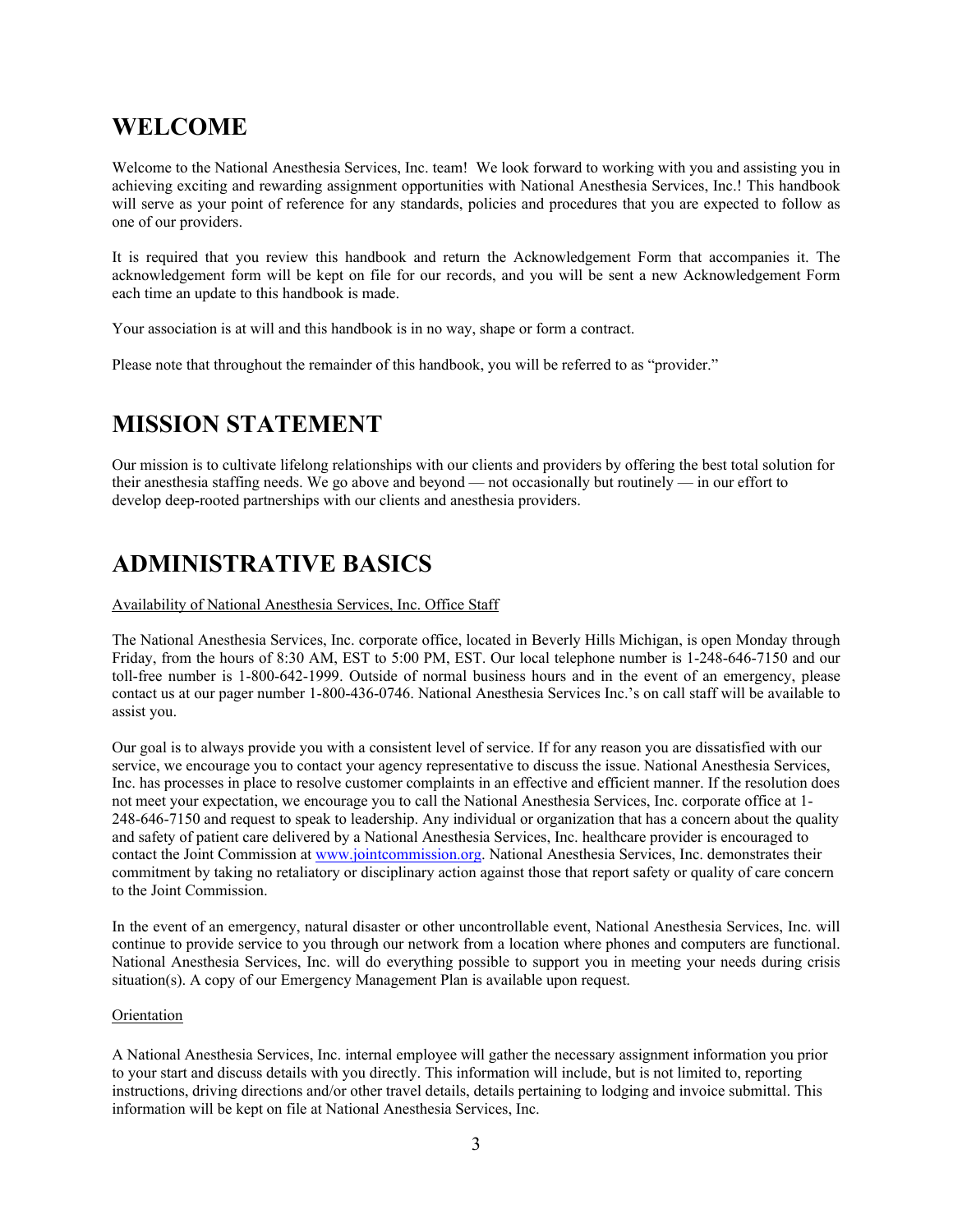### Clinical Supervision

The Clinical Liaison (otherwise known and referred to ask Medical Director) provides clinical staff supervision for National Anesthesia Services, Inc. providers. The Clinical Liaison has an understanding of the scope of services provided by the healthcare professionals supervised. It is the agency's CEO's responsibility to identify and report aberrant or illegal behavior to professional boards and law enforcement agencies.

### Floating Policy

National Anesthesia Services, Inc. providers may only be placed in assignments that match the job description for which National Anesthesia Services, Inc. assigns them. If a provider is asked to float to another client facility, the client facility must be a like department and the floating provider must have previously demonstrated competency and have the appropriate certifications and credentials for that department and facility. Providers should only be floated to areas of comparable clinical practice.

The following procedures should be followed by any provider who is assigned to an area in which they do not feel competent:

- The provider will immediately notify National Anesthesia Services, Inc.
- National Anesthesia Services, Inc. is obligated to inform the hospital of the provider's professional limitations
- A member of the management team at National Anesthesia Services, Inc. will work with all involved parties to resolve the issue.

# **CODE OF BUSINESS ETHICS**

The first element of the Code of Business Ethics is putting the interests of our healthcare providers, client facilities and the patient above our personal and individual interests. It is in the best interest of National Anesthesia Services, Inc. to avoid conflicts of interest between the client facility, providers and staff.

National Anesthesia Services, Inc. has developed corporate compliance guidelines to supplement and reinforce our client facilities' existing policies and procedures. It is also meant to assist National Anesthesia Services, Inc.'s efforts to comply with all applicable laws, rules and regulations.

- All providers are responsible for conducting their jobs in a manner reflecting standards of ethics that are consistent with accepted criteria for personal integrity.
- Preserving National Anesthesia Services, Inc.'s reputation for integrity and professionalism is an important objective. The manner in which providers carry out their responsibilities is as important as the results they achieve.
- All activities are to be conducted in compliance with both the letter of the law and spirit of the law, regulations and judicial decrees.
- No provider should, at any time take any action on behalf of National Anesthesia Services, Inc., which is known or should be known to violate any law or regulation.
- Information about a provider's medical condition and history is required during the hiring process. National Anesthesia Services, Inc. recognizes this health information and electronic information must be held securely and in confidence. It is the policy of National Anesthesia Services, Inc. that providers' specific information is not to be released to anyone outside of National Anesthesia Services, Inc. without a court order, subpoena of applicable statute.
- Marketing materials, regardless of medium, shall accurately describe the services, facilities and resources of National Anesthesia Services, Inc.
- To maintain high standards of performance, National Anesthesia Services, Inc. employs only those individuals it believes are most qualified without regard to race, color, religion, sex, age, national origin, handicap or disability in compliance with all federal and state laws regarding discrimination.
- National Anesthesia Services, Inc. is committed to maintaining a workplace environment in which providers are free from sexual harassment.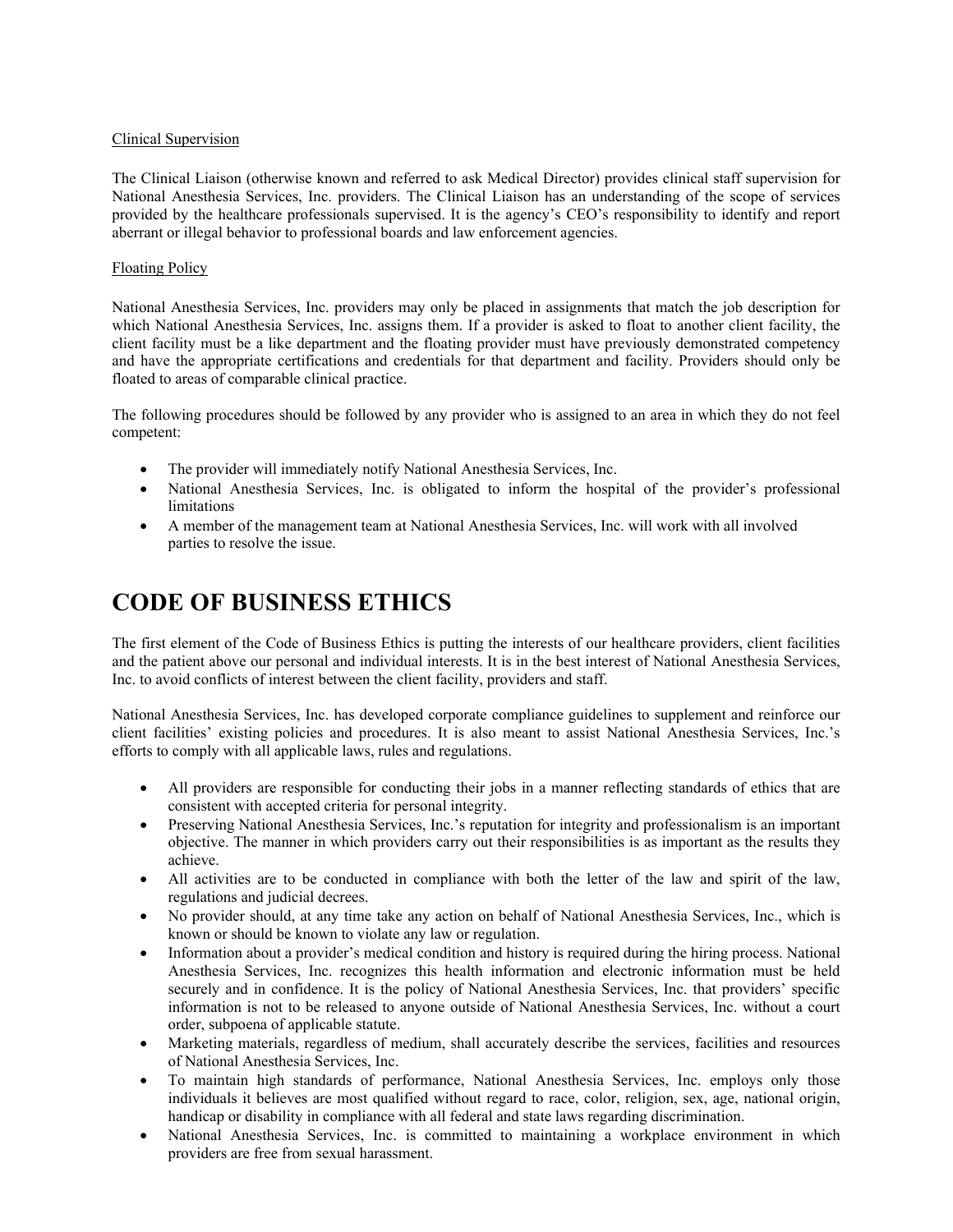- National Anesthesia Services, Inc. will not tolerate violence or threats of violence, including but not limited to abusive language, threats, intimidation, inappropriate gestures and/or physical fighting by any provider. These actions are strictly prohibited and may lead to severe disciplinary action up to and including termination of contract.
- National Anesthesia Services, Inc. recognizes that its providers and internal employees are its most valuable assets and is committed to protecting their safety and welfare. Providers are required to report accidents and unsafe practices or conditions to their supervisors or other management staff. Timely action will be taken to correct unsafe conditions.
- Providers that are licensed or certified in any profession shall follow all applicable rules and professional codes of conduct pertaining to that profession, in addition to the rules stated herein.
- National Anesthesia Services, Inc. prohibits the use or possession of illegal drugs and alcohol abuse on National Anesthesia Services, Inc. property or while engaged in company activity.
- National Anesthesia Services, Inc. is committed to providing initial and ongoing education for all providers regarding their responsibilities to uphold the code of business ethics and this set of National Anesthesia Services, Inc. Corporate Compliance guidelines.
- National Anesthesia Services, Inc. prohibits internal employees to discuss bill rates of facilities or rates of National Anesthesia Services, Inc. with other healthcare providers.
- National Anesthesia Services, Inc. prohibits internal employees from discussing personal or business affairs of any provider or internal employee with any individual not directly involved with the said personnel or business affair.
- National Anesthesia Services, Inc. is committed to protecting the privacy, confidentiality and security of its providers. This policy is designed to assure compliance with applicable state and federal laws and regulations.
- National Anesthesia Services, Inc. is committed to protecting its own and its clients' trade secrets, proprietary information and other internal information.
- It is the desire of National Anesthesia, Services Inc. to provide authorized third parties with information whenever requested while committing to our responsibility to control the release of information to protect the privacy and confidentiality of the provider and/or corporate information.
- Providers are not authorized to issue any statement, written or oral, to any news media representative or grant any public interview pertaining to the company's operations or financial matters.

Any provider that becomes aware of any ethical issues or unethical practices must immediately report it to their agency contact. If their agency contact is unavailable or you believe it would be inappropriate to contact that person because of their involvement in the situation, you should immediately contact any member of management. Any provider can raise concerns and make reports without fear of reprisal or retaliation.

All reports and inquiries are handled confidentially to the greatest extent possible under the circumstances. You may choose to remain anonymous, though in some cases that can make it more difficult to follow up and ensure resolution to the situation.

National Anesthesia Services, Inc. wants every provider to report violations of our ethical or other principles whenever you see them or learn about them. If you do not know whether something is a problem, please ask a member of management.

# **STANDARDS OF CONDUCT**

It is the responsibility of members of National Anesthesia Services, Inc.'s internal employees and providers to exercise appropriate judgment, and conduct themselves in a manner that reflects the highest standards of professional and personal ethics and behavior.

# National Anesthesia Services, Inc. Provider Responsibilities

A National Anesthesia Services, Inc. provider is and shall be duly licensed to practice their profession in any state where the National Anesthesia Services, Inc. provider is assigned and shall maintain current professional standing at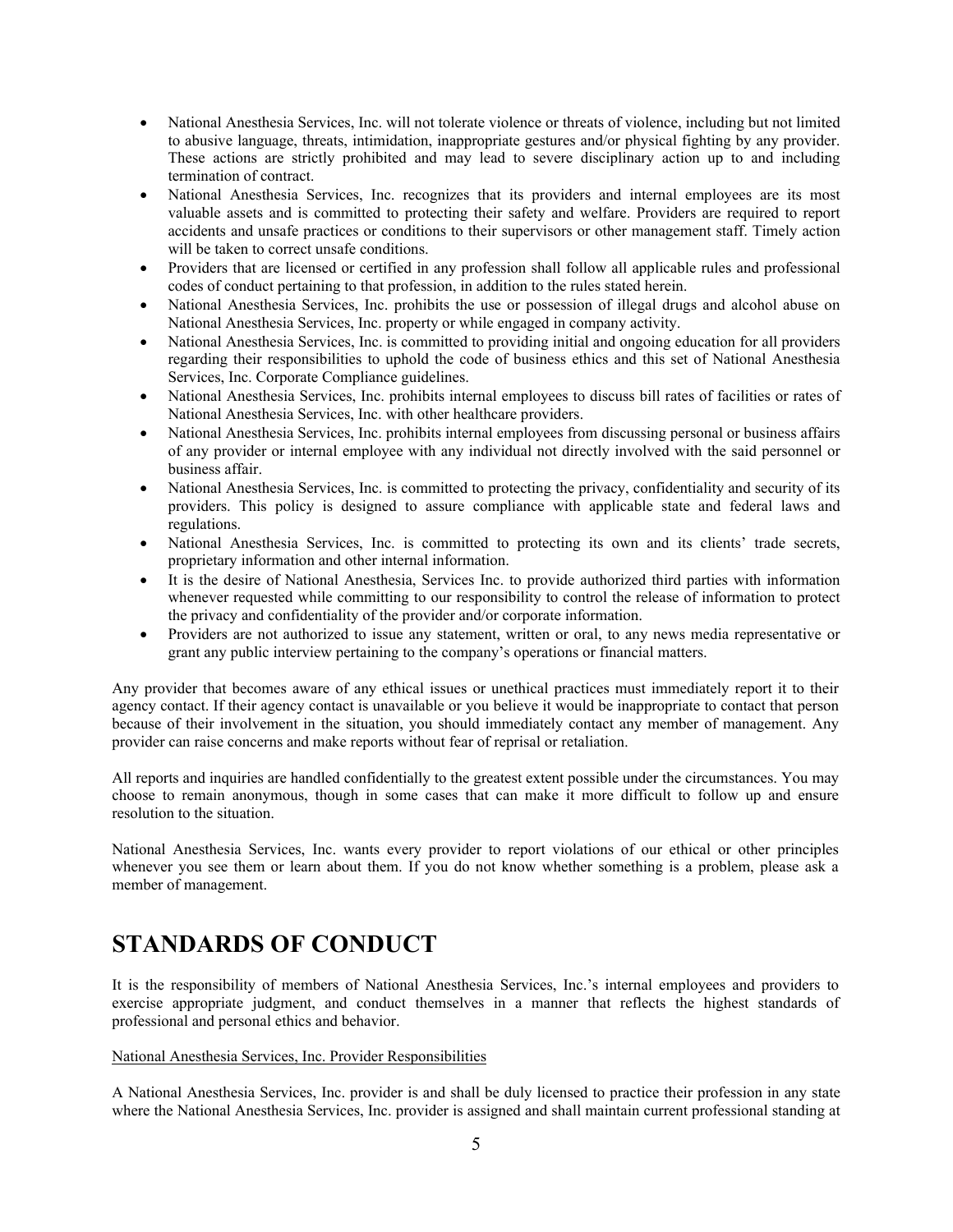all times during the assignment. Evidence of such licensing shall be submitted to National Anesthesia Services, Inc. prior to commencing the assignment. A National Anesthesia Services, Inc. provider agrees to give immediate notice to National Anesthesia Services, Inc. in the case of suspension or revocation of their license, initiation of any proceeding that could result in suspension or revocation of such licensing, or upon the receipt of any notice or any other matter that may challenge or threaten such licensing.

A National Anesthesia Services, Inc. provider agrees to submit to National Anesthesia Services, Inc., before commencing any assignment, all requested documentation that is necessary to comply with Joint Commission, the client and National Anesthesia Services, Inc. 10-days prior to assignment start date.

A National Anesthesia Services, Inc. provider agrees to and shall observe and comply with the applicable policies, procedures, rules and regulations established by the client.

A National Anesthesia Services, Inc. provider agrees to adhere fully with all quality assurance, peer review, risk management or other programs that may be established by the client to promote appropriate professional standards of medical care. A National Anesthesia Services, Inc. provider agrees to accept both clinical and operational supervision from their immediate supervisor.

A National Anesthesia Services, Inc. provider agrees that patient records and charts shall, at all times, remain the property of the client. A National Anesthesia Services, Inc. provider agrees to maintain the confidentiality of all information related to patient records, charges, expenses, quality assurance, risk management or other programs derived from, through, or provided by clients and all information related to this agreement.

A National Anesthesia Services, Inc. provider agrees to immediately provide written notice to National Anesthesia Services, Inc. as to any legal proceeding instituted or threatened, or any claim or demand, made against the National Anesthesia Services, Inc. provider or National Anesthesia Services, Inc. with respect to the National Anesthesia Services, Inc. provider rendering of services under this agreement.

A National Anesthesia Services, Inc. provider agrees not to disclose any National Anesthesia Services, Inc. trade secrets, confidential or proprietary information of National Anesthesia Services, Inc. to providers, clients, or patients of clients. A National Anesthesia Services, Inc. provider agrees to refer the client for which they're contracted at to National Anesthesia Services, Inc. for any future arrangements for temporary or permanent coverage that may be requested of provider by client facility in conjunction with the terms set forth in said provider's contract for services.

# **SAFETY MANAGEMENT**

As a Joint Commission certified Health Care Staffing Firm, National Anesthesia Services, Inc. fully supports all policies and procedures put forth by the Joint Commission. Each year, the Joint Commissions puts out new Patient Safety Goals. Please review those at the time of review this Handbook for the current year. The coming year's Patient Safety Goals will be e-mailed to you upon release as long as you remain an Active provider on National Anesthesia Service's roster.

Please review the information below for information on other, general safety procedures.

# Life Safety and Fire Management

# GENERAL RULES

When fire strikes, the actions taken during the first few minutes make the difference between containment and catastrophe. It is with the training of personnel that proper action can be taken during these very important first few minutes and disaster averted.

Important locations you need to know:

- Fire extinguisher in your department
- Closest fire-alarm pull
- Evacuation route
- Fire doors and walls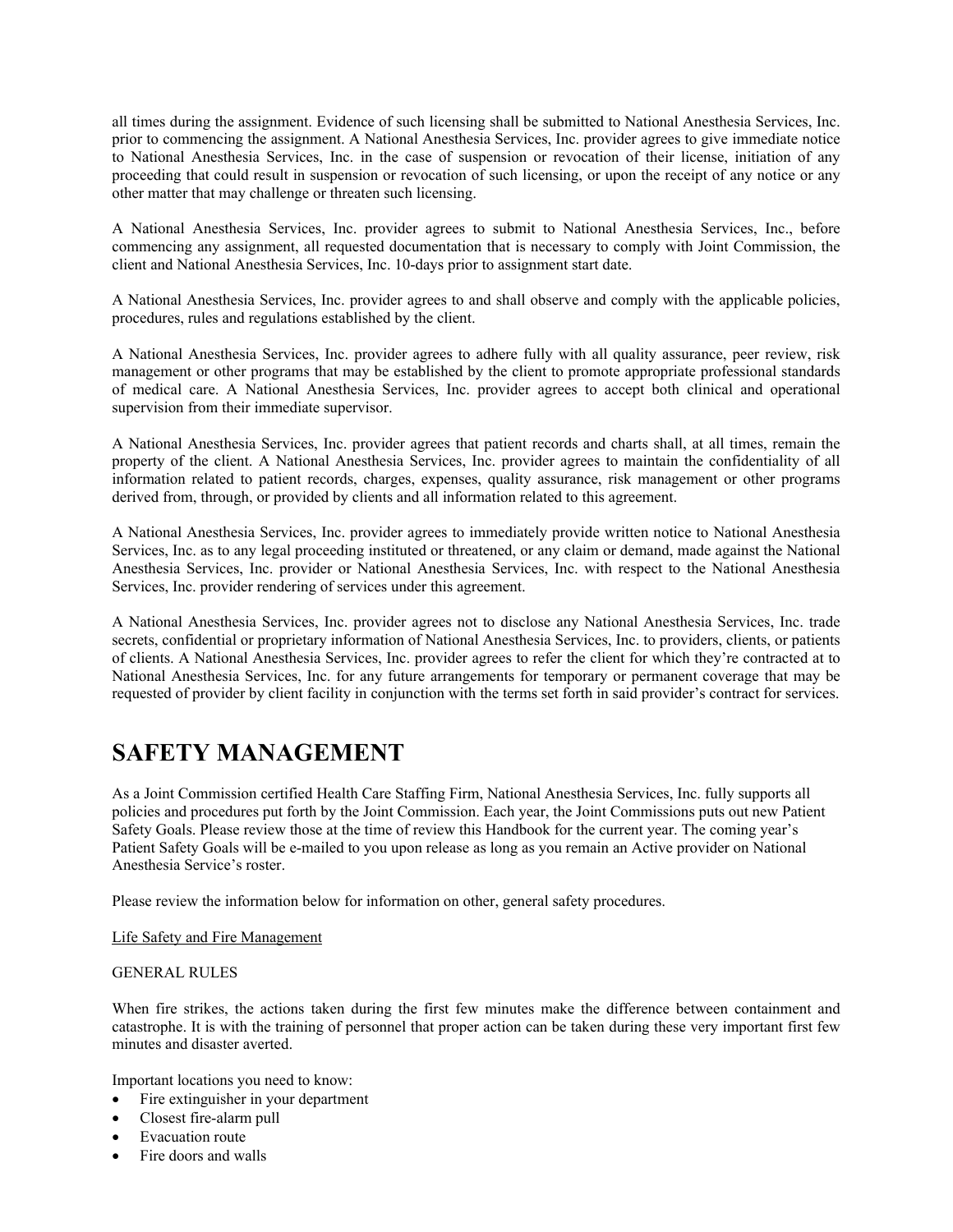• Next safe fire zone (smoke compartments)

Important facility conditions to maintain:

- Keep emergency exits, firefighting equipment and fire-alarm pull stations clear at all times
- Never put door wedges under doors that prevent doors from closing.
- Keep doors closed unless they are controlled by an electromagnetic system.
- Keep all corridors and exits clear of all unnecessary traffic and/or obstruction.
- Keep telephone lines clear for fire control.

Creation of Fire

A fire requires that the following three elements (known as the fire triangle) are present at the same time to burn:



If the sides of the triangle are not allowed to meet – if the triangle does not form, there will be no fire.

In the event of a fire, follow the below action plan:

- **R** Rescue- Remove everyone in immediate danger from the fire area.
- **A** Alarm- Pull the nearest FIRE ALARM box and alert PBX to announce a Code Red
- **C** Contain- Close the door and isolate the fire
- **E** Extinguish/evacuate- With proper extinguisher, fight fire without endangering yourself

When using a fire extinguisher, follow the below action plan:

- Pull- Pull out the safety pin
- **A** Aim- Aim the nozzle at the base of the fire, standing about 10 feet away from the fire.
- **S** Squeeze- Squeeze the handle
- **S** Sweep- Sweep the nozzle from side to side

# Environmental Safety

In every client facility, it is important to follow security procedures. By taking simple security precautions, you can help to:

- Protect personal, patient, and institutional property
- Maintain a safe environment.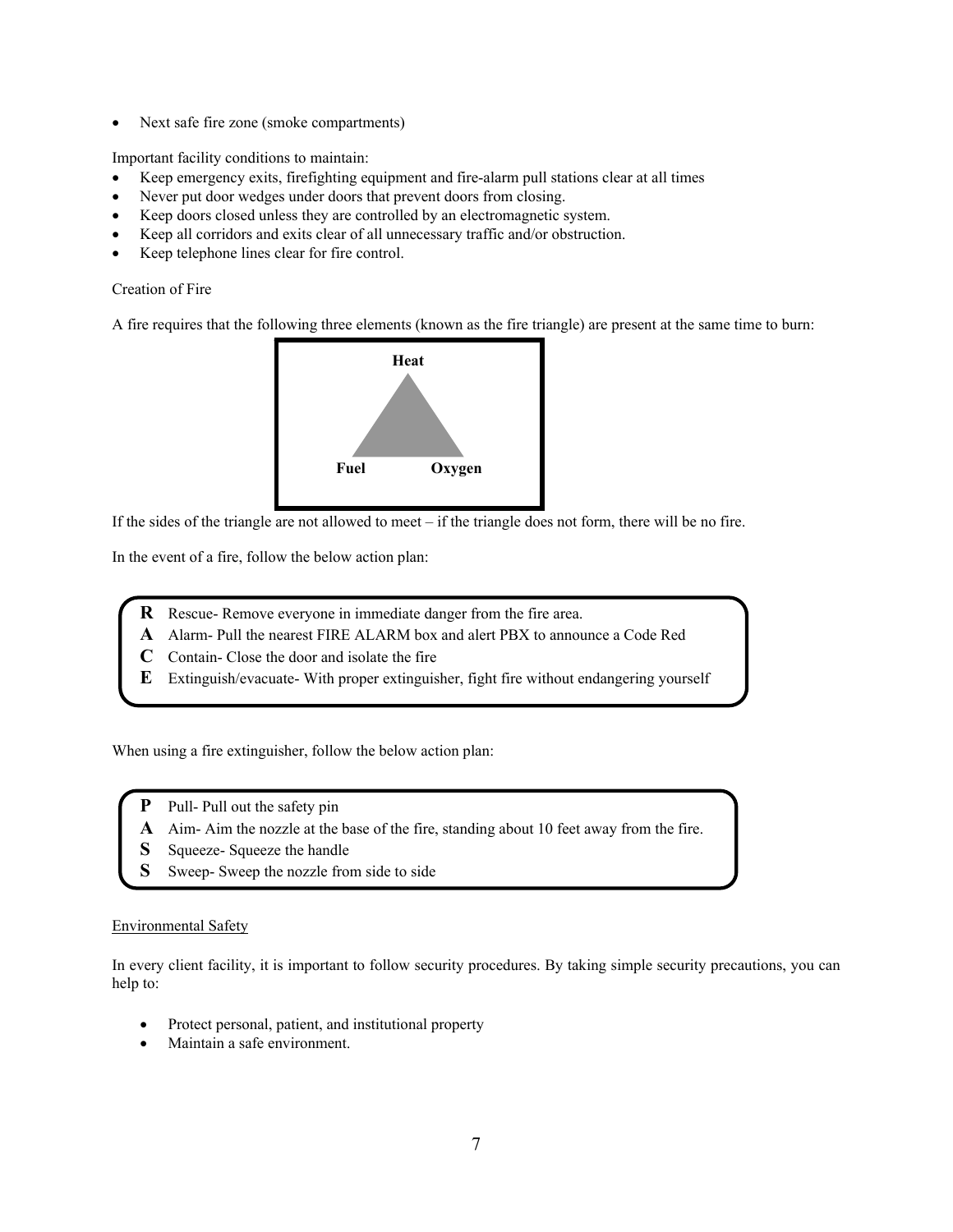### Personal Property

There are a number of security precautions that you can take at your client facility to help protect your own personal property:

- 1. Lock car doors.
- 2. Secure all valuables.
- 3. Keep purses and wallets in a locked area or locker.

#### Patient Property

Patients should be encouraged to leave their valuables at home. If patients choose to bring their valuables into the client facility with them, you can help to keep them safe by:

- 1. Securing patient valuables.
- 2. Educating patients about security.

Follow your client facility policy for securing patient valuables. For example, valuables may be placed in the client facility safe according to policy. You can educate patients by explaining the visitor policy, including who can visit, visiting hours, and any restrictions. You should also explain how patients can identify staff.

#### Institutional Property

There are also things you can do to protect institutional property:

- 1. Keep restricted areas locked.
- 2. Report missing or damaged equipment.

#### "Security-sensitive" Areas

Some areas in your client facility may be restricted or "security-sensitive." These are areas with limited or restricted access. Your client facility may have policies restricting access to these areas. There may also be security devices, such as alarms and video cameras. Restricted access to security areas applies to everyone, even staff. This means that only people who need to be in these areas should be there.

Security-sensitive areas may include the following:

- Pharmacy, because of access to drugs
- Operating rooms
- Obstetrics (especially the Nursery, because of the risk of child abduction)
- Pediatrics
- Medical Information Systems
- Medical Records, because of access to confidential information
- Billing

If you work in a security-sensitive area, follow client facility policies and procedures to keep them secure. Procedures that should be followed all the time, especially in security-sensitive areas may include:

- 1. Wearing your ID badge.
- 2. Keeping doors locked.
- 3. Reporting missing or damaged equipment.

You should wear your ID badge according to client facility policy. If you lose your badge, you should report it and have it replaced immediately. It is important for you to be properly identified. It is also important to insure no one else uses your badge.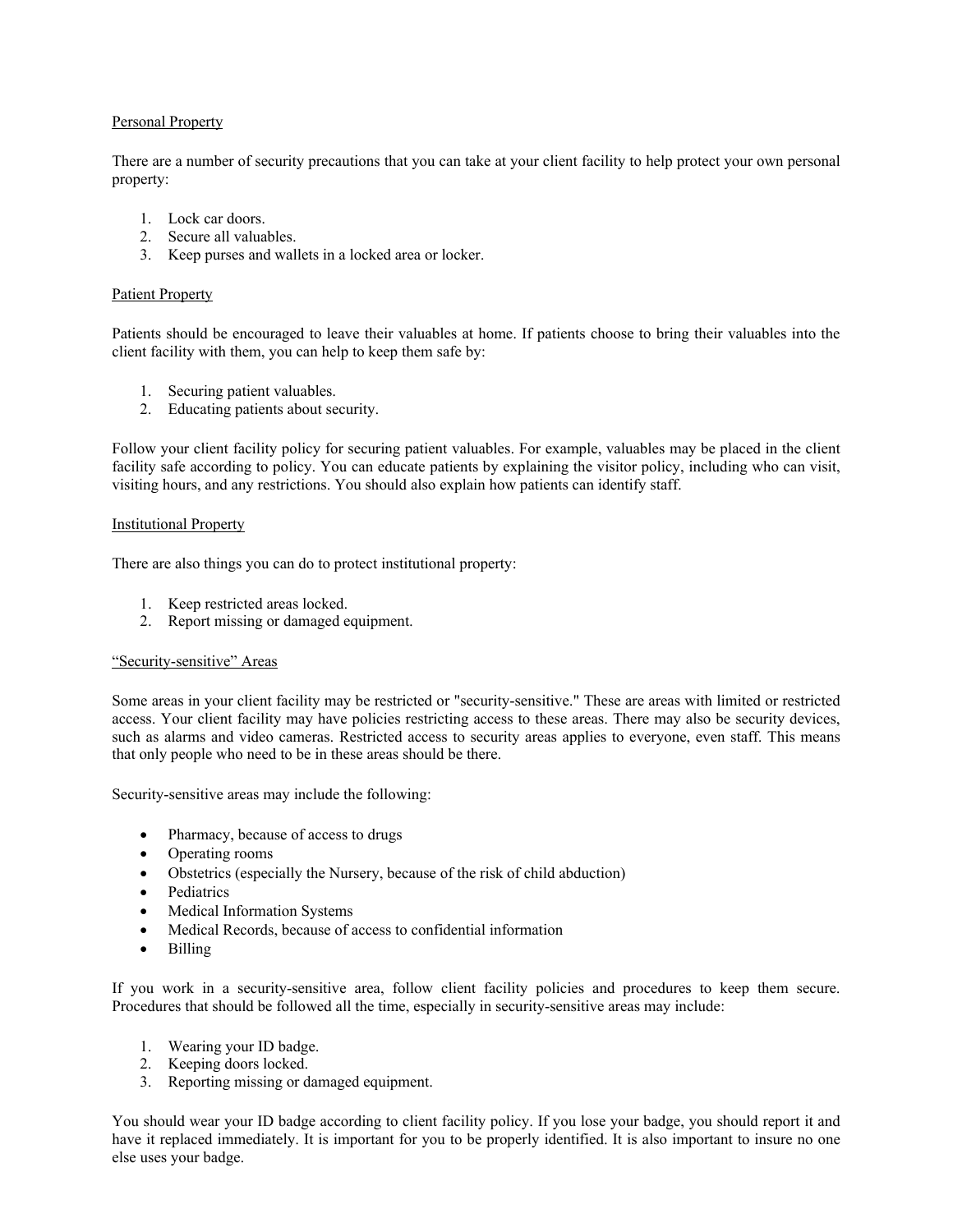In addition to wearing your own ID badge, you should be suspicious of people who are not wearing proper identification. Remember, wearing a lab coat or scrubs does not mean someone is a provider or staff member.

You should also be sure to keep doors to security-sensitive areas locked. Do not prop doors open that are supposed to be secure. If you do see someone acting suspiciously, report it to your security personnel.

There are good reasons that some areas need to be secure. For example, the pharmacy must restrict access to drugs. In Obstetrics (particularly the Nursery), it is important to guard against infant abduction. Medical Records contains sensitive personal information. By following procedures, you can help keep these areas secure.

In addition to protecting personal, patient, and institutional property, it is important to ensure your personal safety. Take the following simple precautions:

- 1. Do not walk alone to your car at night or any time you feel uncomfortable. Follow your client facility procedure to get an escort.
- 2. Park in well-lit areas and do not keep valuables in your car, especially in plain sight. If you do have valuables in your car, lock them in the trunk.
- 3. Report any potential security hazards. This includes such things as burned out lights in a stairwell or garage. If you feel someone is acting suspiciously, notify security personnel immediately.

#### Emergency Preparedness/Disaster Safety

Emergencies or disasters can be classified as either "internal" or "external."

An internal emergency is one that directly involves the client facility and is a threat to the staff and patients, such as an in-house fire, a toxic chemical spill or a natural disaster such as a tornado, earthquake or hurricane that causes damage to the facility.

An external emergency is one that occurs outside of the client facility and does not directly threaten the staff, patients and others inside the building(s). The indirect effect on the client facility is the possibility of large numbers of casualties arriving for treatment. External disasters include such things as:

- Accidents involving buses, trains, airplanes or multiple vehicles
- Explosions
- Chemical spills
- Large fires
- Violent incidents involving a large group of people
- Natural disasters occurring outside the facility such as tornadoes or floods.

All organizations must have an emergency management plan or disaster plan so that patient care can continue if a disaster occurs.

Client facility disaster/emergency management plans must:

- Address both external and internal disasters
- Include general activities that will occur no matter what the emergency situation
- Allow specific responses to the types of disasters the client facility might face
- Include a plan for evacuation of the hospital if all or part of the client facility is damaged or non-functional.

When there is an emergency situation that could affect many workers, a client facility's facility-wide notification system will be activated to let you know what is going on and the location. The notification will direct you to take action according to the type of emergency.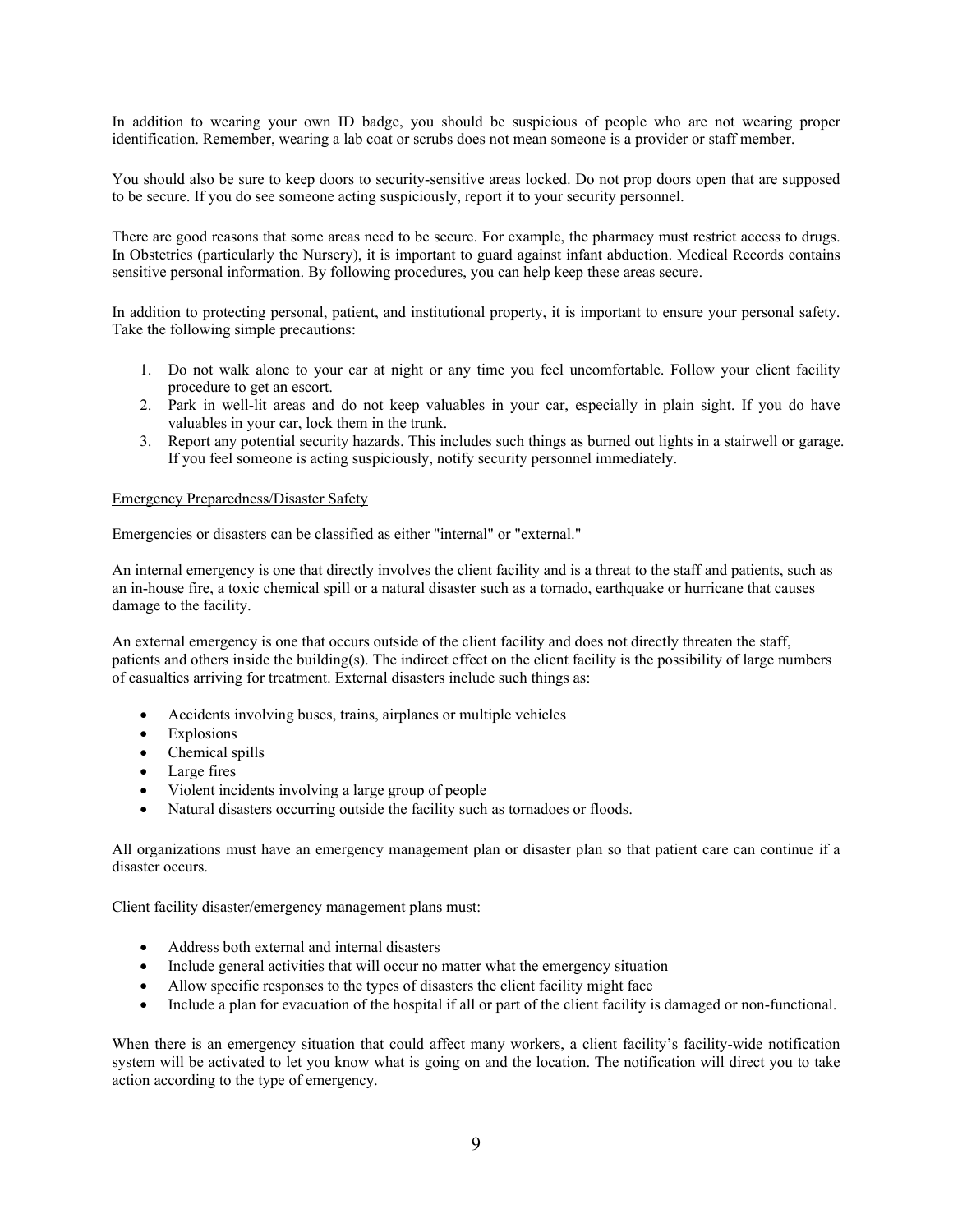#### Evacuation

Client facility evacuation is an entirely different process than is recommended for schools and factories. Leaving the client facility is the very last resort, while in other establishments the objective is to clear the building as quickly as possible.

Familiarity with several types of evacuations is a necessity in any client facility. There are four types of evacuations. Each may be separate and complete operation, or all four may have to be used in successive stages if circumstances so require.

- 1. Partial Evacuation: This is removing one or more patients from a dangerous room or ward. When the patients are removed, an attempt must be made to subdue the fire with the extinguisher and hose line. If this is impossible the door must be closed and the threshold sealed with a wet towel or blanket. If the fire continues to grow, then the next step is to proceed with the horizontal or vertical evacuation.
- 2. Horizontal Evacuation: This type of evacuation takes place when fire or heavy smoke from a single room or ward threatens to spread to the adjoining area. All patients should be moved laterally by bed, cart, wheelchair, gurney, blanket or other conveyance to the nearest and safest protected area. Patients in immediate danger should be moved first, including those who might be separated from safety if the fire enters the corridor. Next to move (and contrary to some opinion) should be the ambulatory patient. Panic is never caused by helpless people. Those who are ambulatory should be pre-instructed to line up outside their rooms, form a chain by holding hands and follow a lead person into the safe area. The rooms should be checked for stragglers and all windows and doors closed. When horizontal evacuation is ordered, the personnel in the receiving area should assist in the removal of the patients if needed.
- 3. Vertical Evacuation: This is the downward movement of patients to a safe area. This may be one or two floors below, or it may be down and out of the building. If the movement is out of the building, it should be an area far enough from the building to be safe and also to be out of the way of the fire department. In most cases, a horizontal movement to a safe stairwell will precede this movement. The priority for movement is the same for a horizontal movement.
- 4. Total Evacuation: This means vacating all floors to a place of safety. Cause would be possible conflagration or an enemy air attack warning, or dense smoke and fumes. A place of safety might mean the basement, or even leaving the building, or even leaving the city. It would be necessary to use all stairways and safe elevators. It would require the help of everyone available. This action must be undertaken floor by floor with enough trained help above and below to keep traffic moving quickly and properly by stair and elevator.

# Emergency Removal

In a client facility fire, the first duty of the personnel is to remove the patient(s) who are in immediate danger. This may require moving one person or many. If eight out of twenty-five are helpless as acknowledged, then it seems sensible to assume that the proper time to learn removal techniques would be before rather than during the fire.

Three considerations may be dominant factors in emergency patient handling:

- 1. The nature of the emergency
- 2. The weight and condition of the patient
- 3. The strength and adaptability of the rescuer

Of all the possible equipment for evacuation, the BLANKET is more important than any other. It can be used to smother fire, drag a patient from the room, made into a stretcher with or without poles, used for carrying in halls, on stairs, or fire escapes. Eight or ten infants can be carried easily and safely in a blanket.

There should be no uncertainty in bed fires. The rule is to get the patient on the floor. In an oxygen tent fire: SHUT OFF THE OXYGEN, THEN GET THE PATIENT ON THE FLOOR. n both situations, if you throw a blanket on the floor, you can use it to smother fire or as a drag. The fear of handling people who are on fire is undeserved. Bodies do not burn, they cook. So really all you have to contend with is the night clothing and the hair, once you free the patient from the bed.

In case of fire, do not be surprised to find the patient on the floor. He/she will get out of the bed if he/she can. If the patient is supposed to be in the room and you cannot see or feel him, look under the bed, or in the closets or elsewhere.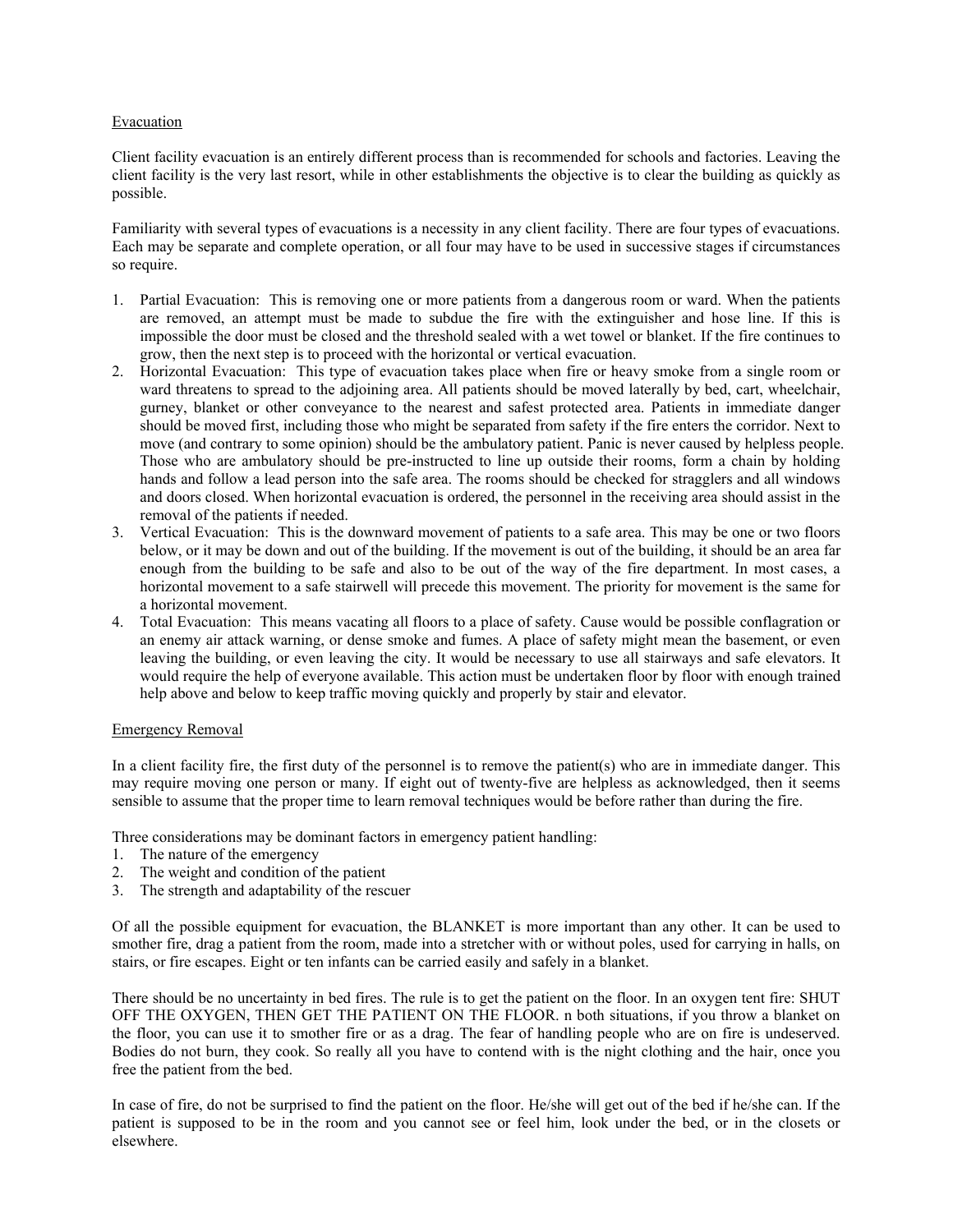#### Earthquake/Disaster Preparedness

- 1. Attempt to familiarize yourself with the client facility/unit earthquake preparedness plan. You can reduce injuries to co-workers and patients and lessen the possibility of panic after the disaster has occurred by planning for all eventualities.
- 2. At least 2 persons in each unit or on each floor should assume leadership roles after the disaster has occurred it is the client facility's responsibility to be sure they are properly trained.
- 3. Understand how to protect yourself (and patients if possible) during an earthquake. Get under a desk or table or stand in a doorway away from the glass. Do not leave the building during the quake.
- 4. Attempt to locate, and have available for immediate use, the telephone numbers and alternative means of communication with public safety agencies. When given the chance, participate in drills; take advantage of the opportunity to prepare for possible disasters.
- 5. In medication rooms, patient rooms, clean and dirty utility rooms be aware of high or top-heavy shelves, cabinets, machinery or any other equipment that could fall during a tremor. Heavy objects should not be on top shelves, but stored in lower places.
- 6. Be aware of the possible necessity to shut off lights, gas and water.
- 7. Attempt to locate several alternate routes of evacuation in the various parts of the unit and or client facility, should you need to leave your work area because it is unsafe.
- 8. Consider the possibility that you may not be able to leave the premises and attempt to locate supplies on hand that may be needed.
- 9. Provide assistance for physically compromised patients and co-workers who are unable to leave the building without the aid of another person.
- 10. Attempt to locate areas of the client facility that may be suitable as shelter areas should providers and patients be required to stay there after the disaster.
- 11. Be sure the fire extinguishers are kept in good working order and that you know how to use them.
- 12. If your building is windowless, consider alternative means of ventilation and lighting if the power is off.
- 13. Attempt to locate contingency plans for continued operation of the hospital based on total and/or partial shut downs due to building/utility/communication/transportation failures. Try to identify key personnel, communication systems, utilities and other support needs for 24 hours, 72 hours, one week and one month, if available.
- 14. Organize Interdisciplinary Team and patients for whom they are responsible and determine what steps are to be taken in accordance with the hospital's earthquake plans.
- 15. Immediately check for injuries among fellow workers and render first aid as needed. Seriously injured persons should not be moved unless they are in danger of further injury. Be sure your entire area is checked for injured.
- 16. In the event of fatalities, cover bodies and notify the coroner. They should not be moved.
- 17. Check for fires and fire hazards, especially for gas leaks and damaged electrical wiring.
- 18. See that these are turned off at main vales and switches if required. Check for building damage and move patients to safe areas.
- 19. Do not use elevators or to run into the street.
- 20. Flashlights should be used if power is off, since sparks from a match or light switch could ignite leaking gas.
- 21. Immediately clean up dangerous materials that may have spilled.
- 22. Limit use of "land line" and mobile telephones for outside calls except in genuine emergencies. Use batterypowered radios for damage reports and information from public safety agencies.
- 23. Check closets and storage areas very carefully, watching for falling objects.
- 24. After a major earthquake prepare for aftershocks which will be occurring and may cause more damage.
- *25.* Check that all telephones are correctly "on hook" so the system does not indicate a busy signal to incoming or internal calls.

#### Electrical Safety

Much of the work to support patient care depends on electrical devices. A few basic reminders will help you to maintain a safe workplace.

 All outlets are "grounded" outlets, accepting three-prong plugs. Never try to introduce another kind of plug into the outlets.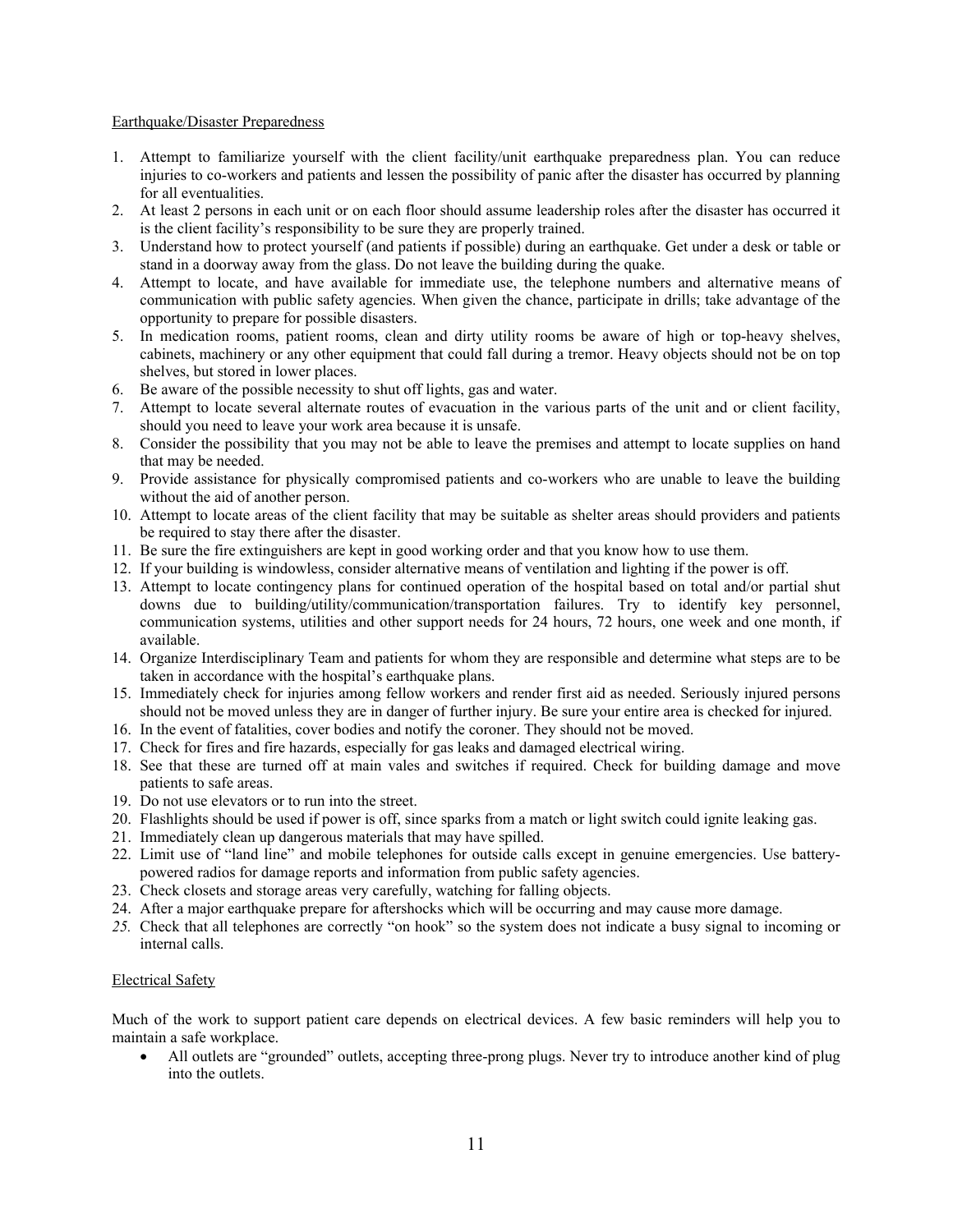- Water and electricity are a bad mix. Never try to plug something in, or run an appliance, if water is in the area. Clean up the water first. Electricity passes easily through water and can cause serious harm to you and others around.
- If you notice an electrical hazard, contact your supervisor immediately.

# Chemical Safety / Hazardous Communications

A variety of chemicals are used to support patient care, including things as simple as cleaning agents or complicated medications such as chemotherapy drugs. It is your legally protected right to know about these chemicals.

# Understanding the Material Safety Data Sheet (MSDS)

The Hazard Communication Standard is also known as the Workers' Right-to-Know standard. You have the right to know about the chemical hazards in your workplace. The MSDS and manufacturer's product label(s) are a fast and easy way to obtain information about how to work safely with a specific product.

A hazardous substance is one, which causes physical or related health hazards, that may be found on Lists issued by the State of California such as: "List of Regulated Substances," "Pesticide 200 Ingredients" and/or "The Safe Drinking Water and Toxic Enforcement Act of 1986" also popularly known as "Proposition 65."

#### Information within the MSDS

- 1. Identification of product: You will find the product name, manufacturer's name, address, telephone and emergency number.
- 2. Hazardous ingredients: Lists of all the ingredients in the product.
- 3. Physical data: Provides information on how to work with the chemical and describes the physical characteristics.
- 4. Fire and Explosion Hazard data: Specifies if the material may present a fire or explosive hazard and under what conditions the hazard exists.
- 5. Health hazard data: Identifies the symptoms related to overexposure (nausea, vomiting, and dizziness).
- 6. Reactivity Data: Describes what materials will react with the chemical you're using.
- 7. Spill/leak procedures: Addresses how to respond to an accident spill or leak.
- 8. Control measures and special precautions: Specifies the type of PPE that you should wear when handling the product.
- 9. Handling and storage precautions: Describes how to safely store and handle materials.

The following are examples of some important information one may find on an MSDS.

#### Physical Hazards

The coverage of physical properties associated with the specific material may include the following information:

- 1. Compressed gas: such as high-pressure oxygen and nitrous oxide cylinders.
- 2. Explosive: substance that can explode under certain conditions of release.
- 3. Flammable or combustible: substance that burns easily such as alcohol.
- 4. Organic peroxide: derivative of hydrogen peroxide.
- 5. Pyrophoric: ignites spontaneously in air under certain conditions.
- 6. Unstable: reactive substance.
- 7. Water reactive: such as strong acids and bases when mixed with water.

#### Health Hazards

Disseminated as hazardous to your health are chemical substances. Both liquids and solids may be identified on a MSDS and are indicated as:

- 1. Carcinogens: these cause cancer; reproductive toxicity in males or females, reproductive toxins can result in fetus damage.
- 2. Toxic: a substance that acts as a poison.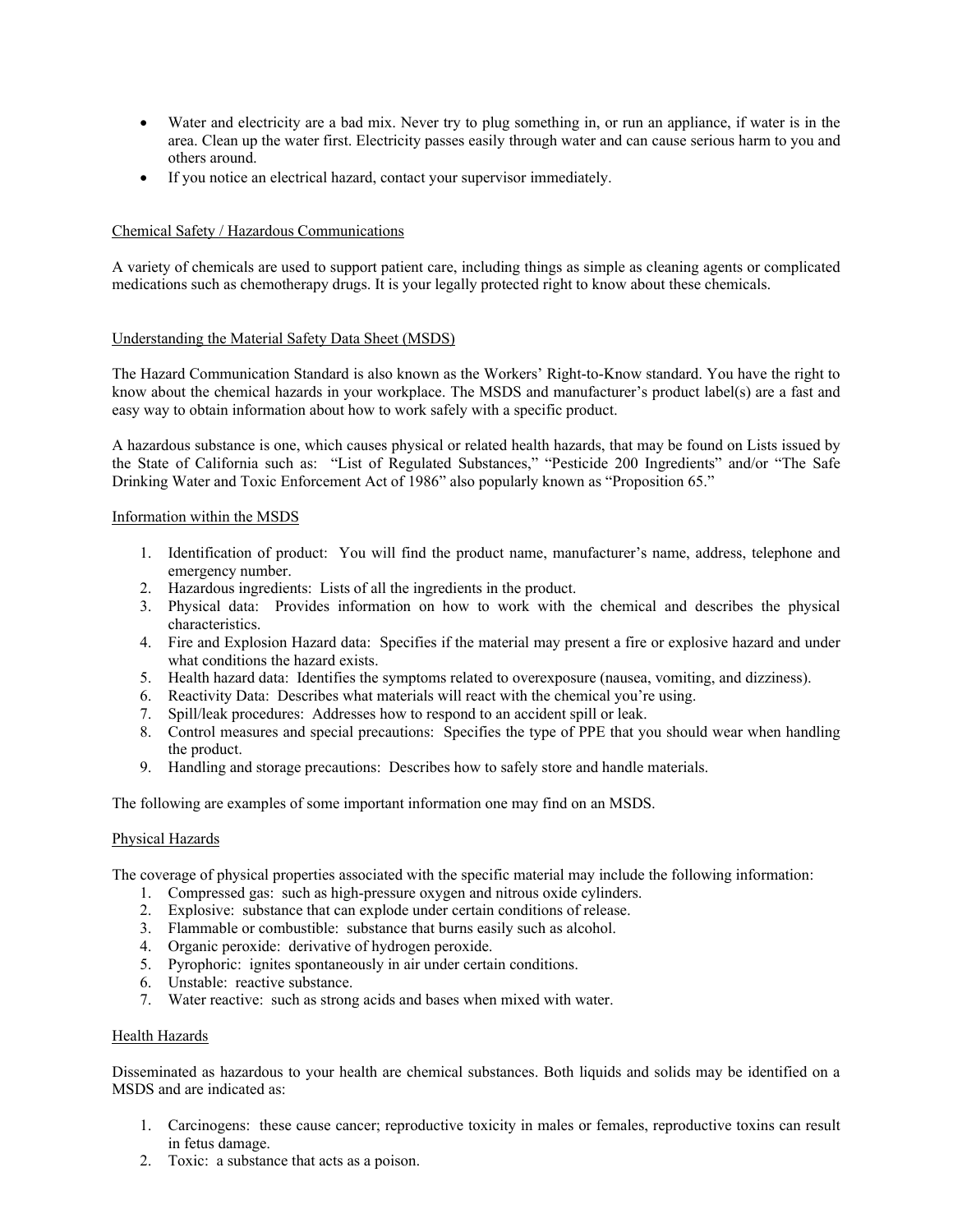- 3. Irritants: these may cause irritation to any body part.
- 4. Corrosives: these can cause damage to body tissue.
- 5. Sensitive: these can cause allergic reactions.
- 6. Hepatoxin: this is a liver poison.
- 7. Nephrotoxin: this is a kidney poison.
- 8. Neurotoxin: this is a nerve poison.
- 9. Hematopoietic System: act on the system resulting in blood poisoning.
- 10. Substance compounds: damaging to lungs, skin, eyes or mucous membranes upon contact.

#### Acute and Chronic Exposure

An acute exposure is a short-term exposure to a substance and can cause dermatitis, headaches, or rashes.

A chronic exposure is a long-term exposure and can cause cancer or permanently damage a biological system.

#### Routes of Entry

- 1. Through inhalation (painting, stripping floors, anesthesia gas waste).
- 2. Through absorption (handling formaldehyde and glutaraldehyde).
- 3. Through ingestion (this can occur if you handle poisonous chemicals and do not wash your hands before eating, smoking or applying cosmetics. This can also occur if containers are not properly handled, labeled, sealed).
- 4. Injection (accidental needle sticks).

#### Your responsibilities when handling hazardous materials

- 1. Read the label and MSDS of new chemicals you are working with.
- 2. Follow warnings and precautions.
- 3. Use appropriate PPE.
- 4. Learn emergency procedures for the chemicals with which you work.
- 5. Act in a sensible manner, be a safe and responsible worker.
- 6. Never use hazardous material substances you're not trained to use
- 7. Never place a chemical substance into an unlabeled container.
- 8. Never mix substances without asking your supervisor first.
- 9. Always ask your supervisor if you have a question about any substance.

#### HANDLING HAZARDOUS MATERIALS

Infectious waste: Separate infectious waste from other waste as soon as the material becomes a waste.

Blood or body fluids: Minimize your risk by containing, removing, and disinfecting all blood or body fluid spills as quickly and effectively as possible.

Wear PPE: PPE stands for "Personal Protective Equipment." A PPE is an item you use for safety when working with chemicals. Some examples of PPE are utility gloves, safety glasses, goggles, gowns, ventilators and masks. PPE is listed on the MSDS (Material Safety Data Sheet) for all the chemicals you work with. The PPE necessary for each substance are determined by the ways the substance can harm you.

There are three ways that a chemical substance may harm you:

- Breathing the chemical
- Having physical contact with the chemical
- Swallowing the chemical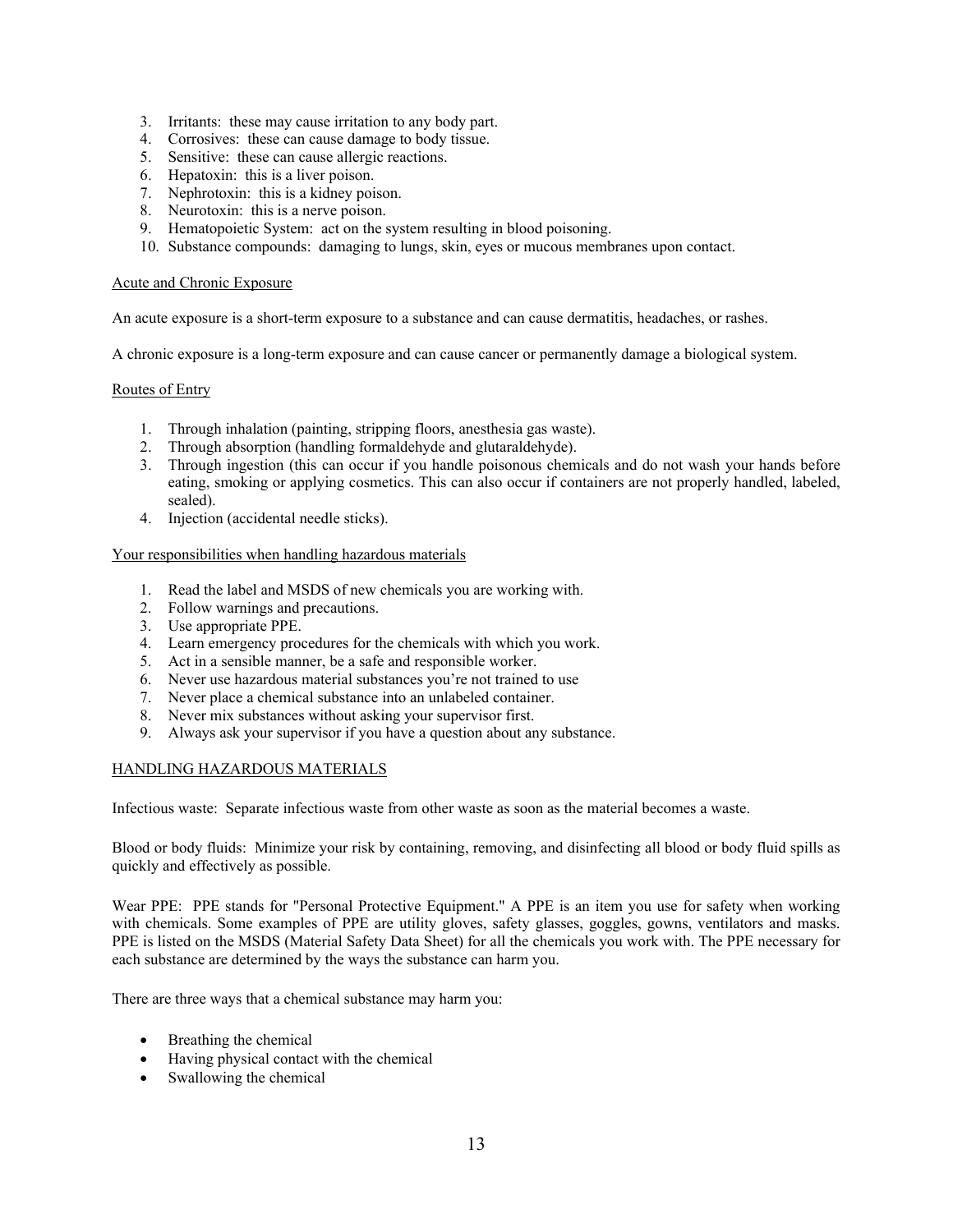### Breathing the chemical

The chemical may have toxic fumes that can injure your lungs if you breathe them. For example, cleaning materials, especially bleach, are toxic when inhaled.

Appropriate PPE for toxic fumes may include:

- Special mask
- Ventilator

In addition, always use these products in a well-ventilated area. If you begin to feel dizzy or weak or have difficulty breathing when using a product, you need to leave the area immediately.

#### Having physical contact with the chemical

The chemical may injure any part of the body that comes in contact with it. Your eyes are in danger from liquid splashing into them. Any exposed skin is also at risk.

Appropriate PPE to prevent physical contact may include:

- Goggles, safety glasses, or other eye protection
- Gown
- Gloves
- Mask

In addition, flushing with water is usually the most immediate treatment for any accidental splashing of solutions in your eyes or on your skin.

#### Swallowing the chemical

Some chemicals are dangerous if swallowed. To prevent swallowing a solution that may have splashed on your fingers, always wash your hands thoroughly after coming in contact with anything that should not be swallowed. Appropriate PPE to prevent swallowing may include:

- Mask (that covers your nose and mouth to prevent the solution from being splashed onto your lips)
- Gloves (to protect against hand to mouth transfer).

In addition, if you should accidentally swallow a harmful chemical, tell your supervisor immediately. You will probably be sent to the Health Nurse or to your Emergency Department.

# **JOINT COMMISSION EDUCATION**

The Joint Commission emphasizes prevention – identifying problems and correcting them before anything happens. The organization has definitions that you need to know for the following terms:

- Error
- Sentinel Event
- Near Miss
- Hazardous Condition

#### Error

An Error is an unintended act of either omission or commission, or an act that does not achieve its intended outcome. In other words, an Error is:

- Something done by accident
- Something that should have been done but was not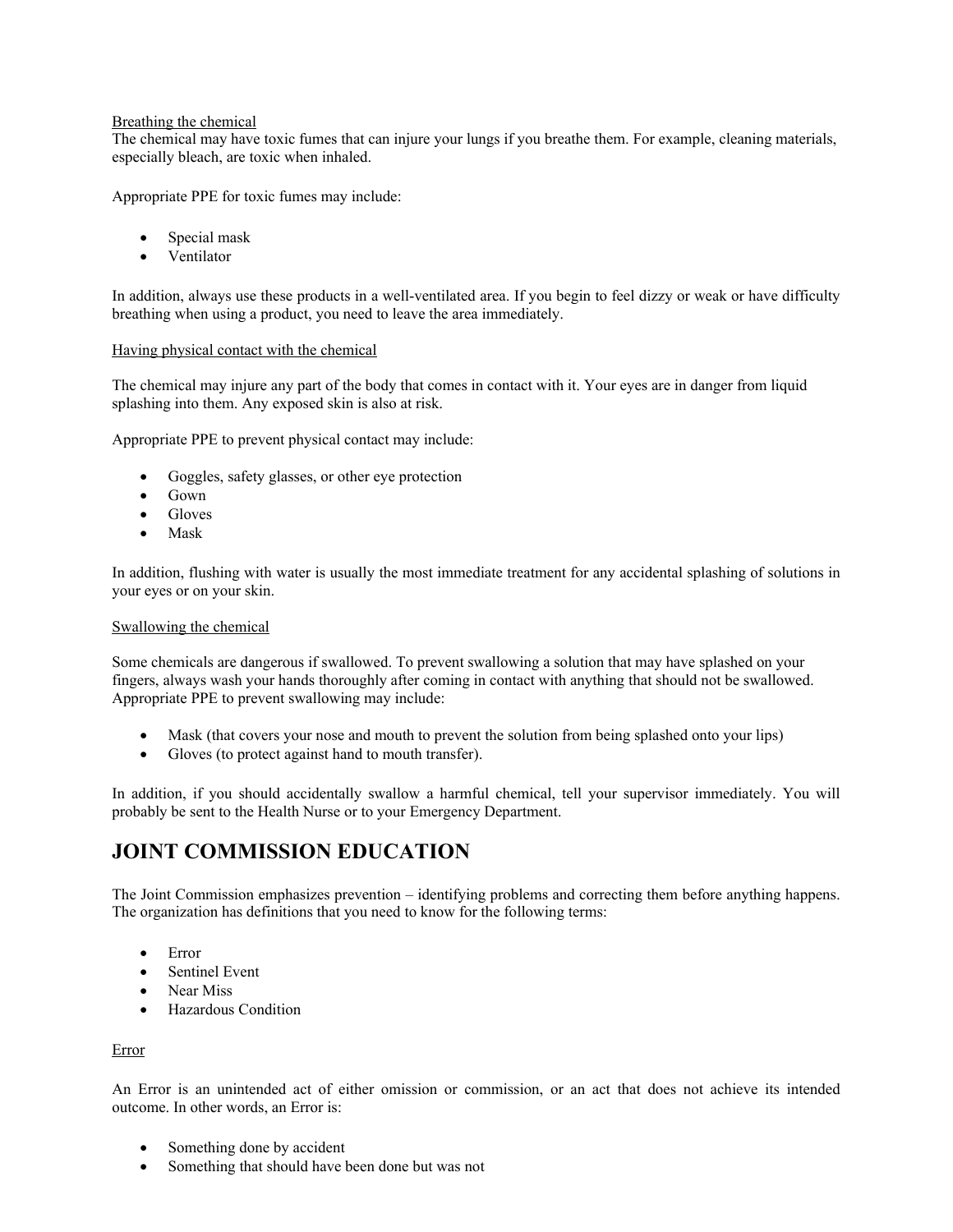• Something that was done that did not have the expected result.

An example of an Error is a patient's blood pressure not being measured when it should have been.

#### Sentinel Event

A Sentinel Event is an unexpected occurrence which actually happened and which either resulted in death or serious physical or psychological injury, or carried a significant risk thereof. Serious injury specifically includes loss of limb or function.

An example of a Sentinel Event is the wrong dose of medication being given to an infant, causing death.

Certain types of events are reported to The Joint Commission under their Sentinel Event policy, whether they actually or potentially resulted in death or serious injury. These events are:

- Rape
- Patient suicide
- Infant abduction or discharge to the wrong family
- Hemolytic transfusion reaction involving administration of blood or blood products
- Surgery on the wrong patient or wrong body part.

#### Near Miss

This term is used to describe any process variation, which could have led to a Sentinel Event, but the Sentinel Event did not actually happen because of some kind of intervention. A recurrence of the process variation carries a significant chance of a serious adverse outcome.

Here is an example of a Near Miss. By mistake, a patient is handed a medication to which she is allergic, and which could lead to death or serious illness. Fortunately, she recognizes the medication is different from what she is usually given, questions staff about it and ultimately receives the correct medication instead. In this case, the process variation is that the patient is not wearing a wristband listing her allergies, and that the information about her allergies is not available to staff anywhere else.

#### Hazardous Condition

This refers to any set of circumstances (other than the disease or condition for which the patient is being treated) that significantly increases the likelihood of a serious adverse outcome.

In other words, a Hazardous Condition is:

- Something that could cause the patient harm
- Something other than the patient's disease or condition.

An example of a Hazardous Condition is a power outage and simultaneous failure of the back-up generator that shuts down life-support systems for some patients, meaning staff must manually ventilate affected patients until power is restored.

All hospitals must have a plan to identify risks to patient safety. They must also have policies for reporting and investigating sentinel events, near misses, and hazardous conditions.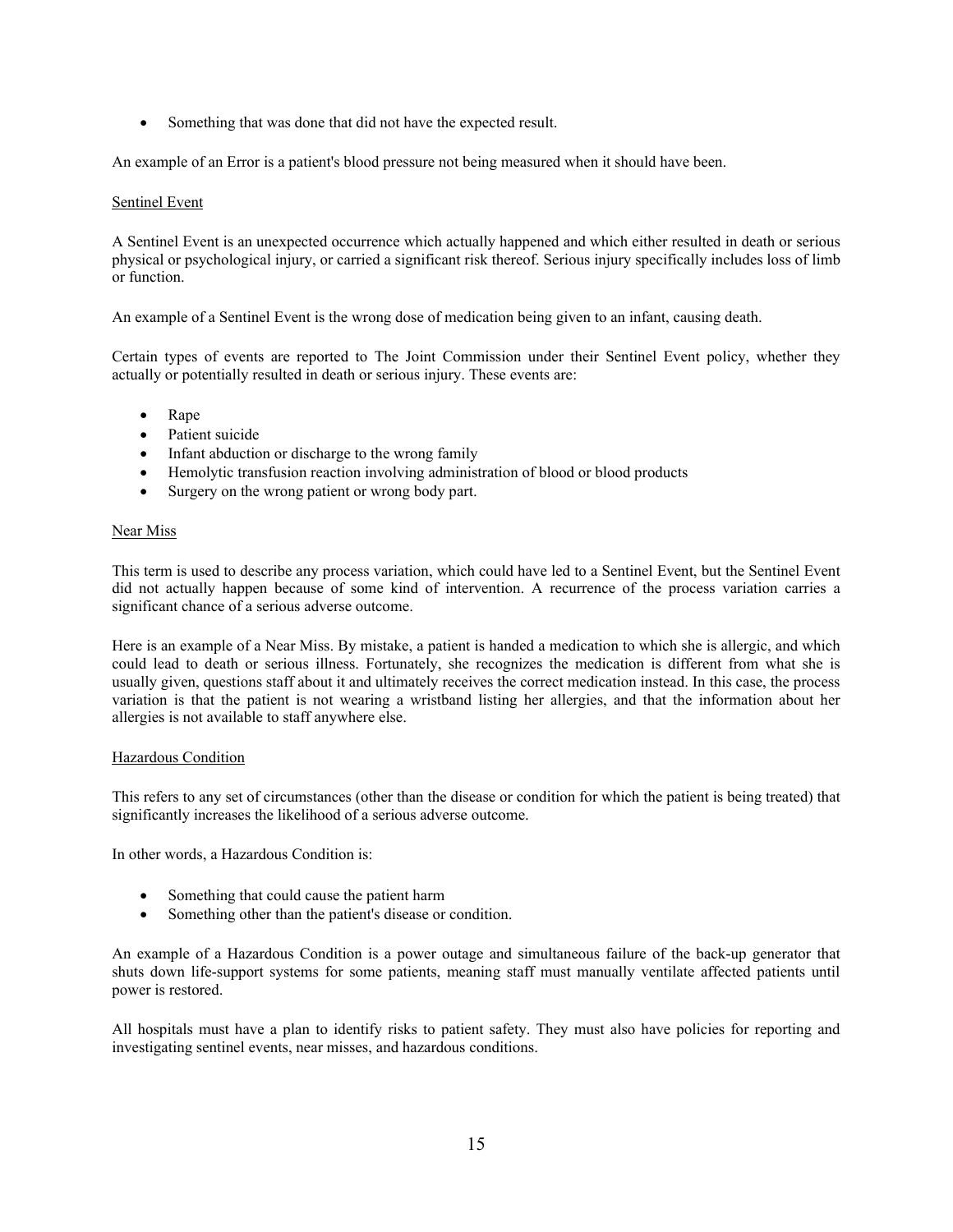# **Do-Not-Use List**

Joint Commission has created a list of abbreviations, acronyms, symbols, and dose designations that are not to be used throughout organization. The Do-Not-Use list applies to all orders and medication-related documentation and information that is handwritten or computer entered as free text.

| Do Not Use                                    | Why                                                                         | Use Instead                |
|-----------------------------------------------|-----------------------------------------------------------------------------|----------------------------|
| $U$ (unit)                                    | Mistaken for " $0$ " (zero), the number<br>" $4$ " (four) or "cc"           | Write "unit"               |
| IU (International Unit)                       | Mistaken for IV (intravenous) or the<br>number 10 (ten)                     | Write "International Unit" |
| Q.D., QD, q.d., qd (daily)                    | Mistaken for each other. Period after<br>the Q mistaken for "I" and the "O" | Write "daily"              |
| D.O.D., QOD, q.o.d., qod (every<br>other day) | mistaken for "I"                                                            | Write "every other day"    |
| Trailing zero $(X.0 \text{ mg})^*$            | Decimal point is missed                                                     | Write X mg                 |
| Lack of leading zero $(X \text{ mg})$         |                                                                             | Write $0.X$ mg             |
| MS                                            | Can mean morphine sulfate or<br>magnesium sulfate. Confused for             | Write "morphine sulfate"   |
| $MSO4$ and $MgSO4$                            | one another.                                                                | Write "magnesium sulfate"  |

# **INFECTION CONTROL**

National Anesthesia Services, Inc. strives to educate providers on nosocomial infections and their method of transmission and to provide education on work practices; engineering control and personal protective equipment prevent the spread of nosocomial infections.

# Nosocomial Infections

Nosocomial infections are infections which are a result of treatment in a healthcare facility or service unit, but secondary to the patient's original condition. Infections are considered nosocomial if they first appear 48 hours or more after hospital admission or within 30 days after discharge. This type of infection is also known as a hospitalacquired infection.

Nosocomial infections are even more alarming in the 21st century as antibiotic resistance spreads. Reasons why nosocomial infections are so common include:

- Healthcare facilities house large numbers of people who are sick and whose immune systems are often in a weakened state.
- Increased use of outpatient treatment means that people who are in the healthcare facility are sicker on average.
- Medical staff move from patient to patient, providing a way for pathogens to spread.
- Many medical procedures bypass the body's natural protective barriers.
- Routine use of anti-microbial agents in healthcare facilities creates selection pressure for the emergence of resistant strains.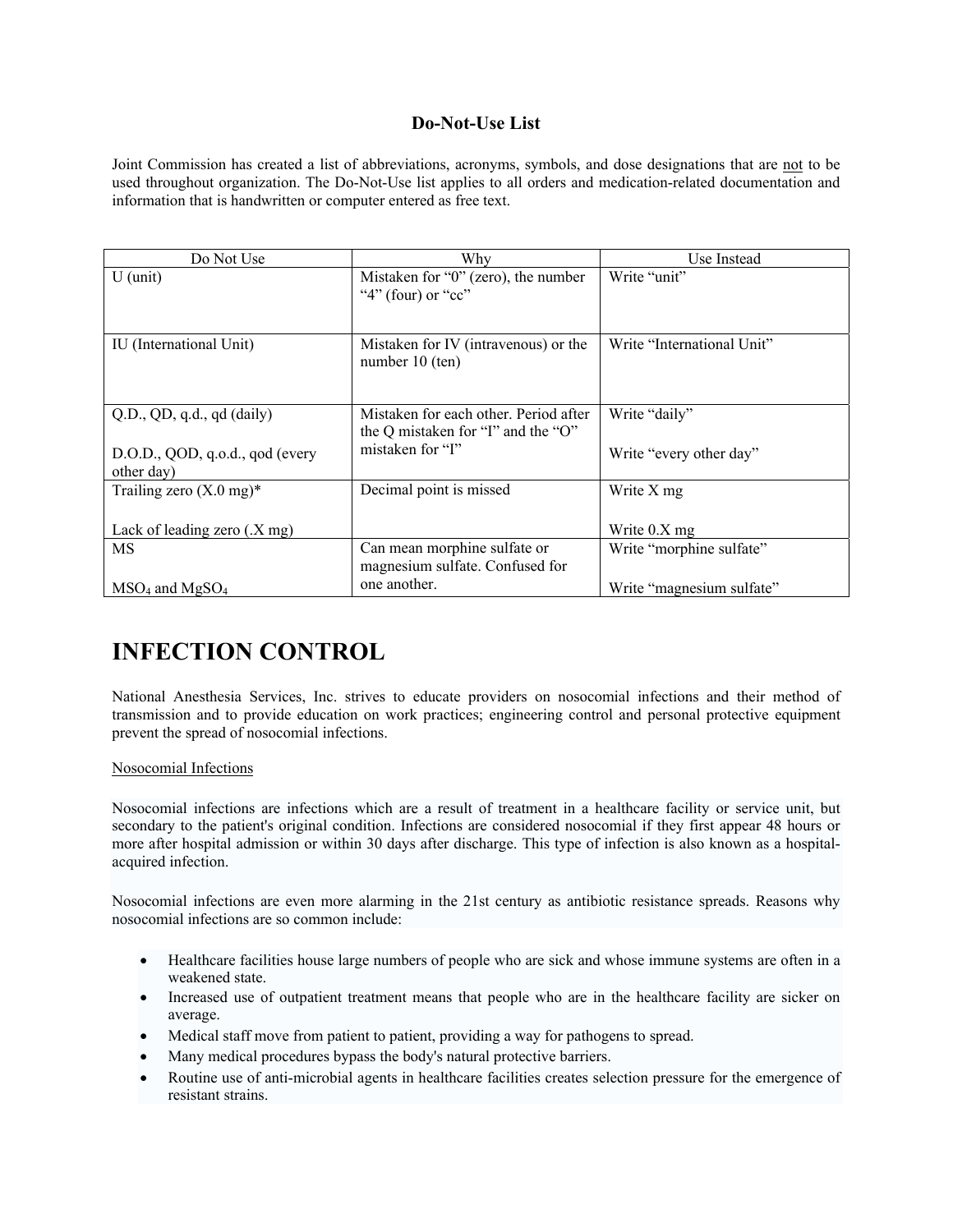### The Spread of Germs

Germs can be spread through 4 different modes of transmission

- 1. Airborne transmission: Occurs by dissemination of either airborne droplet nuclei (small-particle residue of evaporated droplets containing microorganisms that remain suspended in the air for long periods of time) or dust particles containing the infectious agent. Microorganisms transmitted by airborne transmission include *Mycobacterium tuberculosis* and the rubeola and varicella viruses.
- 2. Droplet transmission: Contact of the mucous membrane of the nose, mouth or eye with infectious articles can be produced by coughing, sneezing, talking or procedures such as bronchoscopy or suctioning. Droplet transmission requires close contact between the source and the susceptible person because particles remain airborne briefly and can travel. Microorganisms transmitted by droplet transmission include the common cold and flu.
- 3. Blood borne transmission: Germs can live in the bloodstream and in other body fluids that contain blood components. A person's skin prevents germs from entering into the body, but if the skin is broken because of a cut, it is possible for infected blood of another individual to enter. Mucous membranes, found in the mouth, vagina, or rectum may also allow germs to spread through contact with blood and/or secretions containing blood. Unprotected sexual contact can lead to this method of transmission.
- 4. Direct Contact Method: Infectious agents can spread directly or indirectly from one infected person to another, often on contaminated hands. The best protection is proper hand washing (Please see Centers for Disease Control and Prevention Hand Hygiene Guideline for more information on proper hand washing).

#### General Prevention:

General steps to follow to prevent the spread of germs are:

- Following the Infection Control policies of your client facility
- Identifying the people, patients, and staff, who are most at risk
- Washing your hands
- Staying healthy by getting plenty of rest, eating properly and exercising
- Getting vaccinated against flu and hepatitis B
- Following the standard recommended precautions with everyone
- NOT coming to work if you are sick.

# CDC Hand Hygiene Guidelines

Improved adherence to proper hand hygiene has been shown to terminate outbreaks in health care facilities, to reduce transmission of antimicrobial resistant organisms and reduce overall infection rates.

The Centers for Disease Control (CDC) has released the following guidelines to improve adherence to hand hygiene in health care settings.

The six steps in routine hand washing are:

- 1. Wet hands thoroughly under running water. Warm or hot water is best.
- 2. Lather with soap from a dispenser.
- 3. Wash hands thoroughly for 15 seconds, using friction. Be sure to include the backs, palms, wrists, between fingers, and under fingernails.
- 4. Rinse hands thoroughly under running water.
- 5. Leave the water running and use a paper towel or an air dryer to dry hands thoroughly.

The four steps to round alcohol hand rubs are:

1. Pour the alcohol hand rub in the palm of one hand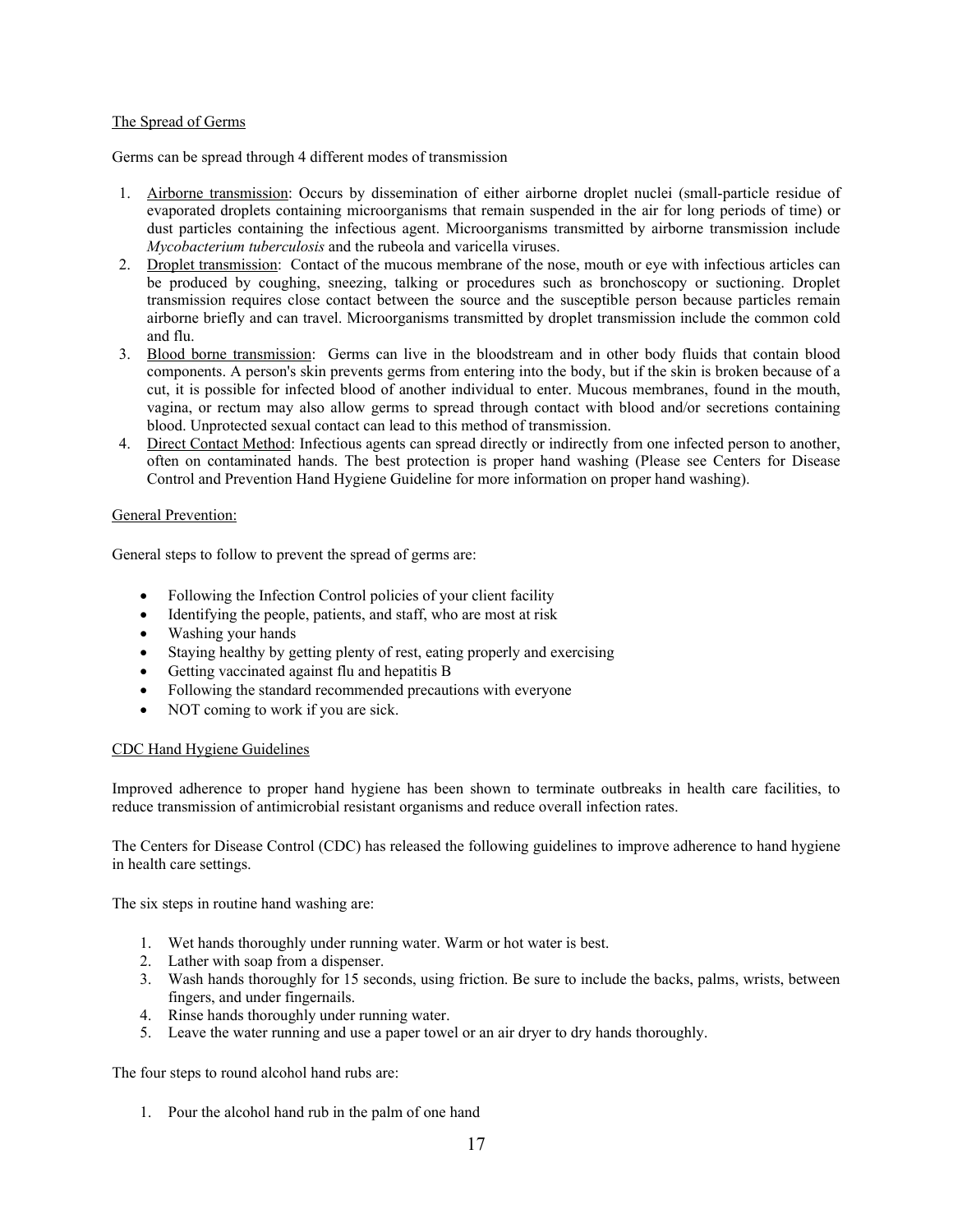- 2. Rub both hands together
- 3. Rub all parts of the wrist, hand, and fingers
- 4. Rub until completely dry

# Standard Precautions

Standard Precautions combine the major elements of Universal Precautions and Body Substance Isolation. Standard Precautions call for the use of gloves and other personal protective equipment to guard against anticipated or accidental contact with any bodily fluid, secretion or excretion.

Personal Protective equipment is to be utilized when there is a break in the skin or when working around mucous membranes. All providers shall follow Standard Precautions in order to minimize and/or eliminate exposure to blood borne pathogens and communicable diseases. All body substances shall be treated, as a potential source of infection and all facilities shall provide an adequate supply of Personal Protective Equipment in appropriate sizes to ensure all personnel have access when required.

At a minimum, all providers should follow these basic practices:

# 1. Hand protection

Protect your hands by wearing latex/hypoallergenic gloves (the correct size) when:

- Emptying a Foley catheter
- Emptying a bedpan
- Starting an IV
- Dealing with trauma in the emergency room
- Pricking the finger for blood glucose
- Handling blood specimens
- Drawing arterial or venous blood
- Cleaning biomedical equipment.

#### 2. Body protection

Wear gown, mask and goggles to cover any part of your body that could be splashed or sprayed (or otherwise come in contact with) the blood and/or body fluids of another person (for example, when caring for a trauma patient in the Emergency Department or when assisting in a procedure where exposure is possible).

#### 3. General protection

- Dispose of all materials containing blood in the proper waste containers.
- Use a barrier device instead of performing direct mouth-to-mouth ventilations during CPR.
- Avoid contact with blood from needles by using safety devices provided by your facility.
- Never recap a needle (if you miss, you could jab your finger).
- Dispose of all sharps (needles, blades, IV catheters) in the proper disposal box.
- Wash your hands after removing gloves.
- Do not eat, drink and/or apply make-up or contact lenses in areas where exposure to body fluids is possible.

#### Post Exposure Evaluation and Follow Up Plan

An exposure incident to blood borne pathogens involves specific eye, mouth, mucous membrane, or parenteral contact with blood or other potentially infectious materials that result from the performance of a provider's duties. All providers involved in direct patient care should be familiar with appropriate decontamination procedures. National Anesthesia Services, Inc. shall make immediately available a confidential medical evaluation and postexposure follow-up with the exposed individual. Post-exposure follow-up shall be:

- Made available at no cost to the provider.
- Performed by or under the supervision of a licensed healthcare professional whom has a copy of all relevant information related to the incident.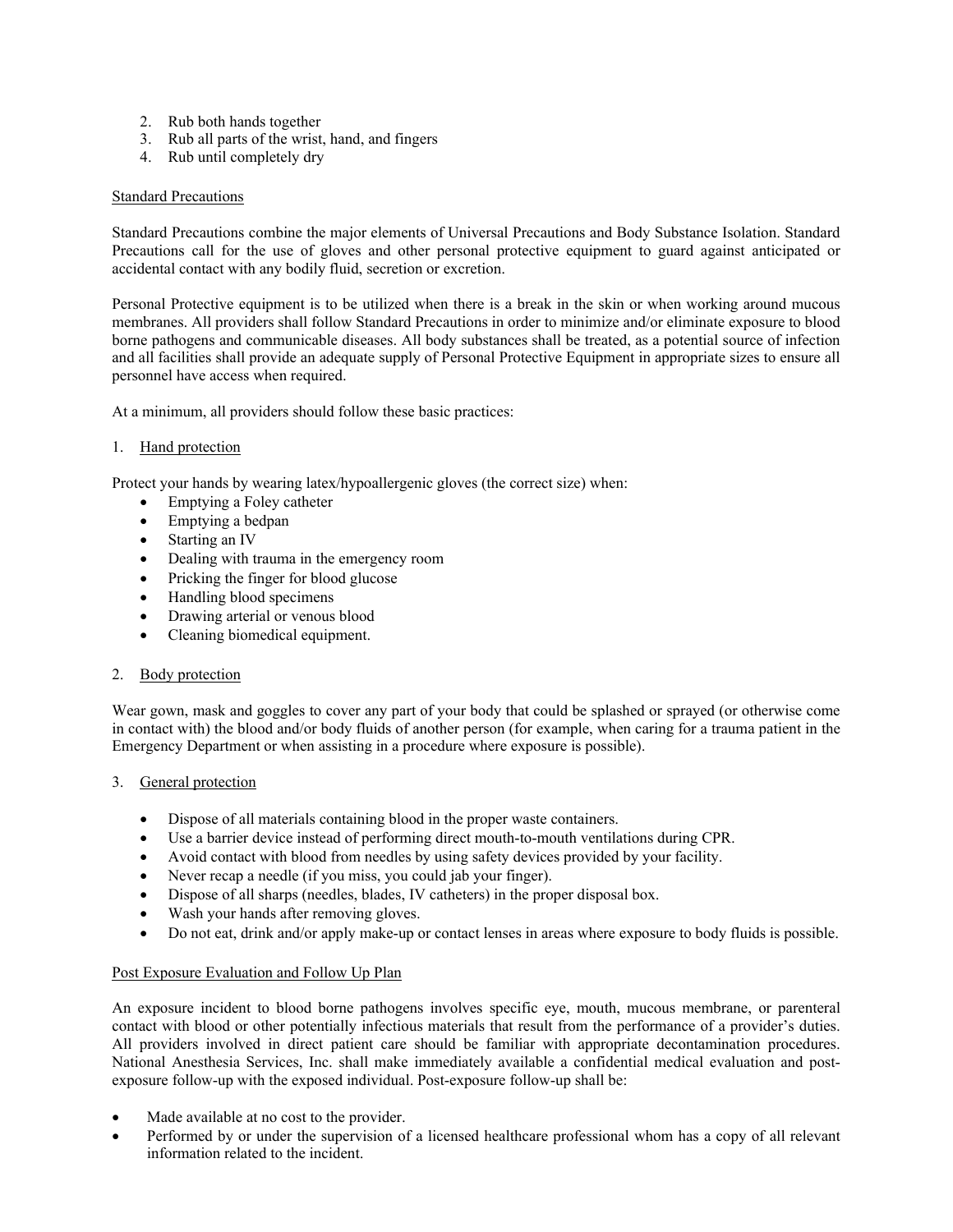• Made available at a reasonable time and place.

National Anesthesia Services, Inc. post-exposure and follow-up, shall include the following:

- Documentation of the route(s) of exposure, and the circumstances under which an exposure incident occurred
- Identification and documentation of the source individual
- Collection and testing of blood for HIV and HBV serological status
- Post-exposure prophylaxis, as recommended by the U.S. Public Health Service
- Counseling
- Evaluation of reported illness

National Anesthesia Services, Inc. maintains confidential medical records for each provider with occupational exposure. Records are kept for the duration of employment plus seven (7) years. Each record shall contain, at a minimum, the provider's name and social security number and, if available to National Anesthesia Services, Inc., Hepatitis B vaccine history and a record of all post-exposure follow-ups.

#### Bloodborne Pathogens

The Occupational Safety and Health Administration (OSHA) has a standard which was developed to protect the healthcare worker. The Bloodborne Pathogen Standard addresses the potential exposure of healthcare workers to blood and body fluids in the work environment. Bloodborne pathogens are Hepatitis B, C and Human Immunodeficiency Virus (HIV).

# **Hepatitis**

Hepatitis is a serious disease of the liver, an organ necessary for life. Hepatitis B and C, the two most serious kinds of hepatitis, are similar kinds of liver infections that are caused by different viruses. Methods of blood-borne transmission of both Hepatitis B and C include:

- Blood splashes from minor cuts and nosebleeds
- Procedures that involve blood (especially in health care)
- Hemodialysis (using kidney machines)
- Sharing personal items like nail clippers, razors and toothbrushes
- Sharing needles for intravenous drug use

In order to prevent the spread of Hepatitis:

- Follow Standard Precautions.
- Receive the Hepatitis B vaccine at no cost, if you are not already immune to the virus.
- Maintain good personal hygiene habits.

# Human Immunodeficiency Viruses

HIV is the virus that causes AIDS, a condition in which the immune system begins to fail, leading to life-threatening opportunistic infections. Once this virus enters and infects the body, the person is said to be "HIV Positive." However, the person may be infected with the virus for up to 10 years or more before developing AIDS. The routes of transmission for HIV are:

- Sexual route: Acquired through unprotected sexual relations, wherein infected sexual secretions of one partner come into contact with the genital, oral or rectal mucous membranes of another.
- Blood/blood product route: Accounts for infections in intravenous drug users, hemophiliacs and recipients of blood transfusions and other blood products.
- Mother-to-child: Occurs in utero during pregnancy and intrapartum at childbirth.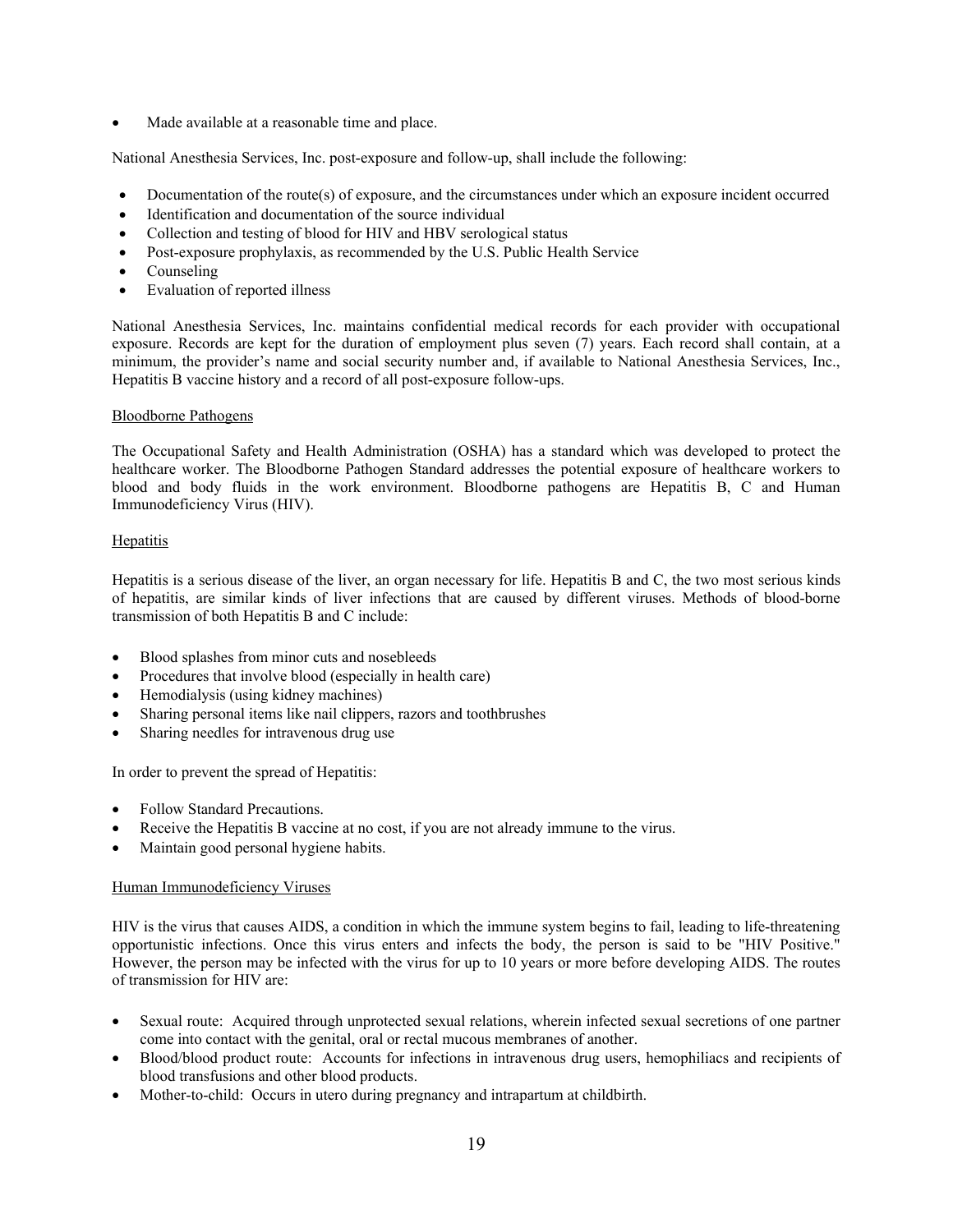In order to prevent the spread of HIV:

- Follow standard precautions.
- Wear protective equipment.
- Abstain from sex or sex-related activities when the HIV status of your partner is doubtful or not known.
- If you are HIV infected and pregnant, take appropriate medication to reduce the chances of passing the virus to your unborn child.
- If you are HIV infected, DO NOT breastfeed.
- NEVER share needles, including needles used for tattoos, body piercing, or injecting steroids.

# Tuberculosis

Tuberculosis is a common and deadly infectious disease caused mainly BY *Mycobacterium tuberculosis*. Tuberculosis most commonly attacks the lungs but can also affect the central nervous system, the lymphatic system, the circulatory system, the genitourinary system, bones, joints and even the skin. Tuberculosis is curable, but it involves taking medication for a very long time. TB is caused by airborne bacteria and spreads through coughing, sneezing, talking, laughing and breathing.

Providers and persons exposed to TB need to have a Purified Protein Derivative (PPD) skin test or a chest X-ray. Positive test results indicate the person is infected with TB but may not have TB disease. He or she may be given preventive therapy to kill germs that are not doing any damage now, but could break out later.

To protect yourself and others from contracting tuberculosis, follow your facility's recommended Special Precautions in addition to Standard Precautions.

Special Precautions for the treatment of TB patients:

- Place TB patients in private rooms.
- Ventilate rooms directly to the outside if possible, to prevent the circulation of TB germs to other areas of the facility.
- Wear a special "fit-tested" mask (and receive training in how to wear it correctly) when entering the room and while in the room.
- Explain to patients and visitors how to use special masks.
- Keep patients in their rooms as much as possible.
- Encourage patients to cough or sneeze directly into tissues and to dispose of them.
- Have patients wear masks when being transported to other areas of the hospital

# **MEDICATION SAFETY AND DOCUMENTATION**

What are medication errors?

Medication errors are errors involving drugs that cause, or could cause, harm to a patient. They may be errors in prescribing, dispensing or administering, and they include both errors that reach the patient as well as those errors that do not reach the patient. They can occur in any patient care area or in the pharmacy.

What are common sources of medication errors?

- Lack of knowledge about drugs: with so many new drugs being developed each year, it's never been more important to understand what each drug can do and how to use it properly.
- Lack of patient information: Ensuring medication safety means it's important to know key information about each patient, including his/her age, weight, clinical status, known drug allergies and use of other medications (herbs, supplement, vitamins, other holistic remedies) and the potential for interactions.
- Poor communication: Problems can result from things such as:
	- o Not using standardized abbreviations
		- o Handwriting that's hard to read
		- o Verbal miscues (for example, mispronouncing a drug's name)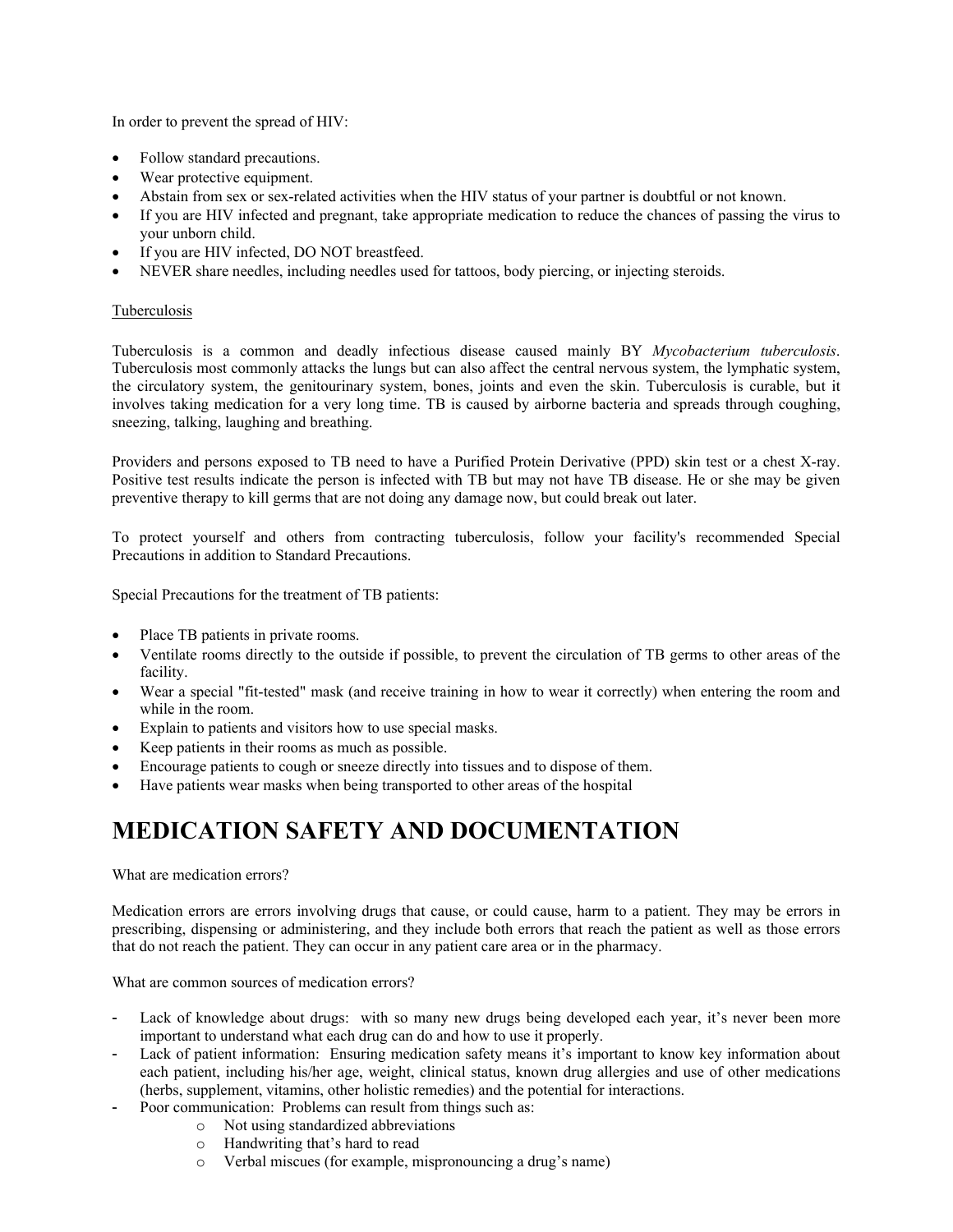- o Unclear decimal points
- Storage and stocking of drugs: For example, the risk of someone picking up the wrong drug is higher when the two drugs are similarly packaged (but are very different).
- Equipment used to administer drugs: Variations in the design of IVs and infusion pumps can cause confusion. Poor maintenance and not understanding how to program automated equipment also increases the risk of medication errors.
- Patient identifications: A good system to identify patients, such as armbands, may be in place. However, the system must be utilized (i.e. the armbands must be checked) in order for it to work
- Distractions: Ringing telephones, too much conversation, and interruptions can cause even the most careful healthcare worker to lose concentration.

#### How can medication errors be prevented?

Contrary to popular belief, most medication errors are not due to a careless individual act, but are related more directly to some type of system failure or inefficiency. Medication errors can be prevented if everyone in the organization:

- Works together across departments, including physicians, pharmacists, nurses, support staff and administrators.
- Focuses on systems, which means improving procedures to help prevent mistakes.
- Takes blame away from providers and looks at the process (es) that led to the error.
- Helps patients understand their medications, follow their treatment plans, and take an active role in their care at every step along the way.
- Uses benchmarks to compare challenges and successes of other health care organizations with their own.
- Reports errors voluntarily so that a root cause analysis can be done. A root cause analysis is a step-by-step method to understand what went wrong and why. It allows us to make improvements in a system and monitor changes to see how well they are working.

Medication Administration and Safety

- Administered by a licensed nurse upon a written order by a staff physician.
- Pour medications immediately before administration. No pre-pouring!
- Always check patient ID band and Medication Sheet. Two forms of identification must be used.
- Patients must take all medications in the presence of the administering nurse.
- Medications can be given  $\frac{1}{2}$  hour before or  $\frac{1}{2}$  hour after the scheduled time.
- Double-check all insulin, chemotherapy agents, anticoagulants and PCA narcotics with another licensed nurse.

#### Anesthetic Documentation

- Document the time the anesthetic was given.
- Include injection site for all injectables or sub queue injections.

#### **Narcotics**

**Per client facility documentation, administration and wastage of narcotics must be handled following state** and client facility policy and procedure.

#### Medication Labeling

Labeling and drawing of medications must be done per Joint Commission Standards.

Why is clinical documentation so important?

- Communication
- Quality of care issues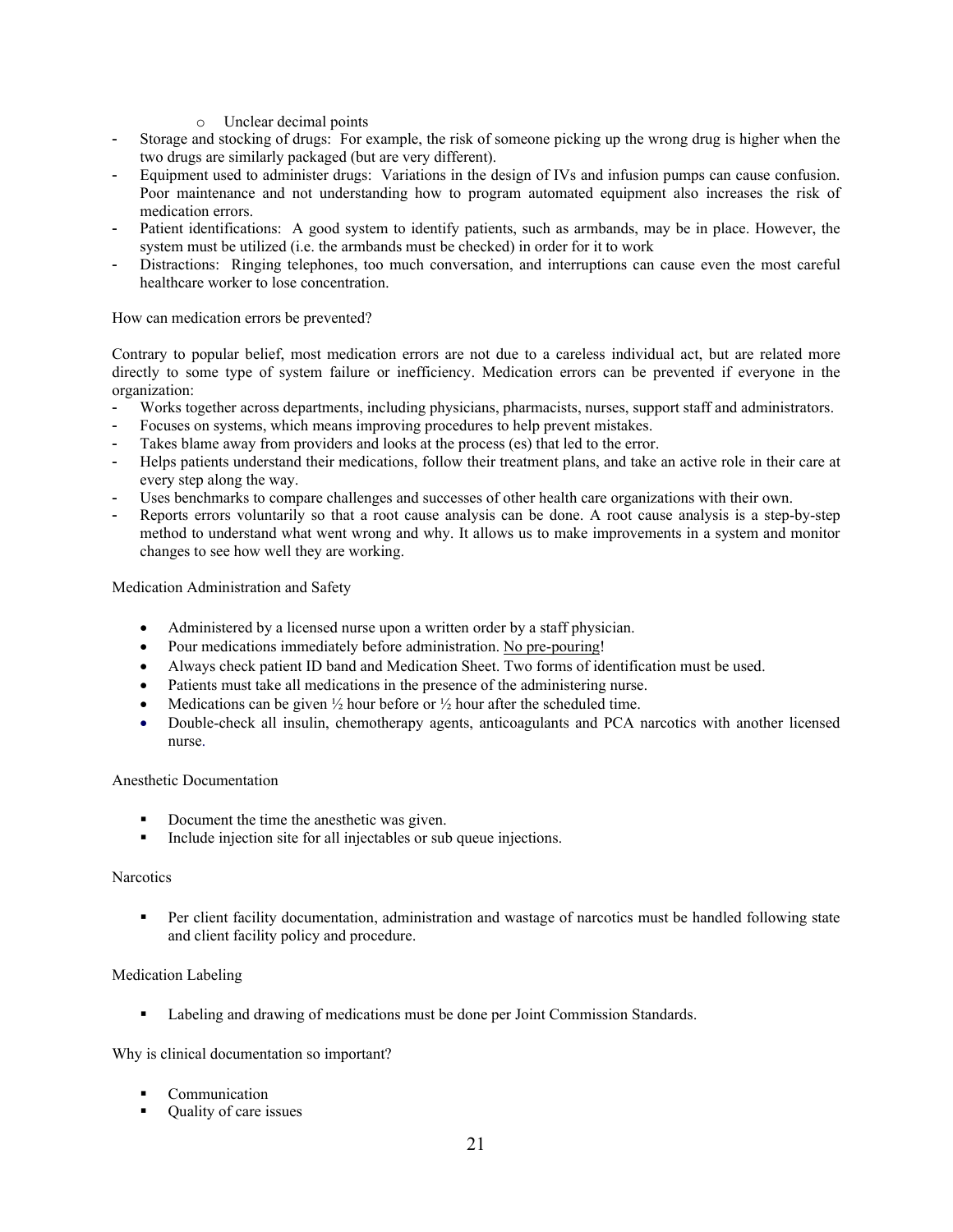- **Compliance:** reimbursement verification
- Fulfills federal, state, regulatory and accreditation requirements
- Supports if Standard of Care was met
- Memories fade, aids in defense in lawsuits when present
- May be used as teaching tools

# Basic Charting Tips

- Use a pen, black ink is preferred
- Print legibly
- Date, time and sign all entries
- Don't use white out or obliterate entries
- Use approved abbreviations
- Record objective information be clear and concise

# Good Documentation Habits

- Use language patient understands for discharge instructions and patient education material
- Documentation of actions, conversations with the patient, family members, physicians
- Documentation of safety precautions reviewed with the patient and/or family
- Description of unusual incidents
- Documentation of contacts with the provider
- Contemporaneous, chronological
- Do not editorialize, criticize, add 'hearsay'
- Avoid blaming another person or department
- Complete all boxes / forms accurately
- Do not leave open lines on records between documentation entries
- Verification that informed consent was obtained
- Instructions given to patient/verbalization of understanding
- Do not alter entries

# Alteration of Records

- Medical records should never be 'edited' after the fact
- Never document in anticipation of an event
- Never chart for someone else
	- o Exception: Code situations
- You may be personally assessed for penalties related to falsification of documentation
- Alterations in a record can make the case indefensible

# Late Entries

- Late entries are placing additional information in the medical record when pertinent information was missed or not written in a timely manner.
- A general guideline of when late entries can be added is within seven (7) days. Consult your Supervisor or Risk Manager for guidance if necessary.
- Should not be used if there has been adverse outcome to patient or there is known litigation.
- Must also include a reference point. This should specify the date and time. See below:
	- o Example: 4/20/07 at 1600: Late Entry for 4/19/07 at 0800
	- o Patient also complained of pain at base of neck and bleeding from nose. Dr. Jones notified, CT of head ordered along with CBC & diff, INR.

# Corrections

Draw single line through entry, initial, write the correct information. Review your hospital's policy for corrections. Sign and date the entry.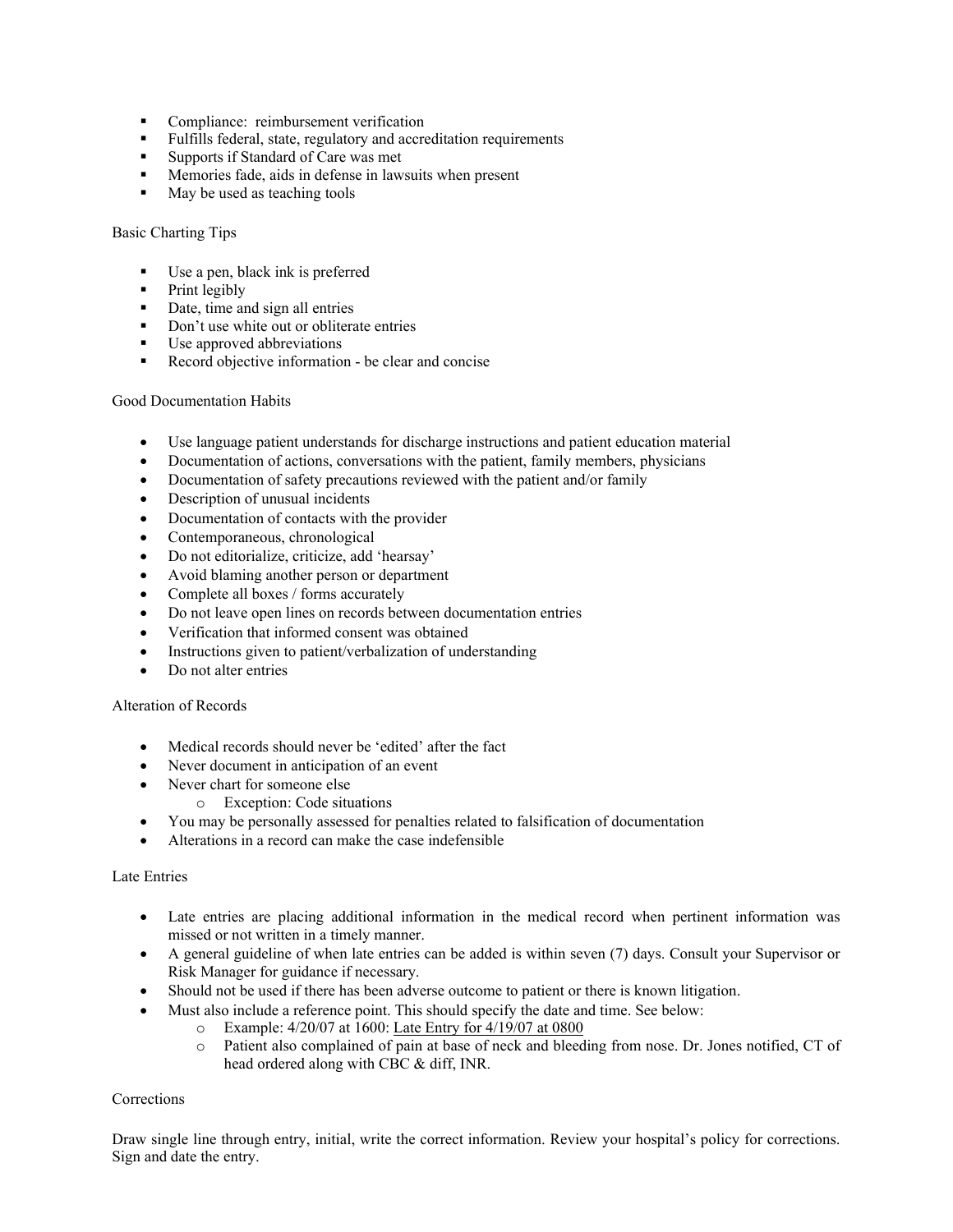# **SUSPECTED ABUSE: IDENTIFICATION, TREATMENT AND REPORTING**

# ELDER/ADULT ABUSE

As applied to an elderly person (65 years of age or older) or a disabled adult (18 years of age or older), abuse means the willful infliction of injury, unreasonable confinement, intimidation, cruel punishment resulting in physical harm, pain or mental anguish or the willful deprivation by a caretaker or oneself of goods or services which are necessary to avoid physical harm, mental anguish or mental illness.

# SIGNS AND SYMPTOMS OF ELDER/ADULT ABUSE

- Patient or family member states that abuse is happening in the home
- Explanation for injuries is inconsistent with the injury
- Family or caregiver attempts to conceal injury
- Indications that someone is exploiting patient's finances or property
- Delay in seeking treatment
- Multiple bruises or injuries in various stages of healing
- Human bite marks
- Burns especially on back or buttocks
- Bruises in the shape of a hand or fingers
- Patient's behavior changes in the presence of the family or caregiver

# CHILD ABUSE

With a child (under 18 years of age), abuse includes:

- 1. Mental or emotional injury that results in an observable and material impairment in the child's growth, development, or psychological functioning.
- 2. Causing or permitting the child to be in a situation in which the child sustains a mental or emotional injury that results an observable and material impairment.
- 3. Physical injury that results in substantial harm to the child or the genuine threat of substantial harm from physical injury to the child.
- 4. Failure to make a reasonable effort to prevent an action by another person that results in substantial harm to the child.
- 5. Sexual contact, sexual intercourse or sexual conduct.
- 6. Failure to make a reasonable effort to prevent sexual contact, sexual intercourse or sexual conduct.

# SIGNS AND SYMPTOMS OF CHILD ABUSE

- Burns on the soles of the feet (from forced standing in hot places)
- Burns on buttocks, thighs, hands or feet (from submersion in hot water)
- Explanation for injury does not match developmental stage (for example, caregiver explains a broken leg by saying the patient fell down, but the patient is too young to stand up)
- Evidence of sexually transmitted disease
- Bruising or tearing around the genital area

# **NEGLECT**

With an adult, neglect means failure to provide the goods or services, which are necessary to avoid physical harm, mental anguish or mental illness.

With a child, neglect includes leaving the child in a situation where the child would be exposed to a substantial risk of harm, for example failure to seek or follow through with medical care, failure to provide food, clothing or shelter.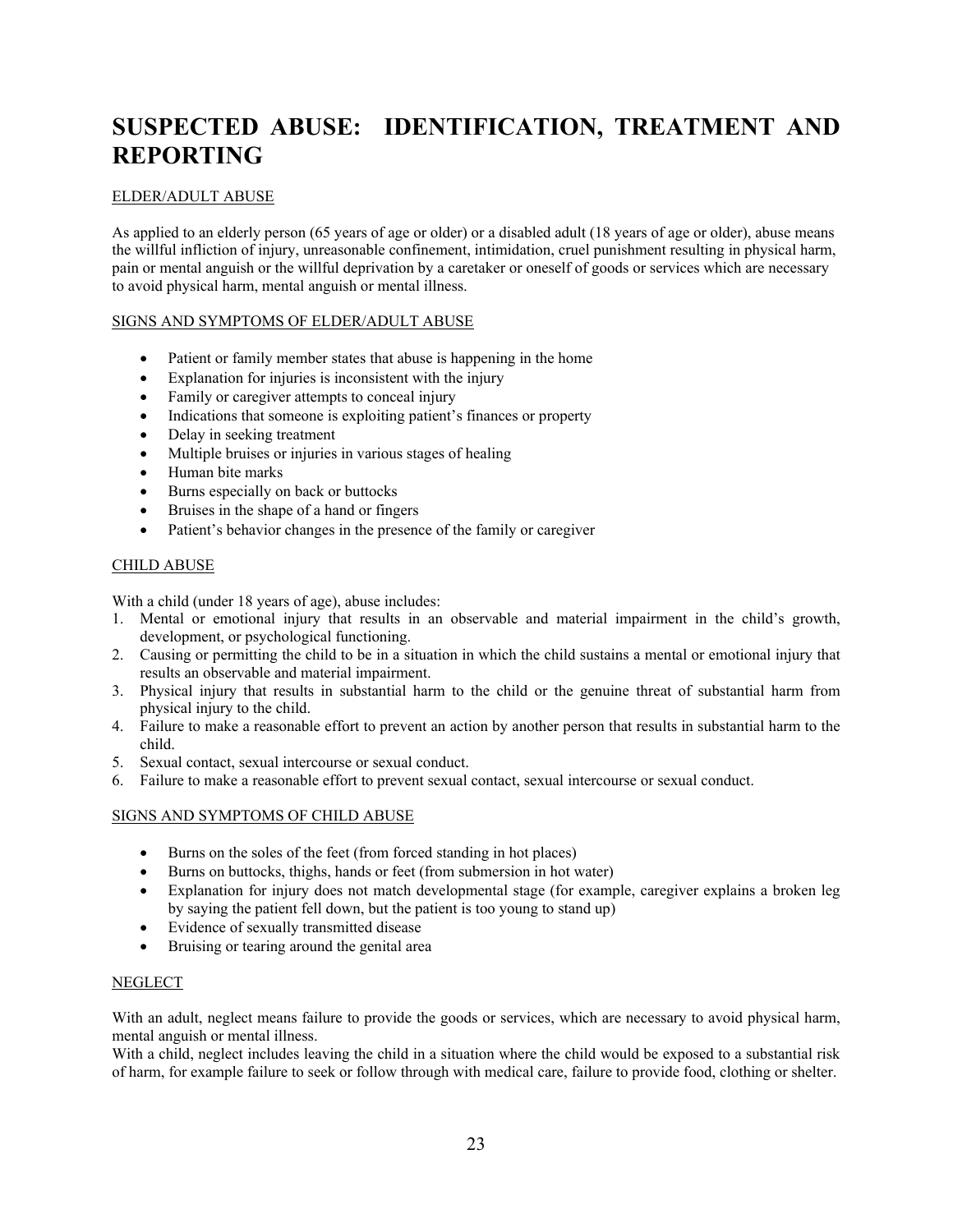# SIGNS AND SYMPTOMS OF ELDER/ADULT NEGLECT, INCLUDING SELF-NEGLECT

- Malnutrition
- Dirty, unkempt
- Unattended medical conditions
- Alcohol or substance abuse by caretakers

# SIGNS AND SYMPTOMS OF CHILD NEGLECT

- Chronic truancy (caregivers do not send child to school)
- Failure to thrive (unexplained weight loss)
- Unexplained delay in development
- Accidental injuries that suggest poor supervision

# SPOUSAL PARTNER/VIOLENCE

Spousal/partner violence involves the situation where a victim has been involved in an intimate, romantic or spousal relationship with the perpetrator. It encompasses violence against both men and women and includes violence in same-sex relationships. It consists of a pattern of behaviors that establish power over another adult.

# SIGNS AND SYMPTOMS OF SPOUSAL PARTNER/VIOLENCE

Signs and symptoms of spousal/partner violence can include the usual signs and symptoms of abuse and neglect. Violence in a relationship may not result in physical evidence. For example, the abuser may deny the victim the ability to communicate with friends or relatives. The abuser may abandon the victim in a dangerous place, refuse help when sick or injured or prohibit access to money or other basic necessities.

#### EXPLOITATION

The illegal, improper act or process of a caretaker using the resources of an elderly or disabled person for monetary or personal benefit, profit or gain.

- The treatment team may identify possible history of abuse, neglect or exploitation.
- Any provider and/or staff member suspecting child and/or adult abuse and/or neglect is required to report suspicions according to local law and the rules and regulations of the state's Department of Human Services (DHS) or appropriate agency. If clarification is necessary concerning the criteria for reporting, an Adult Protective Supervisor will be contacted for clarification without disclosing the identity of the patient and/or family.
- The report to DHS may be made orally or in writing. It shall include:
	- o The name, age and address of the person
	- o The name and address of the person responsible for care
	- o The nature and extent of the person's condition
	- o The basis of the reporter's knowledge
	- o Any other relevant information
	- o Documentation shall occur in the appropriate section of the patient record
- If circumstances allow, the reporting procedure will be discussed with the patient and/or family involved prior to the report being made. Consent will be obtained if deemed appropriate by the treatment team.
- Outside agency personnel requesting information about the family should be referred to the patient's physician or other appropriate staff.
- Any act of omission is reportable. A reportable suspicion that includes a child victim of abuse shall be documented in the appropriate section of the medical record.
- The patient's treatment team will address symptoms resulting from abuse.
- Documentation of physical marking should include photographic documentation (with appropriate patient identification) and be included in the appropriate portion of the patient's medical record.
- Any other evidentiary material of abuse released by the patient will be included in the appropriate portion of the patient's medical record.
- Adult patients shall be given information regarding legal counsel.
- Physical injuries requiring medical attention will be treated as deemed necessary by the patient's physician.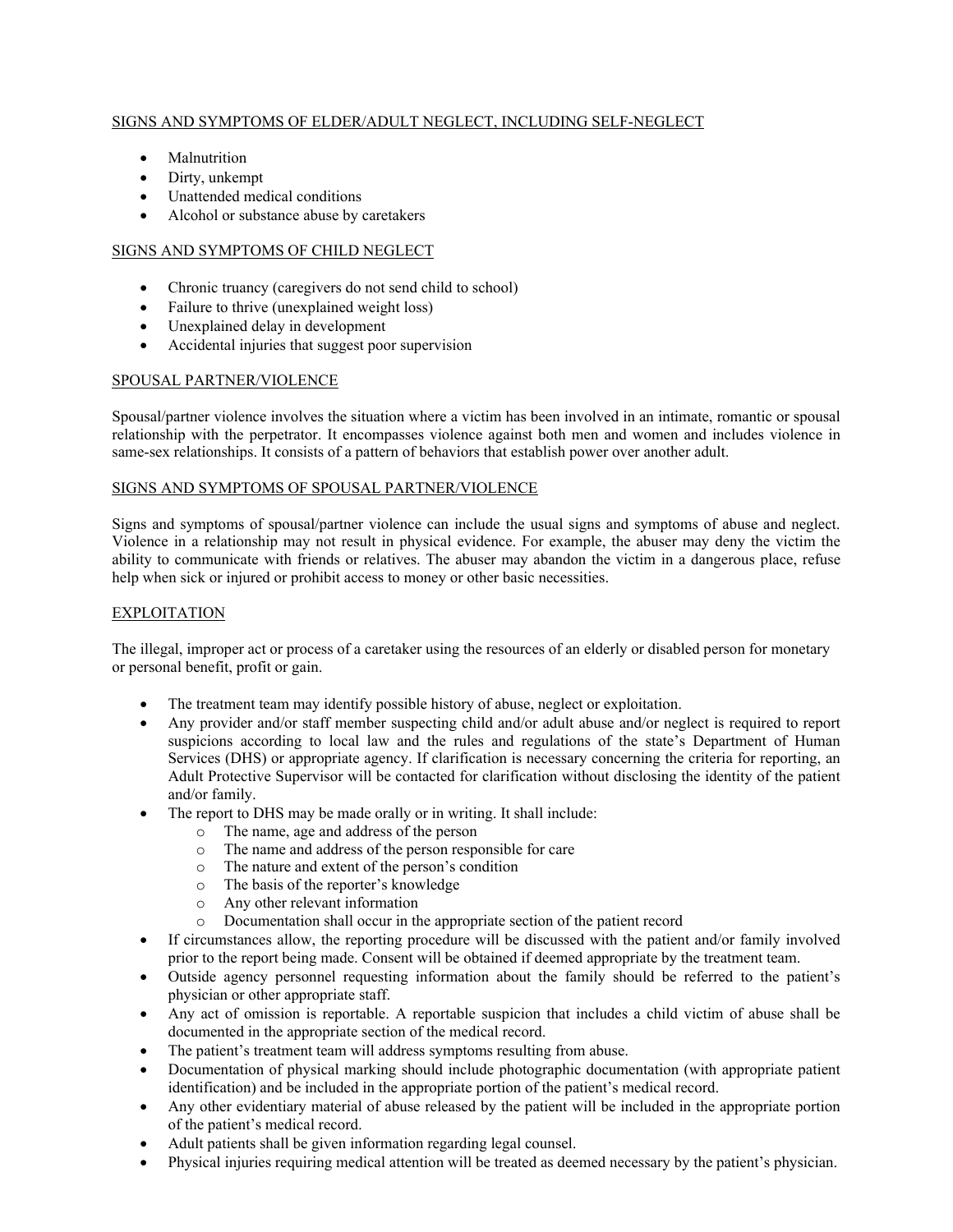#### ABUSE REPORTING

All healthcare providers are mandated reporters. Social workers are not on site 24 hours/day so practitioners need to know appropriate procedures to take when abuse is suspected. Failure to report child, spousal or elder abuse or neglect is a misdemeanor punishable by up to six months in jail and a \$1000 fine. The law requires that the suspected abuse be reported immediately by telephone and followed up with a written report within 26 hours. In order to recognize these situations, it is important to know signs and symptoms of abuse.

Suspected abuse, neglect and/or exploitation should be reported directly to the Nurse Manager/Nurse Director/Charge Nurse and should include:

- a. A description of the incident
- b. To whom the incident happened
- c. When the incident occurred
- d. Where the incident occurred
- e. Who was responsible for the neglect/abuse

# **PROVIDER ESSENTIALS**

#### Restraints

It is the policy of National Anesthesia Services, Inc. that the patient has right to be free from any physical or chemical restraints unless it is necessary for patient's safety or safety of others. Restrictive devices/restraints will be applied when the safety of the patient and/or the provider is in jeopardy. Restrictive devices/restraints will be applied only after less restrictive measures have proved inadequate. Restraints shall not be used in a manner that causes undue distress or increases a risk for injury.

BEHAVIOR MODIFICATION RESTRAINT: Behavior modification restraint means the use of a physical or mechanical devise to involuntarily restrain the movement of the whole or a portion of a patient's body for the reason of controlling his/her physical activities in order to protect him/her and others from injury (such as the use of 5-point restraints to keep a patient from injury or soft ties to keep a confused patient from self-injury). The following are not behavior modification restraints: 1) Safety Restraint; 2) The use of side rails or, in the case of infants, the use of a safety net to keep patients from falling out of bed; 3) handcuffs applied by peace officers; 4) isolation for control of communicable disease.

Behavior modification restraints shall only be used when alternative methods are not sufficient to protect the patient or prevent injury.

There are two types of behavior modification restraint: psychiatric behavior modification restraint ("psychiatric restraint" used hereunder) and medical restraint. A psychiatric restraint is used for patients with signs of acute mental illness who appear to be a danger to themselves or others. A medical restraint is used for patients whose primary diagnosis is medical and for whom psychiatric hospitalization is not indicated.

At the time of the patient assessment the clinical staff member shall comment on the patient's clinical condition, circulation, condition of limbs and attentions that should be given to the patient's needs including hydration, elimination and nutrition. A report of the clinical assessment shall be recorded in the medical record. All restraints shall be released at least every two hours.

#### MEDICAL RESTRAINT WITH CONSENT OF PATIENT OR FAMILY

When other forms of medical restraint are to be imposed (for example, to restrain a confused patient from pulling at a nasogastric tube or intravenous line) a separate consent should be obtained when possible. In the case of a minor, consent should be obtained from the parents or guardian. In the case of a confused or comatose adult, consent may be obtained from the immediate family or conservator.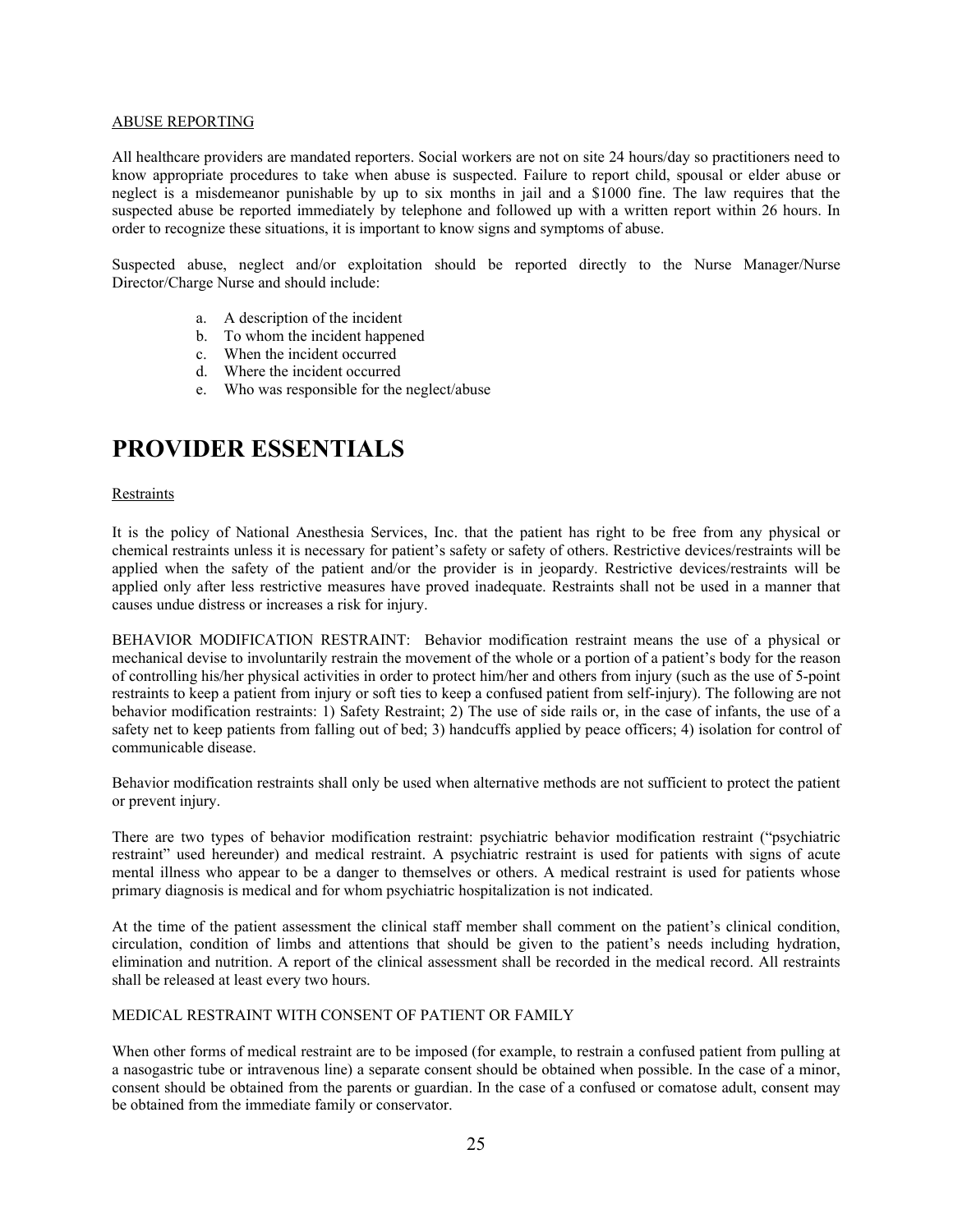Steps to follow:

- 1. A physician's order is required.
- 2. In addition to usual nursing evaluation and care, the patient's needs including hygiene, elimination and nutrition shall be assessed at least every two hours.
- 3. Supports shall be released at least every two hours.

# MEDICAL RESTRAINT WITHOUT CONSENT

It is not always possible to get the consent of the patient, family or conservator for the imposition of medical restraint. In such cases, the following procedures should be used:

Steps to follow:

- 1. An assessment of the patient, either by physician or a registered nurse, is required prior to instituting medical restraint. The assessment shall consider the use of less restrictive means to protect the patient and shall be documented in the medical record.
- 2. Medical restraint shall be imposed upon the order of a licensed independent practitioner. In an emergency, a registered nurse may initiate the use of a medical restraint (without consent). The emergency implementation shall continue beyond one hour only with a physician's order. Verbal orders may be accepted.
- 3. All physician orders for medical restraint shall be time limited. PRN orders shall not be given or accepted. Upon expiration of the time-limited order, a physician must review and renew the order.
- 4. Devises to be used may include soft ties, Posey vests, mittens, etc. Hard leather restraints shall not be used for medical restraint.
- 5. Any patient in medical restraint (without consent) shall be observed at intervals not greater than fifteen minutes. The exact time interval of observation may be more frequent and shall be determined by the clinical condition of the patient. Staff shall document these observations in the medical record at the end of each shift or more frequently as the condition of the patient or findings of the observation dictate.
- 6. An appropriate clinical staff member shall assess each patient in restraint at least every two hours. At the time of the patient assessment the clinical staff member shall comment on the patient's clinical condition, circulation, condition of limbs and attention should be given to the patient's needs including hydration, elimination and nutrition. A report of the clinical assessment shall be recorded in the medical record.

# SAFETY RESTRAINT

There are two types of safety restraint: adaptive support and patient protection.

- 1. Adaptive Support: Adaptive support is the use of mechanisms or devices intended to permit a patient to achieve maximum normative bodily functioning (such as the use of orthopedic appliances, braces, splints to prevent contracture or devices intended to give postural support).
- 2. Patient Protection: In the context of the policy, "patient protection" means the use of mechanisms intended to compensate for a specific physical deficit or prevent safety incidents not related to cognitive dysfunction (such as the use of bedrail with safety net to keep the patient from falling out of bed during sleep.). [NOTE: The use of side rails alone is not considered restraint. This is a protective measure taken to keep all hospital patients from falling out of bed].

Steps to follow:

- 1. A physician's order is required. PRN orders may be used.
- 2. In addition to usual nursing evaluation and care, the patient's needs, including hygiene, elimination and nutrition, shall be assessed at least two hours.
- 3. Supports shall be released at least every two hours.

# ROUTINE TREATMENT IMMOBILIZATION

Routine treatment immobilization means the use of mechanisms employed during medical, diagnostic or surgical procedures that are considered a regular part of such procedures (such as body restraint during general anesthesia, board immobilization of the site of intravenous therapy, immobilization during magnetic resonance imaging, etc). The patient's consent for the procedure includes consent for necessary positioning and support. No separate order is required for such immobilization. Documentation of the immobilization is part of the documentation of the procedure itself.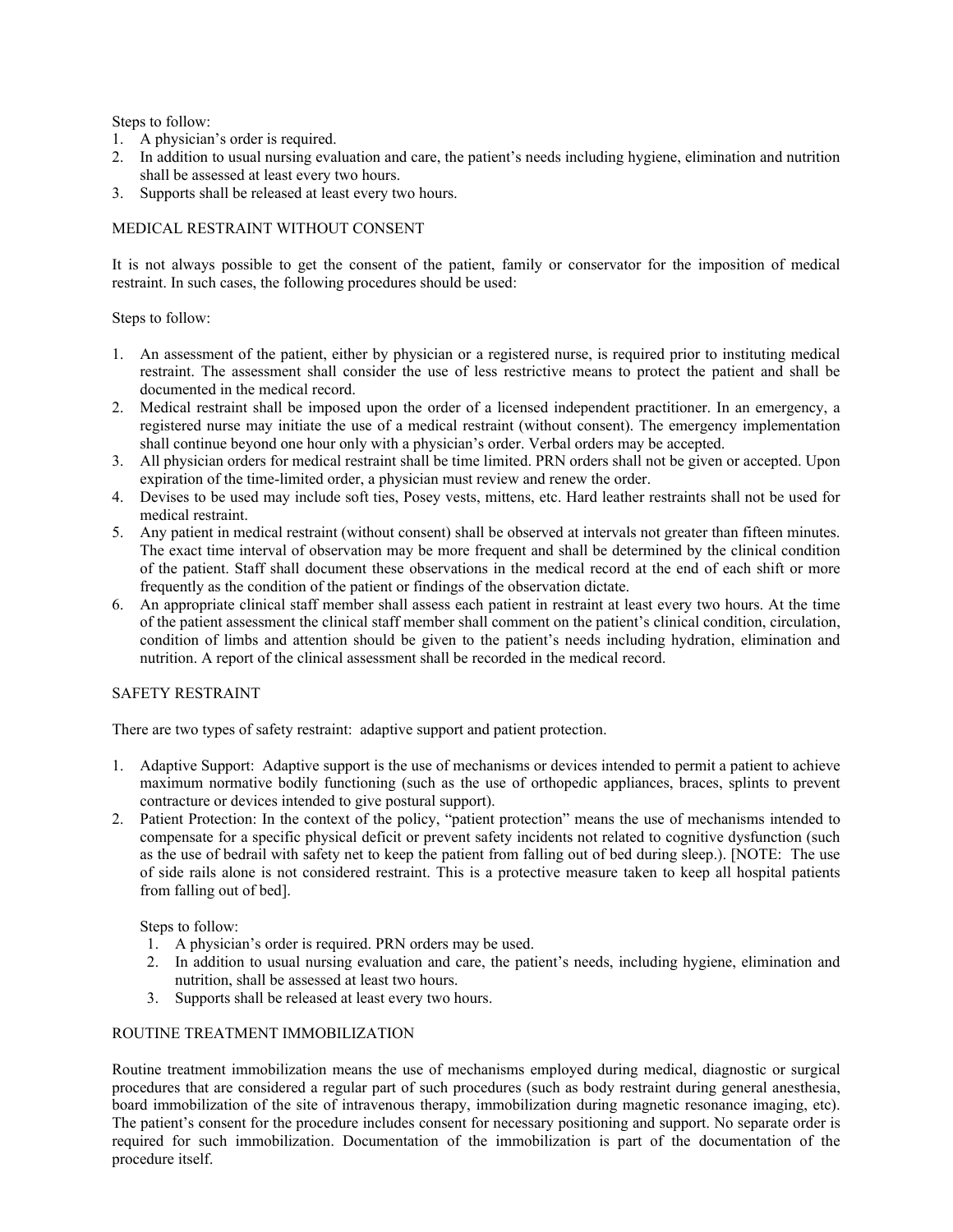#### GENERAL RESTRAINT GUIDELINES

1. Restraints shall not be ordered on a PRN basis.

Restraints shall be only employed on the written order of a physician after personal evaluation of the patient's physical and mental status. When the physician is not immediately available to assist the patient and make a determination regarding his/her need to be restrained the decision can be made by a registered nurse (RN), after careful assessment of the patient. All registered nurses shall be authorized to initiate or terminate the use of restraints as permitted by individual facility policy.

### 2. Evaluation of Patient

All patients using restraints shall be evaluated ongoing for continued use and need of restraints and shall be closely monitored, with the maximum time between observations being two hours.

#### 3. Responsibilities of the Physician

The physician shall assess the patient to ascertain whether the restraint is justified. After consideration of the alternatives to restraint, an order for restraints must be written on the order sheet and should include: a) type of restraint; b) the starting and ending times; c) indications for use; and d) level/frequency of evaluation. Verbal orders must be signed within 24 hours of implementation.

#### 4. Responsibilities of Nursing

Documentation in the medical record shall include:

- 1. Time and type of restraint applied, noting skin condition and color
- 2. Reason for application of restraints
- 3. Time restraint are released/removed
- 4. Needs of the patient are addressed: ADLs, hygiene, fluids, and elimination
- 5. Prior alternatives considered and lack of effectiveness
- 6. Functional assessment

#### 5. Monitoring of Patients in Restraints

All patients in restraints of any kind shall be closely monitored, with the maximum time between observations being two hours. Monitoring shall include condition of skin, observations that support adequate circulation, and observation for bruises, abrasions and lacerations.

#### 6. Application of Restraints

Restraints must be carefully selected to be of appropriate size for the patient. Restraints are to be secured to the bed frame if the patient is in bed, never to the side rails. Use of restraints will be discontinued as soon as feasible.

When using wrist and ankle restraints, a finger's width of space must be maintained between the skin of the wrist/ankle and the restraining device.

Vest Restraints are to be applied with the crossing ties in the back, as per the manufacturer's directions. The patient must be able to maximally expand their chest wall without hindrance.

Soft leather restraints shall be used only for severely combative individuals.

Mittens are placed on the hand with the palm on the smooth side of the mitt. Mittens shall be removed every two hours to prevent contracture and to assess circulation.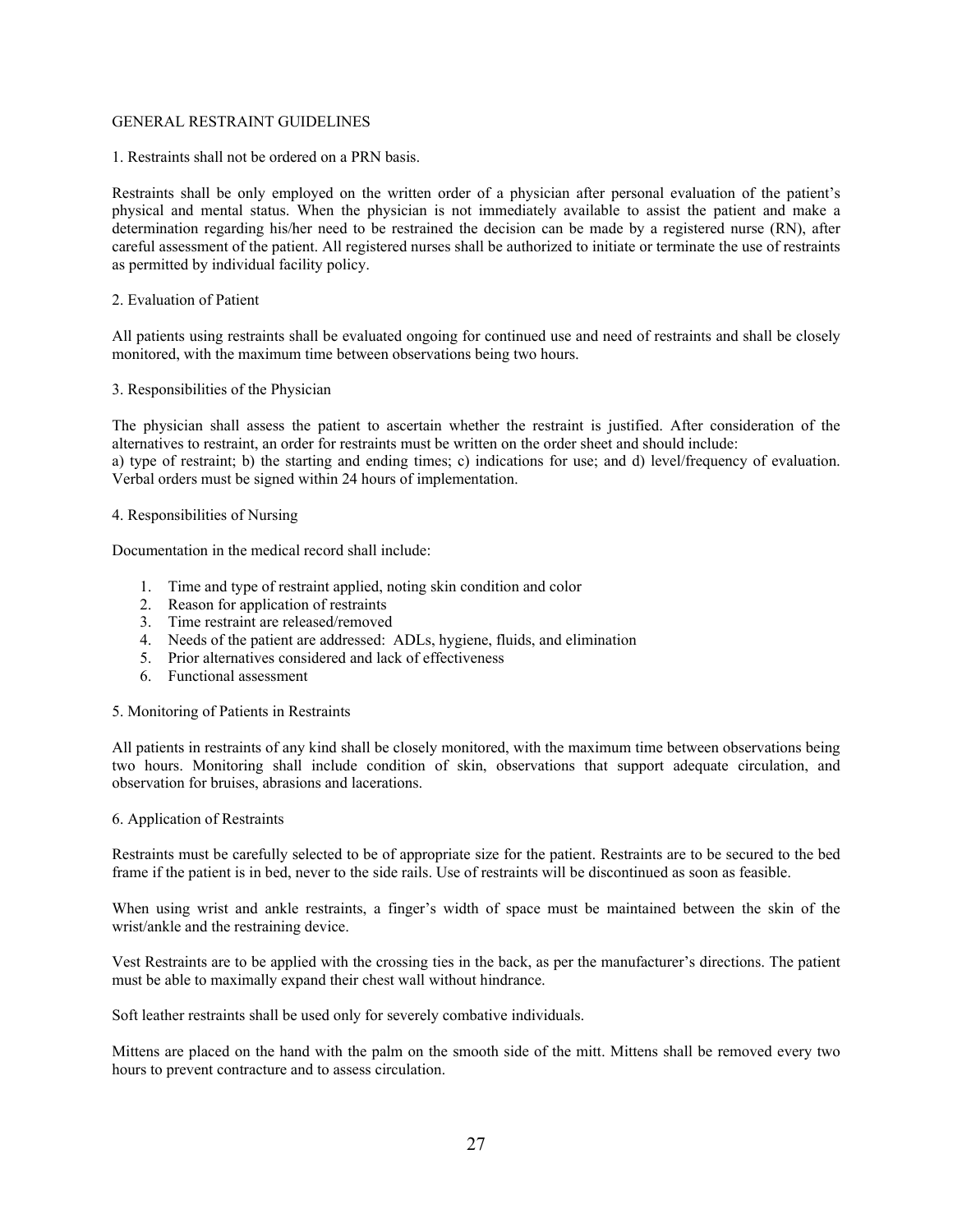#### End of Life Care

As with all patient care, end of life care must emphasize comfort, relief of pain and distress, with provision of physical and emotional support. The patient and family as desired must be included in making decisions based on their personal beliefs and values. Many people do not consider their personal definitions regarding the meaning and purpose of life until crisis, illness, and/or suffering force the awareness of life as a finite experience. Staff will act with awareness of the psychological and spiritual aspects of support and care, participating in an interdisciplinary team that "affirms life and regards dying as a normal process," allowing the patient to die with dignity, while supporting the family during the final illness and their bereavement.

#### Emergency Codes

In all cases, you should know what your department-specific responsibilities are. Each hospital has a disaster plan designed to direct how to carry out patient care during an internal and external disaster. Always be prepared to respond to the following situations:

Actual colors associated with specific emergency situations may vary from one client facility to another.

- Code Red: Fire
- Code Blue: Life Threatening situation
- Code White: Life threatening situation for pediatrics
- Code Pink: Infant abduction
- Code Purple: Child Abduction
- Code Orange: Hazardous Materials Spill
- Code Gray: Potential or real violence occurring in the facility
- Code Yellow: Bomb threat
- Code Silver: Person with weapon or hostage situation

What is my role in a disaster?

If you are on duty when a disaster strikes, you have certain duties to perform:

- Contact your Supervisor to find out where to report, or if you should continue your work assignment. Use pay phones if personal calls are necessary.
- Wear your photo identification badge at all times. Your photo ID will get you through Police roadblocks.

#### Communication

The backup communication system includes: use of pay phones, use of fax machines, the distribution of 2-way radios to all patient care areas, and the use of runners in a disaster.

Supplies and Equipment

Backup supplies and equipment are available for disasters.

#### Age Specific Education

As people age, they continue to experience physical and emotional changes. These changes are the result of many experiences and influences, including the genes we inherit and the lifestyles we choose. This review will outline the common changes that occur with age. It will provide some tips for helping you to remain sensitive to your patients.

#### Early Older Adulthood (60-75 years)

The average American lives to be 77.2 years old. Most adults will live well into early older adulthood. People in early older adulthood usually have at least one chronic disease. High blood pressure, arthritis, heart disease and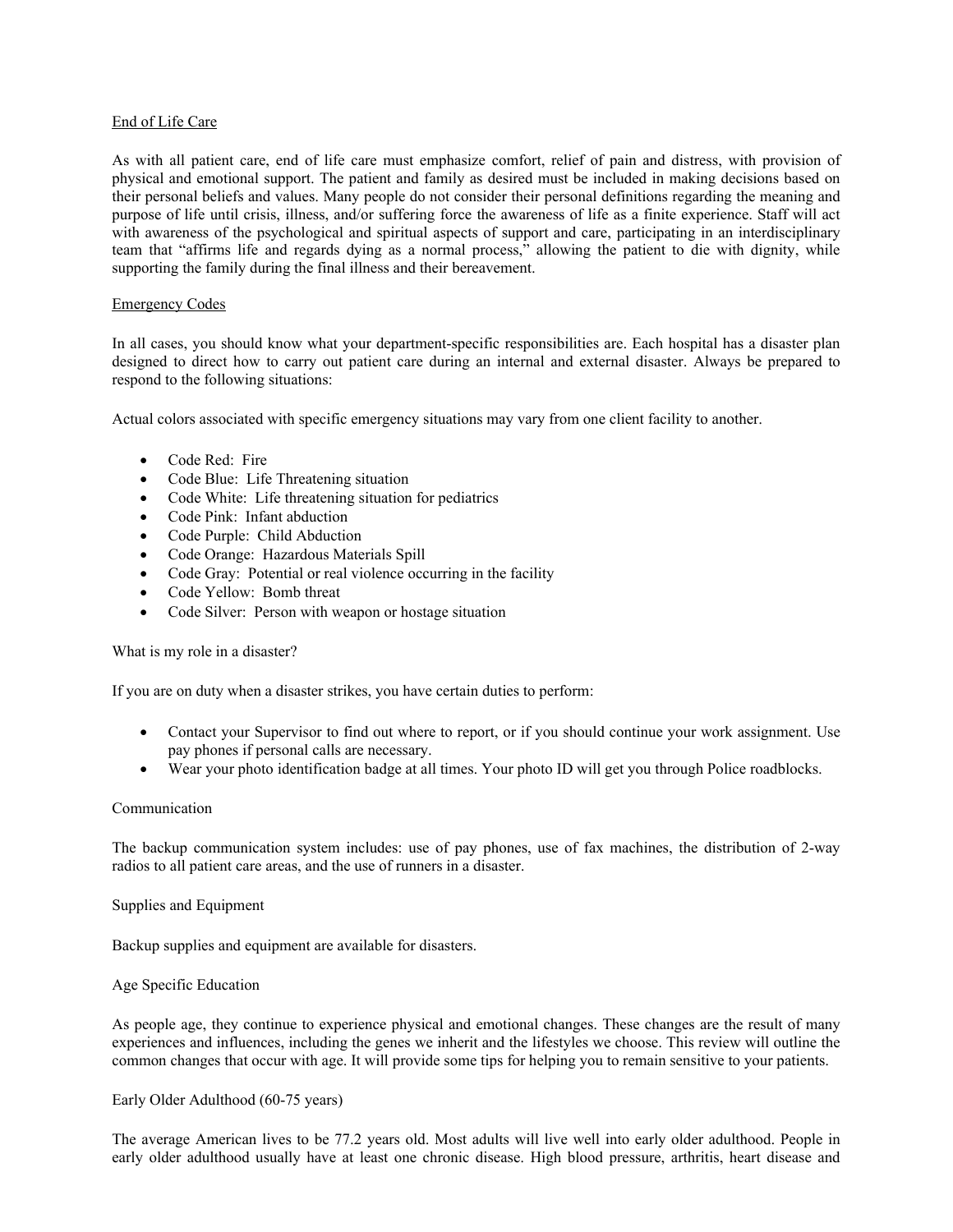cancer are the most common. Most people in this age group will need eyeglasses to read. Many will suffer from the loss of hearing associated with old age. Most women have gone through menopause. Many in this group require daily medications.

People in this age group are beginning to lose friends and loved ones to the inevitable process of death and dying. Hospitalization may cause fear as patients confront their mortality. Other concerns relate to limited income, since many have retired. Fear of permanent disability may be a worry for hospitalized patients in early older adulthood. Arthritis is common in this age group. Older adults often experience both chronic and acute pain. Consistent use of the pain scale will help older adults evaluate their pain.

You can help to create an environment that is friendly to aging patients. Adjust lighting to help patients better navigate the hospital environment. Provide extra time for learning to help older adults retain the information presented. Use verbal as well as written instruction to help them learn. Make sure the telephone is within reach, the call light is close by and that the room is clutter-free to promote safety and independence.

#### Middle Older Adulthood (75-85 years)

The average 75 year old has three chronic conditions and takes about 5 medications a day. Many in this group feel their body is "wearing out." Almost all need glasses to see. Most have reduced hearing. Hospitalization can be frightening in particular ways for this group. Many have been struggling to live independently and most do not want to be placed in a nursing home. As a result of these fears, patients may make health decisions that are not in their best interest, like ignoring signs of disease, because they are afraid of the consequences.

People in this group are vulnerable to depression, which may not be obvious to you. Assessment should include an evaluation of coping skills. Providing spiritual and social services can be especially helpful for this age group, since it can take time to get someone to open up about these issues.

Many patients in this group, like those in the previous group, live with arthritis pain. They may not talk about this pain unless you specifically ask about joint or muscle aches. Good pain management will help them participate in physical activities like walking and physical therapy.

Late Older Adulthood (85 plus years)

With age the number and severity of disabilities increases. Chronic diseases progressively get more severe and many patients are diagnosed with new illnesses. Most in this group are frail and increasingly dependent on other people to assist them with their daily tasks. Older adults fear changes to their routine, so a hospitalization can be particularly stressful.

Care for adults at this stage in life should focus on improving or maintaining function. Allow the patient to express needs and then tailor the care environment to meet those needs. Maintaining a user-friendly environment will promote independence.

Some older adults may not report pain due to fear of losing independence. Others have been living with arthritis and other pain so long that they no longer express their discomfort verbally. Look for nonverbal signs of pain including confusion, inability to ambulate, grimacing and decreased range of motion. Adults in this age group have decreased cough ability and decreased swallowing skills. Aspiration precautions should be used with all frail older adults. In this age group, skin becomes thin, patients become at risk for skin tears and pressure ulcers.

People of any age can become confused while hospitalized, but the likelihood is greater for older patients. Memory loss is not necessarily a part of the aging process so if you speak with someone who seems to be losing memory, that patient should probably be evaluated for underlying illness. In many cases, we can find a cause and a solution. Confusion that is normal at admission may develop into delirium. This condition may indicate an underlying illness, such as infection, that needs to be treated. Frequent reminders about time, date, season and weather may help older adults regain a sense of security and confidence.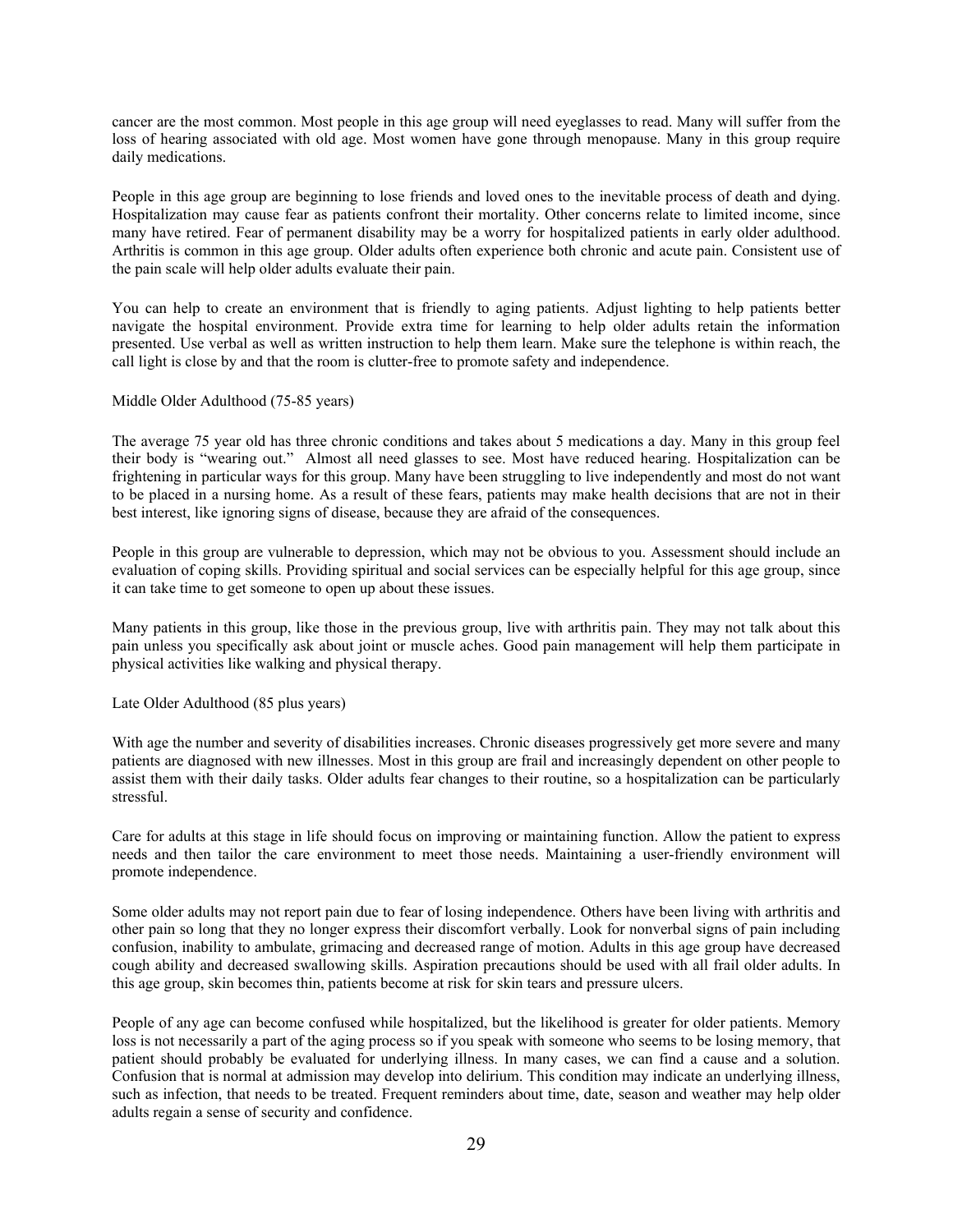Patients who have lived this long have experienced many losses. Life review is common in this group. Many will enjoy telling you about "how it used to be." Reviewing the past can help people achieve closure. Pastoral care and social work can provide assistance to patients beginning this profound and affecting final journey.

### Emergency Treatment of Patients

Federal law requires that a facility take care of any patients who need emergency care, regardless of their ability to pay for care. Unless the patient is pregnant and in labor, a facility can transfer the patient to a more appropriate hospital once the patient has been stabilized and once the facility has verified that the next facility has room.

National Anesthesia Services, Inc. provides special education with regards to this legislation. You should be aware that if someone asks you about getting emergency treatment for any condition, you should refer that person to the Emergency Department or call the House Supervisor. It is against the law to send a patient away who seeks treatment for an emergency condition.

If you will be working in the ER, please make sure you receive and complete National Anesthesia Services, Inc. education module on EMTALA.

#### The HIPPA Privacy Rule

A patient's right of privacy and confidentiality is protected by law. No one, including spouses, friends, or attorneys, are permitted to review the patient's medical record without prior written authorization, except as required by law (court order or subpoena) or other regulation.

- Only information that is pertinent to a patient's treatment may be disclosed to other practitioners. Only authorized hospital personnel have access to medical records. All requests for medical information must be referred to the Health Information Management department.
- All Providers are required to sign a confidentiality statement upon employment.

To decrease the risk of uninvolved persons overhearing or seeing confidential patient information:

- Confine discussion of patient care information to the patient care areas.
- Keep computer ID/passwords confidential. Unauthorized use of ID/passwords may be subject to disciplinary action.
- Exit computer programs and log off before leaving the workstation.

#### What is HIPAA?

The HIPAA Privacy Rule is a Federal Law that went into effect on April 14, 2003. The law protects the confidentiality of our patients' protected health information, or PHI. Protection of patient privacy and confidentiality is also required by the Center for Medicaid Services (CLINICAL RESOURCES, LLC) and the Joint Commission.

Healthcare has a tradition of privacy. People have kept patient information private as far back as the fourth century BC with the Hippocratic Oath. However, with the advanced communications technologies in use today, safeguarding the privacy of patient information is more of a challenge. The HIPAA Privacy Rule reflects these new concerns.

The HIPAA law is complex. Protecting patients' healthcare information involves two considerations: Privacy and Security. There are differences between the two that you should know.

"Privacy" is concerned with the disclosure of information about a patient to the patient directly, or to those to whom we reasonably believe the information can be disclosed if it is consistent with good health care professional practices. (See HIPAA Privacy.)

"Security" is concerned with the processes, procedures, and technologies that we use to make sure that the people viewing or changing the information are really the ones who are authorized to do so. (See HIPAA Security.)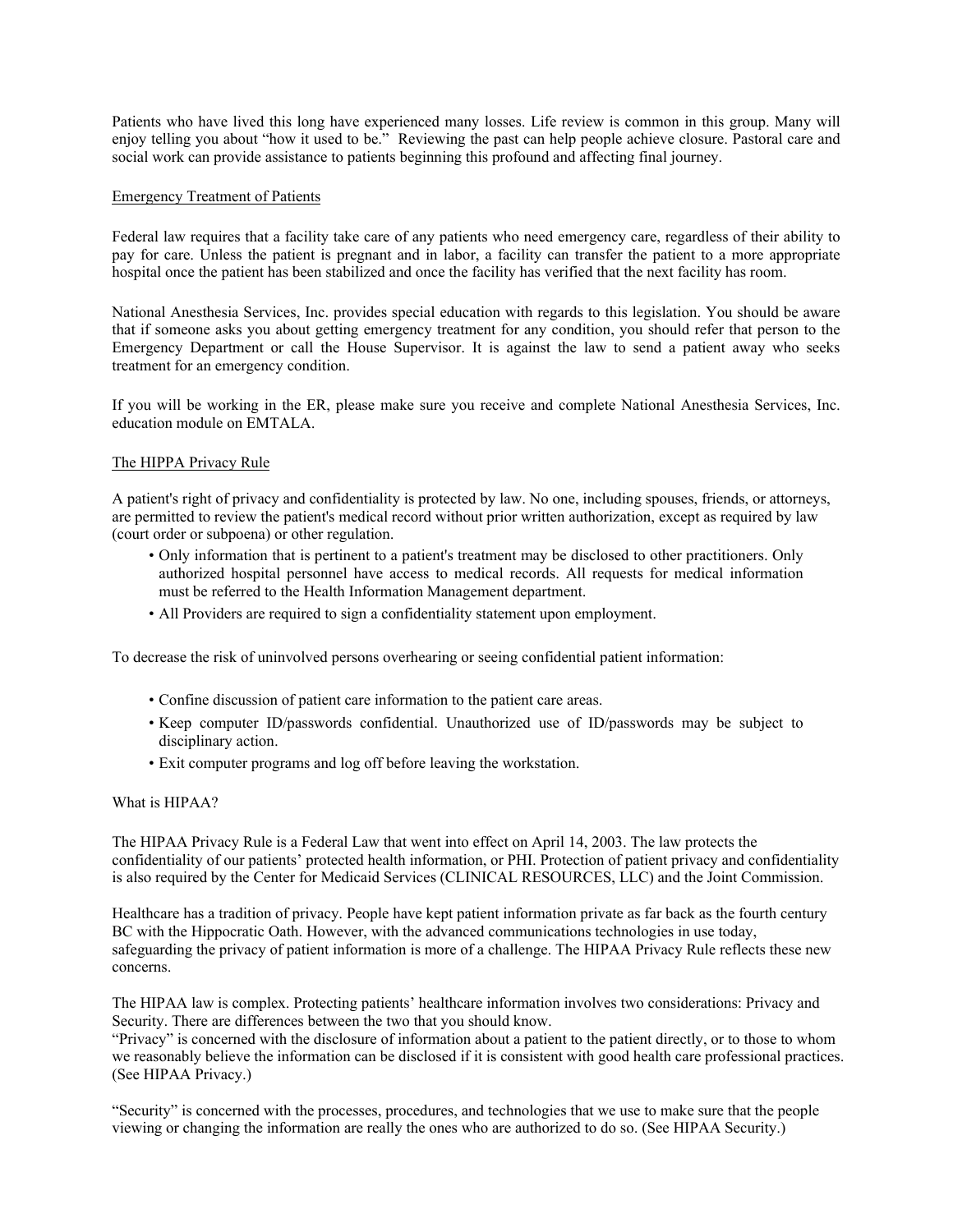### What information is protected?

All patients (including celebrities and our own Providers) have the right to privacy, and this extends to their personal health information, referred to in the HIPAA Privacy Rule as "Protected Health Information," or PHI.

What types of information is protected?

- Paper records
- Computerized information
- Oral communication

# What are examples of PHI?

- Face sheets
- Results of exam/evaluation
- Test results
- Treatment and appointment information
- Patient bills
- Photographs
- Paper records
- Computerized patient records and information

#### Releasing PHI

What information can be released only with the patient's approval?

As a general rule, medical records can only be released to outside parties with the patient's approval, or if there is a law requiring release. (See following section, below.) Again, as a general rule, this information can be released to outside parties only by the Health Information Management Department (Medical Records), or in some cases, the Records Custodian of each department.

#### Who are the Records Custodians?

Each department or unit that maintains PHI has a "records custodian" to approve access to PHI, for purposes other than routine treatment, payment or operations purposes. Records Custodians may include department leaders and supervisors, unit secretaries, or other persons designated by department leaders.

#### What are the Authorization Requirements?

A written authorization, signed by the patient or legal representative, must be obtained for any release of information except when the release is required by law, or when the information is used for the routine purpose of treatment, payment, or operations. For example, we are permitted to share our patients' PHI with other providers such as physicians to treat the patient, or we may submit PHI to insurance companies to obtain payment, all without patient authorization.

What about releasing a patient's Protected Health Information (PHI) verbally in discussions with friends and family? When the patient is present and has the capacity to make his or her decisions, we may disclose PHI to friends and families if one of the following conditions is met:

- We obtain the oral agreement of the patient or legal representative.
- We provide the patient with an opportunity to object to the disclosure, and the patient does not object.
- We infer from the circumstances that the patient does not object to the disclosure. For example, when a friend has brought the patient to the emergency room for treatment.

When the patient is not present, or when the patient is incapacitated due to an emergency, it's okay to make the disclosure if our decision is consistent with good health care professional practices. For example, when a patient is brought to the emergency room, we may inform relatives and others involved in the patient's care that the patient has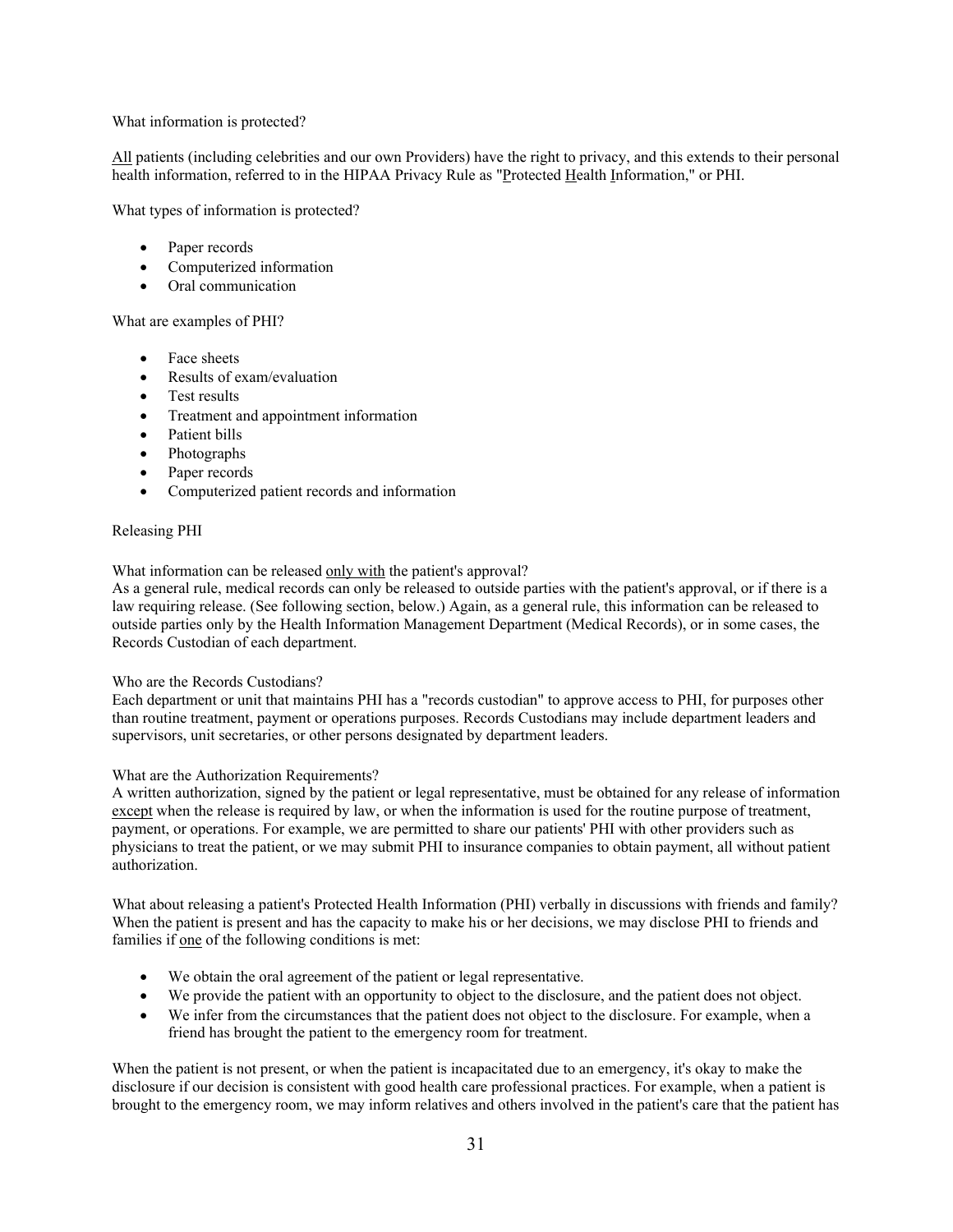suffered a heart attack and we may provide updates on the patient's progress and prognosis when the patient is unable to make decisions about such disclosures.

Whatever information we disclose to the patient's friends or families should be directly relevant to that person's involvement. For example, a neighbor picking up a patient can be told that the patient is unsteady on his feet; however, the neighbor should not be told that a tumor was removed.

- How is Protected Health Information handled for Minors? If a patient is a minor (under 18 years of age), the patient's parents or guardian may receive or direct use and disclosure of PHI on behalf of the patient, except for "Emancipated Minors."
- Emancipated Minors are children who have been released from the control of parents or guardians, and may control their own PHI, in the same manner as an adult:
- Anyone who is not yet 18 years old but is legally married or who is a parent.
- Anyone who is not yet 18 years old, but has been legally married and is now divorced, or a widow or widower.
- Anyone who is not yet 18 years old but is maintaining his or her own residence and is self-supporting. A reasonable effort to contact parents must be made.
- Anyone who is not yet 18 years old and is pregnant.

Minors Who Are Not Emancipated: Any minor (under 18 years of age) may without parents' consent, approval, or notification have the right, in the same manner as an adult, to protect their health information for the voluntary treatment of:

- Alcohol or drug abuse
- Testing and treatment for sexually transmitted disease

# **BODY MECHANICS**

With the use of proper body mechanics and ergonomics (the undersigning of the work place to fit the worker), most injuries are preventable. The following prevention points, when adhered to, will promote safety.

# Lifting

- Assess the situation and plan how to accomplish it before beginning.
- Use the muscles of the legs, hips and arms the strongest in the body. Keep a neutral spine.
- Bend knees and hips avoid bending at the waist and lift with your legs, not your back.
- Keep feet at shoulder width to provide a broad base of support.
- Make sure the object is close to you, do not over reach, and carry the load close to you.
- Avoid lifting higher than your waist.
- Push and don't pull.
- Ask for help.

# Sitting

- Use chairs that provide support to the back, particularly the lower back.
- Both feet should be able to rest flat on the floor.
- Avoid slouching, walk around and stretch occasionally, or change position often to avoid strain.
- Avoid twisting and over-reaching
- Position yourself directly in front of your work and make sure your work is at eye-level to avoid neck strain.

# Standing

- Stand close to your work area with your back erect, chin in, pelvis tucked under and knees slightly flexed.
- Maintain a broad base with your feet and ensure even weight bearing.
- Avoid prolonged positions and slouching stretch occasionally.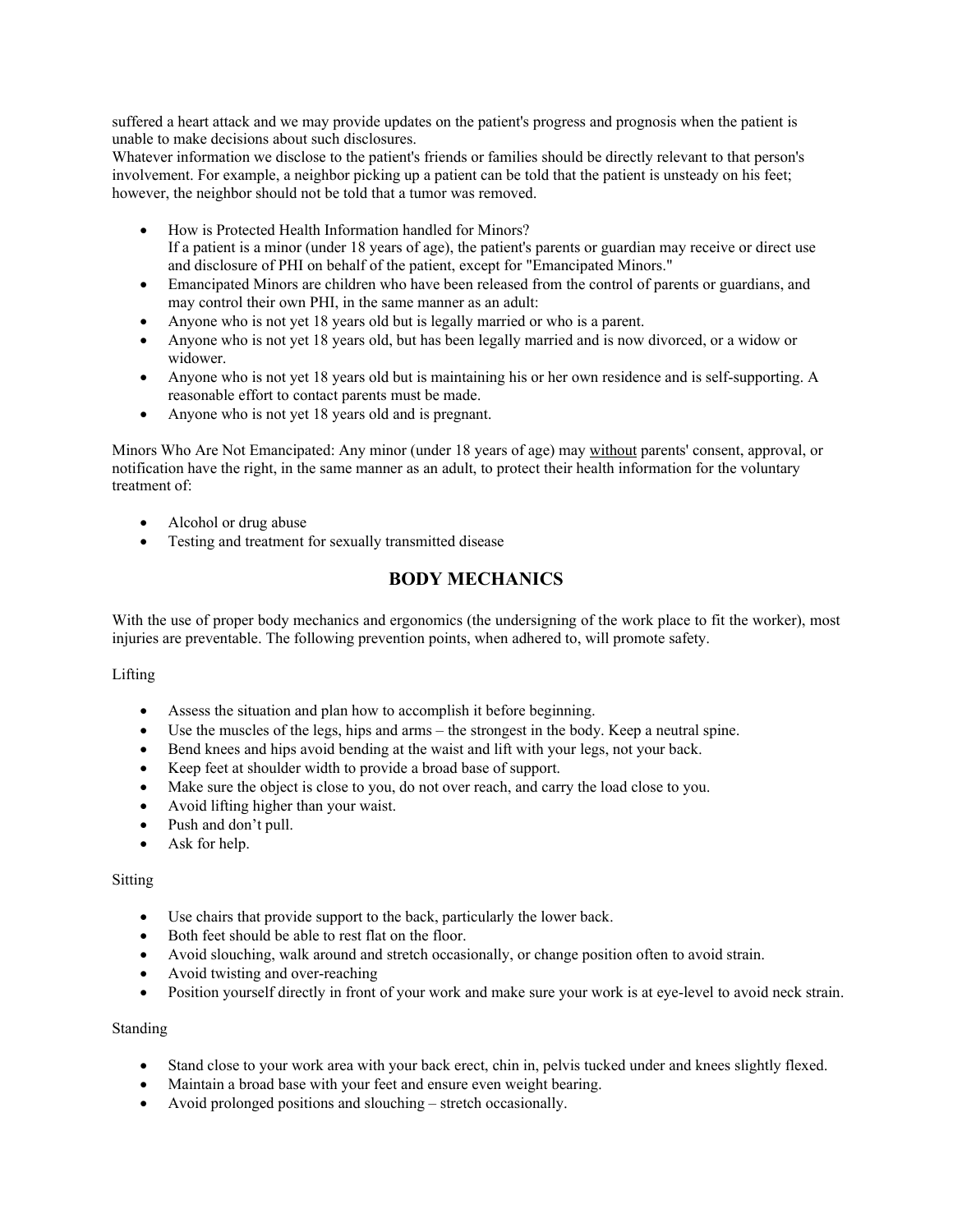Back Care and Points for Prevention

- Use good posture at all times and proper body mechanics.
- Change position frequently.
- Exercise regularly and eat a well balanced diet to control your weight.
- Ensure enough rest at night.
- Practice stress reduction techniques, such as yoga and relaxation.
- Ask for help in lifting or moving heavy objects.
- Keep work area safe clean up spills, use wet floor signs, ensure no loose equipment, boxes or flooring, no loose power cables, close drawers. Notify appropriate personnel immediately, such as maintenance.
- Wear shoes with non-skid soles.
- Walk and don't run.
- Report any accidents to staff, patients or visitors to supervisor immediately.
- Monitor safety of patients closely.
- Ensure breaks are applied to wheelchair or bed when moving patients.
- Adjust height of bed or table to waist/mid-to-upper thigh level when moving patient.
- Maintain ergonomics at all times.

# **Understanding Cultural Diversity**

Ineffective culturally diverse relations can lead to prejudice, discrimination and racism. All three are due to a combination of factors.

- Lack of understanding of culturally diverse groups other than one's own.
- Stereotyping of members of culturally diverse groups without consideration of individuals within the group.
- Judgment of culturally diverse groups according to standards/values of one's own group.
- Assigning of negative attributes to the members of other culturally diverse groups.
- View of the quality and experience of other groups as inferior to those of one's own group.

# Ethnocentrism

Because culture influences people so strongly including the way they feel, think, act and judge the world, it is typical for people to subconsciously restrict their view of the world to the point of inability to accept other cultures. This is called ethnocentrism.

Ethnocentrism can prevent one from accepting others and can lead to clash of values, shaky interpersonal relationships and poor communication.

#### Approaches to Minimize Cultural Conflicts in the Medical Setting

- Deliver patient care that emphasizes the interrelationships among persons, cultures, health and medicine.
- Facilitate the providers/clients relationship through the development of special resources such as translators and multicultural workforce.
- Establish norms allowing family involvement in the healing process.
- Identify and increase knowledge about non-traditional community resources such as local herbalist or specialty stores.
- Explain community health practices to clients and assess their level of acceptance.
- Include cultural diversity concepts in the education of medical personnel and the orientation of hospital providers.

Cross Cultural Communication for Healthcare Employers

In the business of healthcare, 90% of activities involve communication. Achieving effective communication is a challenge to managers even when the workforce is culturally homogenous. Communication is the exchange of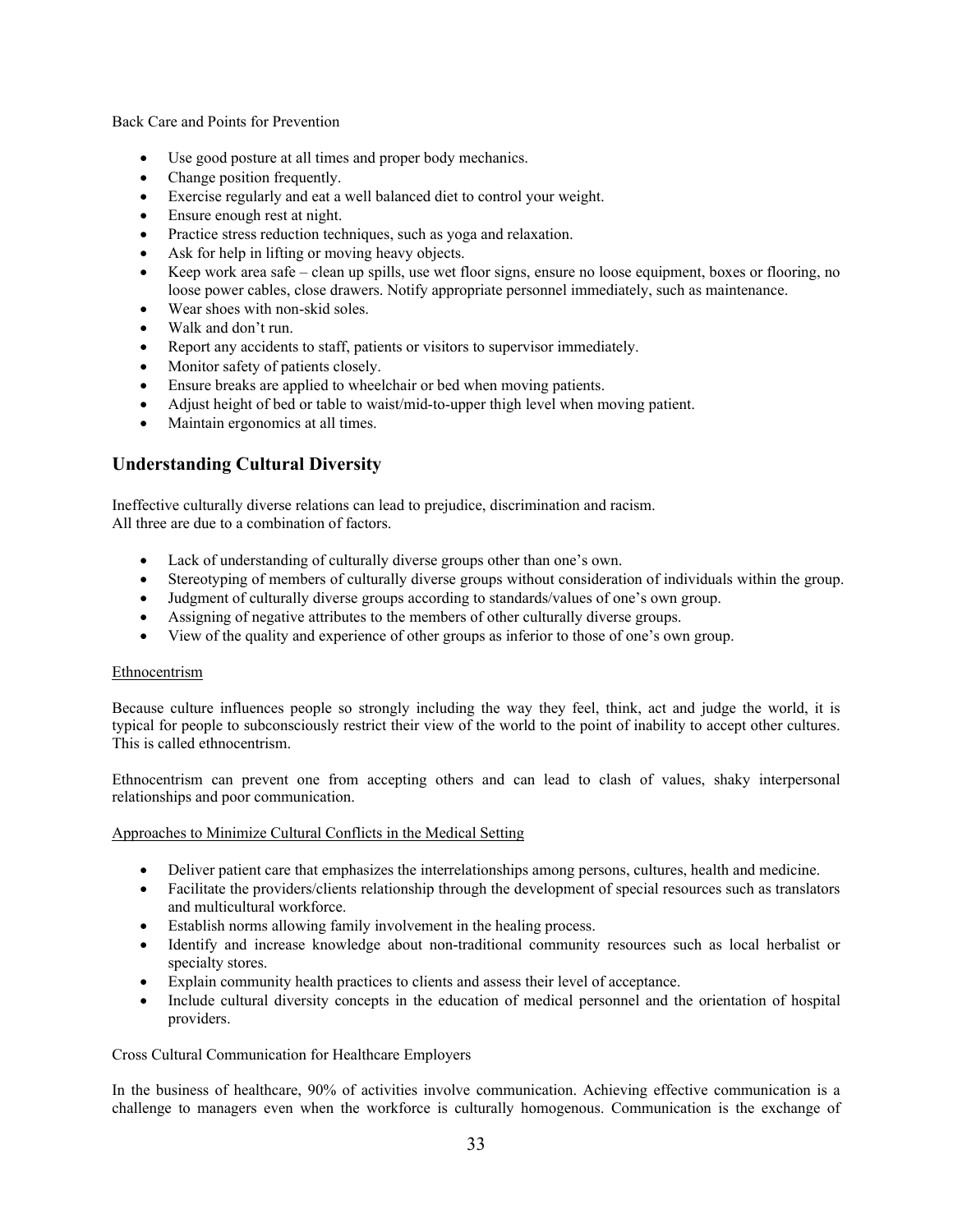meaning. Communication includes any behavior that another human being perceives and interprets. The meaning interpreted by the receiver may be different from the information being conveyed by the communicator. When translating meanings and behaviors, keep in mind that meaning is based on a person's cultural background and is not the same for each person. The greater the differences in backgrounds between the sender and the receiver the greater the difference in meaning attached to particular words and behaviors. Cross-cultural communication occurs when a person from one culture sends a message to a person from another culture.

There are ways to increase the chances of accurately understanding people who speak a different language.

# Verbal Behavior

- Speak clearly and slowly.
- Repeat each important idea.
- Use simple sentences.
- Use active verbs.

# Non-verbal Behavior

- Visual restatements (use pictures, graphs, etc.).
- Gestures (use facial and hand gestures).
- Demonstration: Act out the themes.
- Pause more frequently.

#### Attribution

- SILENCE: When there is silence, wait. Do not jump to fill in the silence. The other person is probably thinking.
- INTELLIGENCE: Do not equate poor grammar and mispronunciation with lack of intelligence. It is a sign of second language use.
- DIFFERENCES: If unsure, assume differences rather than similarities.

# Comprehension

- UNDERSTANDING: Do not assume that they understand. Assume that they do not.
- CHECK: Have the people repeat their understanding.
- BREAKS: Take more breaks, second language comprehension is exhausting.

# Motivation

- ENCOURAGEMENT: Verbally and non-verbally encourage and reinforce.
- REINFORCEMENT: Do not embarrass speakers.

#### Strategies to Communication Effectively

Strategies to overcome our natural parochial tendencies do exist. With care, the default option can be avoided. We can learn to understand and control our own cultural conditioning. In facing foreign cultures, we can emphasize description rather than interpretation or evaluation and thus minimize self-fulfilling stereotypes and premature closure. We can recognize and use our stereotypes as guides rather than rejecting them as simplification. Effective cross-cultural communication pre-supposes the interplay or alternative realities. It rejects the actual or potential domination of one reality over another.

Miscommunication is a frequent problem in healthcare organizations. The most obvious case is when the patient and the hospital personnel do not speak the same language. Also patients and staffs may operate on different beliefs, values and/or clocks causing confusion and resentment for all parties.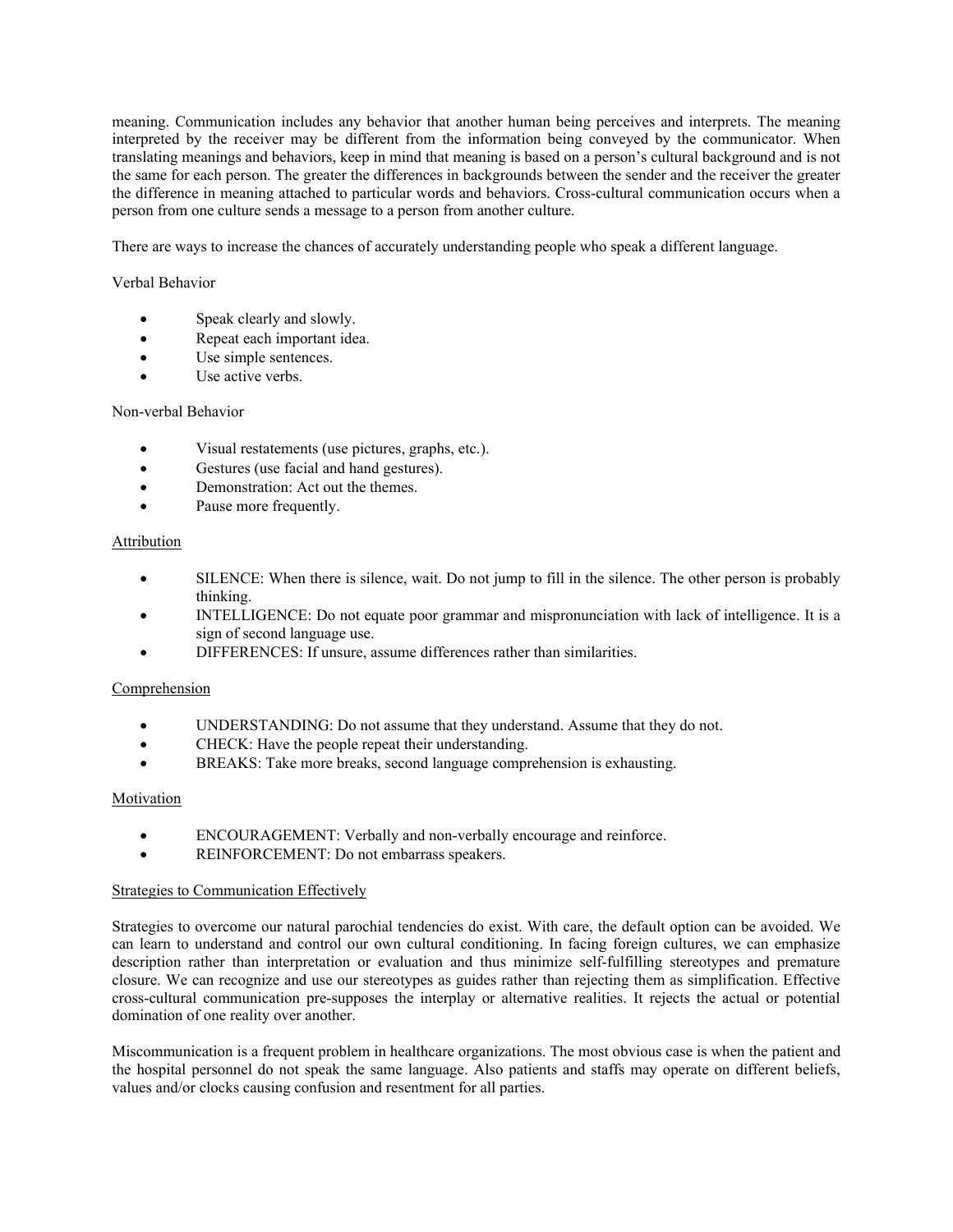# **Time**

When is the right time? People of different cultural background may give different answers to this question. Some people count time by a watch. They see time as money saved, spent, squandered. Others see only the rhythm or cycles of growth of people or things.

- Make allowances for the fact that differences about time can be legitimate cultural differences. Do not jump to conclusions that others are irresponsible. Do not assume that you are stupid or insensitive because you don't manage time the way they do.
- If you cannot adapt to the other person's sense of time, negotiate something that will work for both of you.
- Remember that culture runs deep. It is one thing to make an agreement and another to create a habit. Changes here will take patience and persistence with others and yourself.

# **Space**

How large space is depends on your background and culture. Getting too close may make another think you are intrusive, aggressive or pushy. Staying too far may give them the impression that you are cold, impersonal, afraid or disinterested.

- Learn to be flexible
- Know that others my feel differently about space. Stay put and let the other people adjust to where they feel comfortable with you.

# Touching

When people touch physically it means different things.

- I have power
- Hello/Goodbye
- I want you to understand
- I like you
- I want to congratulate

#### Communication

When you communicate, be aware of:

- Tone of voice
- Body posture
- Breathing rate
- Distance
- Timing and pacing of speech patterns

#### Discharge Planning

This fact sheet discusses a hospital's responsibilities to assist with nursing home placement and right to challenge hospital discharge decisions. All of the information applies only to persons on Medicare, although there are similar rights under other health insurance programs.

What is Hospital Discharge Planning?

Hospital discharge planning is a service to assist patients in arranging the care needed following a hospital stay. Discharge planners help arrange services including home care, nursing home care, rehabilitative care, out-patient medical treatment and other help. Hospital discharge planning is usually handled by the hospital's Social Services Department.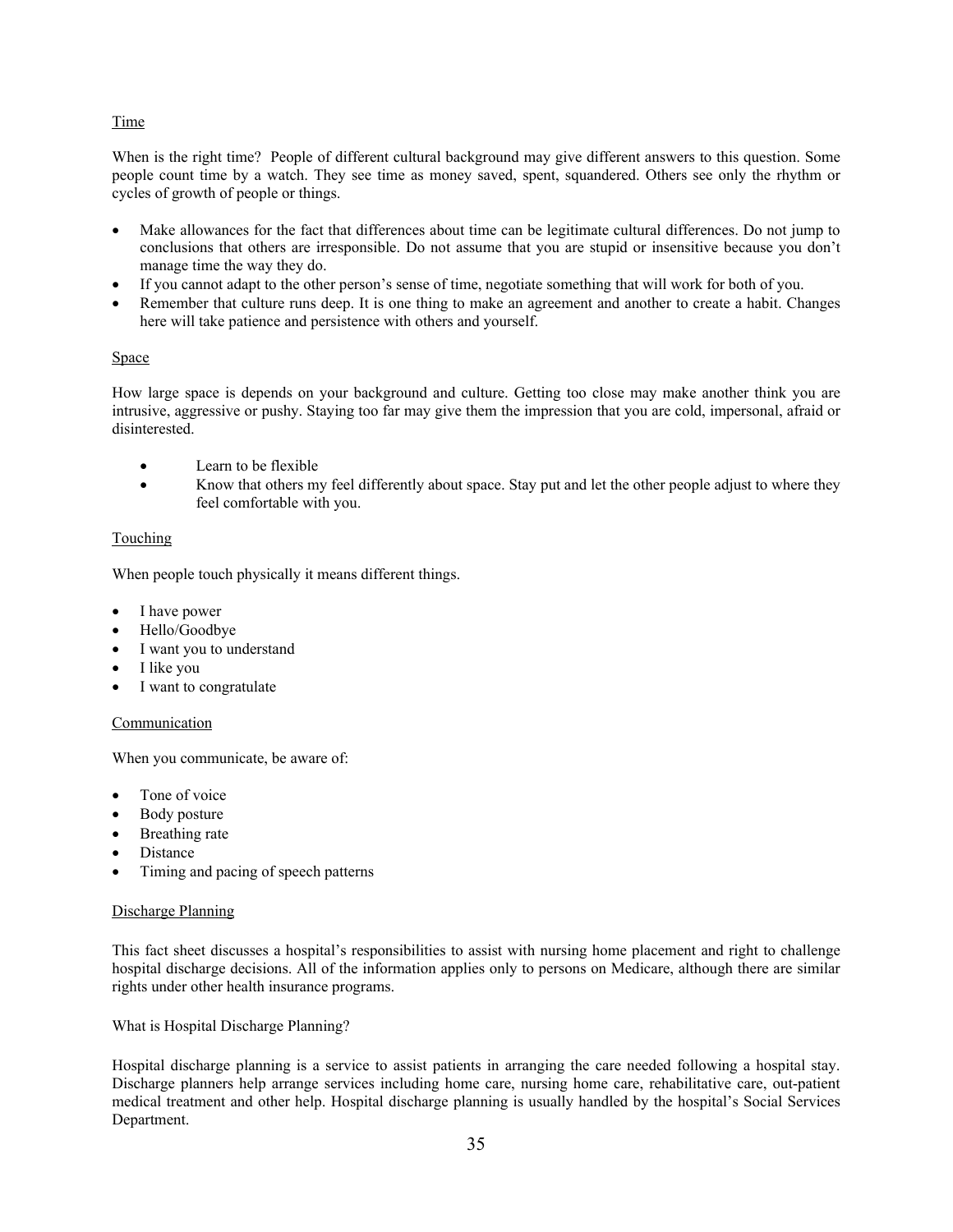If a patient needs help arranging nursing home care, ask the nurse to contact the Social Work Department. If a hospital discharge planner does not contact the patient within a short time, contact the Social Work Department directly for assistance.

Discharge planning services in Medicare certified hospitals must meet the following standards:

- Hospitals must identify and evaluate persons who may need discharge planning assistance.
- The evaluation must be done on a timely basis and must determine the need for services after the hospital stay and the availability of these services.
- The results of the evaluation must be discussed with the patient or patient's representative.
- If requested by the patient's physician, the hospital must help develop and implement a discharge plan for the patient.
- Discharge planning must be provided or supervised by a social worker, registered nurse or other appropriately qualified person.

If a patient needs nursing home care, the hospital's discharge planner should provide information about local nursing homes and should help identify homes that have vacancies.

The hospital cannot force a patient to go to any particular nursing home or discharge a patient to a nursing home without the consent of the patient's legal representative. If the hospital believes that a patient no longer needs hospital care and is refusing appropriate discharge, it must issue notice to the patient of its determination. This notice can cause the patient to become responsible for payment of continuing hospitalization, subject to the patient's right to appeal. The notice and appeals rights are discussed below.

# Patient Rights and Responsibilities

National Anesthesia Services, Inc. providers must uphold their role as advocates and recognize the consumer/patients' right to dignity, individual value systems, access to medical care and confidentiality. As advocates, nurses should be able to speak up to protect the health and safety of patients in their care without fear of retaliation.

# The Patient's Bill of Rights

The U.S. Advisory Commission on Consumer Protection and Quality in the Health Care Industry conceived the Patients' Bill of Rights in 1998. Its purpose is to promote healthcare quality and support the public as they navigate through the healthcare system. The seven areas of rights and responsibilities are:

- 1. Information Disclosure: Patients have the right to accurate and easily understood information about their health plan, healthcare professionals and healthcare facilities. If a patient speaks another language, has a physical or mental disability, or just doesn't understand something, assistance must be provided so that the patient can make informed healthcare decisions.
- 2. Choice of Providers and Plans: Patients have the right to a choice of healthcare providers who can provide highquality healthcare when needed.
- 3. Access to Emergency Services: Patients who have severe pain, an injury, or sudden illness that convinces them that they are in serious danger have the right to be screened and stabilized using emergency services. These services should be provided whenever and wherever needed, without the need to wait for authorization and without any financial penalty.
- 4. Participation in Treatment Decisions: Patients have the right to know their treatment options and to take part in decisions about their care. Parents, guardians, family members, or others that a patient selects can represent them if they cannot make their own decisions.
- 5. Respect and Non-discrimination: Patients have a right to considerate, respectful care from doctors, health plan representatives, and other health care providers without discrimination.
- 6. Confidentiality of Health Information: Patients have the right to talk privately with health care providers and to have their health care information protected. Patients also have the right to read and copy their own medical record. Patients have the right to ask that a doctor change their record if it is not accurate, relevant, or complete.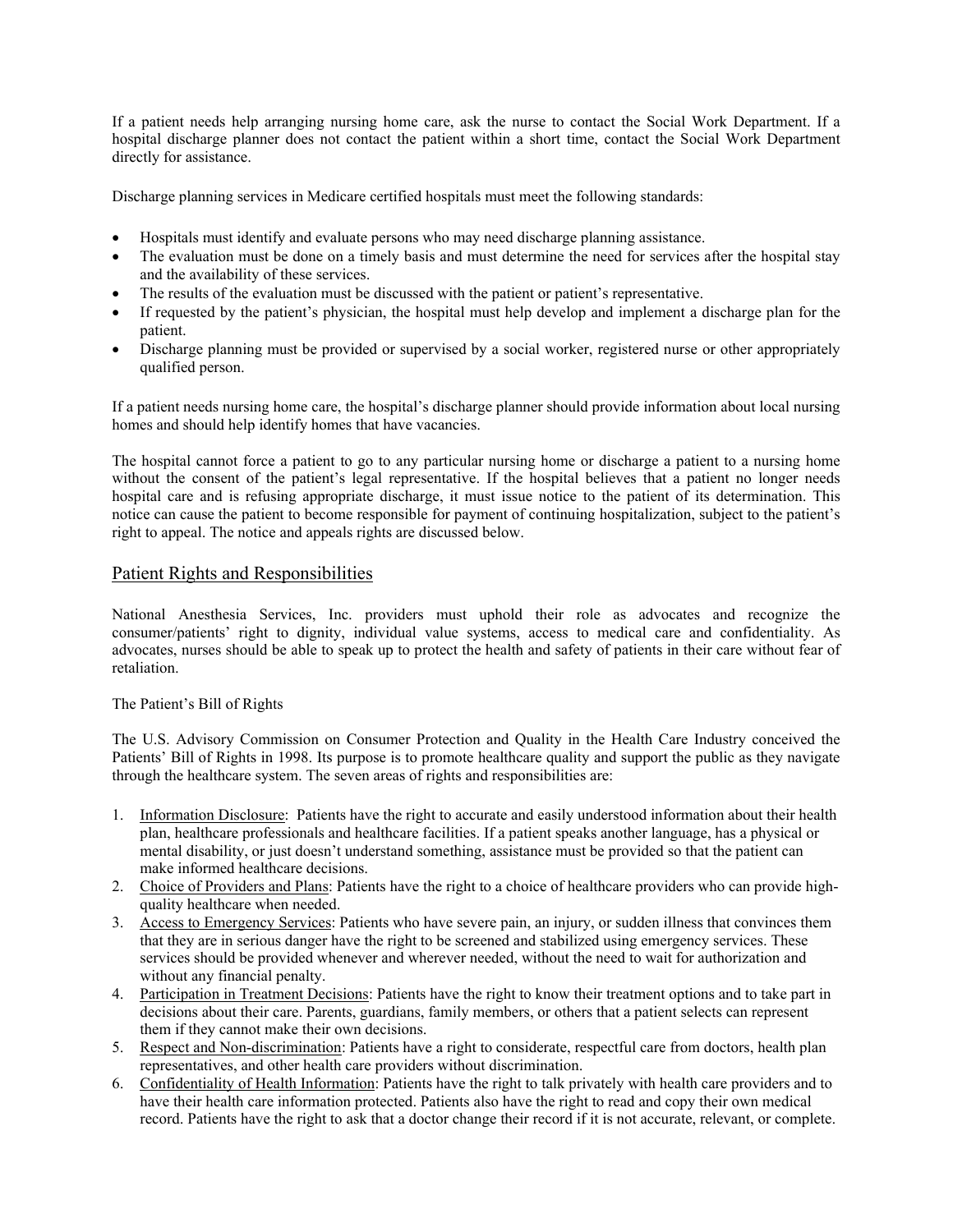7. Complaints and Appeals: Patients have the right to a fair, fast, and objective review of any complaint they have against their health plan, doctors, hospitals or other healthcare personnel. This includes complaints about waiting times, operating hours, the actions of healthcare personnel and the adequacy of healthcare facilities.

The Six Ethical Principles of the Patient's Bill of Rights

The Patients' Bill of Rights supports six basic principles of ethics:

- 1. Autonomy: Independence, self-direction, and freedom of choice. When patients choose a healthcare provider, a healthcare facility or make decisions about treatment they are exercising autonomy. The Patients' Bill of Rights supports autonomy by supporting the patients' right to the choice of plan and healthcare providers that ensures access to appropriate healthcare. The healthcare professional's duty is to support patients' autonomy by ensuring that patients understand their treatment options.
- 2. Beneficence: Acts of charity or kindness. As a principle of ethical care it means that treatment provided is for the good of the patient. The principle of beneficence means that patients should receive considerate and respectful care and have the opportunity to let healthcare workers know when they are not receiving the quality or value of care necessary. The provider should assist patients to voice their concerns through a complaint procedure. The principle of beneficence indicates that healthcare providers must provide competent care so the patient is safe and is treated with respect.
- 3. Confidentiality: Private or secret. As a principle of ethical care it means that information about patients and their care is protected and shared only with those who have the right or the need to know. The patient also has a right to know how others will use information about him/her, and who will receive that information. The principle respects that patients have the right to know about their treatment and to review their own records.
- 4. Fidelity: Faithfulness, as in a pledge or duty. As a principle of ethics it means healthcare workers have a duty to be patients' advocates and to protect patients' rights. Fidelity is demonstrated by upholding the Patients' Bill of rights.
- 5. Veracity: Truthfulness. As a principle of ethics it means supporting both information disclosure and the right to make treatment decisions as described in the Patients' Bill of Rights. Correct and truthful information helps patients to make informed choices.
- 6. Justice: Impartiality or fairness. As a principle of ethics it means that all patients and their families are treated the same, without favoritism or discrimination based on race, color, gender, economic status, social status or any other personal trait. All people have the right to fair and unbiased treatment.

#### Informed Consent

Informed consent is a process in which consent is obtained for a treatment or healthcare service when the patient knows about and understands the treatment, including its implications, benefits, risks and the alternatives. The patient must know they have the right to accept or refuse the treatment or service.

Before undergoing treatment, patients must give consent. Some patients may not be capable of giving consent because of age, mental competence or other possible factors. As such, a designated guardian (such as a parent, relative, friend or caregiver) represents that patient. Healthcare providers must ensure that the consent is "informed" and signed by either the patient or the guardian.

#### Advance Directives

Advance Directives: Documents written in advance of serious illness or injury which state choices for medical treatment or names someone to make treatment decisions on behalf of that individual should he/she become unable to make or communicate such decisions. Advance directives promote an individual's control over his/her own healthcare decisions. All patients entering the healthcare system must be given the opportunity to complete an advance directive document which will define the patients' preferences in end-of-life decisions or at any time that they are unable to convey their own wishes regarding healthcare. Advance directives are voluntary and are supported by the Patient's Bill of Rights dependent upon state law. There may be two or more types of advance directives: the living will and the durable state of attorney/healthcare surrogate, as examples.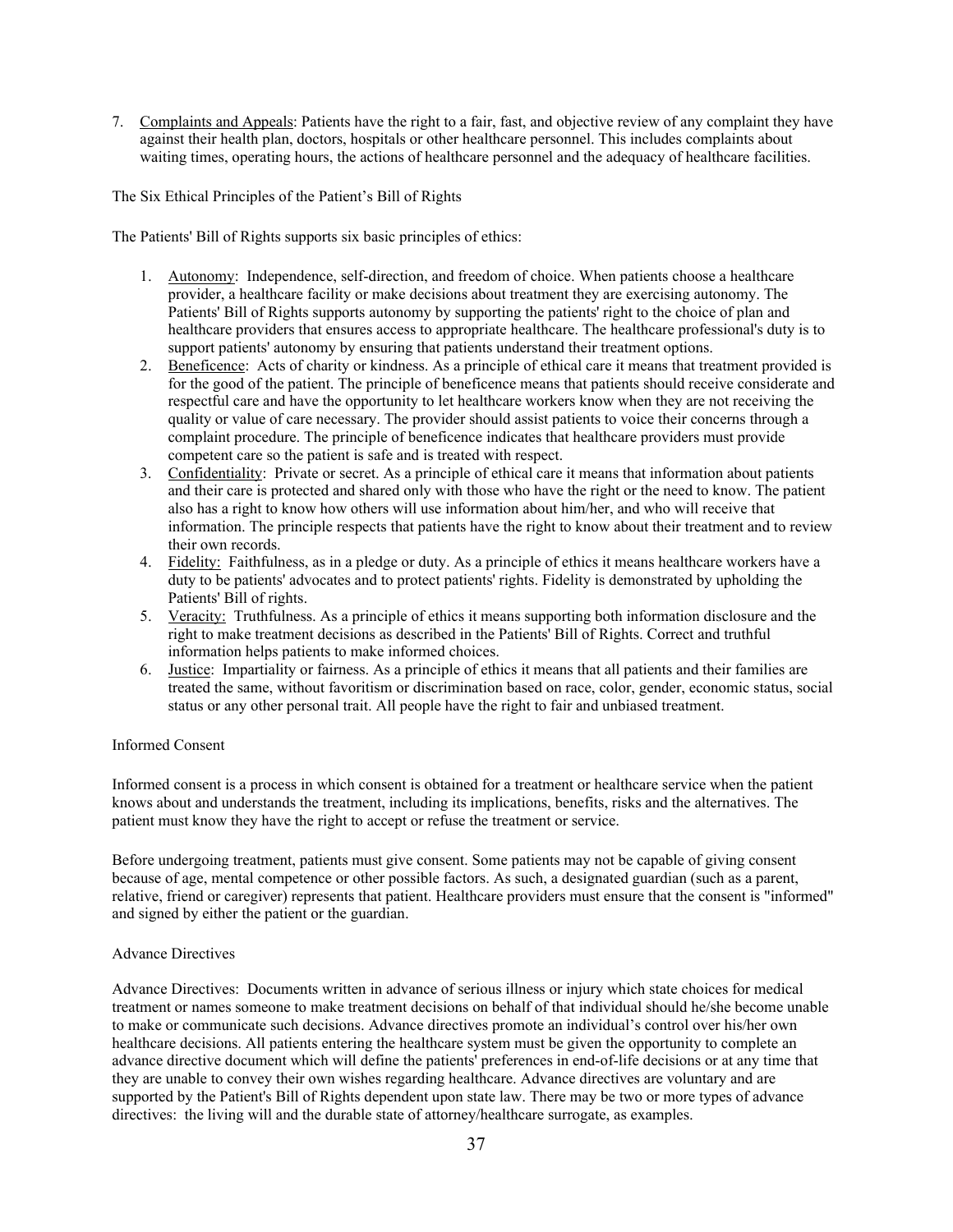Living Will: A "Living Will" is a document that gives direction about the medical care, and limitations of medical care, desired by the patient when he or she is either in a permanent vegetative state with no hope of recovery or has an imminently terminal condition AND is unable to make his or her needs known.

Healthcare Surrogates/Durable State of Attorney: A document, which names someone to make medical care dictions for another, should that person become unable to make them for themselves. This document may include instructions about treatments the individual may or may not want, should he/she become seriously ill or injured.

# Guidelines

Written information regarding advance directives may be available to anyone and most often is administered through the admission department, Social Work department, Pastoral Care department, or Medical Records department. It is the responsibility of the registered nurse to assure this documentation is available in the medical record.

Any competent patient may sign a living will or durable power of attorney for healthcare. Witnesses to a living will may not be:

- Related to the patient by blood or marriage
- The patient's physician or nurse of the physician
- A Patient Care Provider working on behalf of the hospital if the provider is providing direct care to the patient or is involved in the hospital's financial affairs
- Be a patient of the hospital
- Have a claim against the hospital

Witnesses to a durable power of attorney for healthcare may not be:

- The person appointed as agent in the document
- A provider of health or residential care
- The operator of a community care facility
- A provider or operator of a healthcare facility

Each adult (or their representative) who registers as an inpatient should be asked if they have a living will and/or durable power of attorney for healthcare. If the patient has a living will and/or durable power of attorney for healthcare, it shall be noted on the appropriate form and be made part of the medical record.

If a patient decides to revoke a written advance directive, the patient's physician should notify the appropriate department or staff nurse. Said department shall explicitly mark the advance directive as being revoked and should clearly document the date of the revocation. A patient may revoke an advance directive at any time, regardless of the patient's mental state of competency.

#### Utility Management

Utilities are basic building services. They include:

- Electricity: Emergency Electrical Service is supplied from a hospital's emergency powerhouse generators. When normal service fails, the generators support essential building systems, fire safety systems and predesignated medical equipment. Most hospitals have an Uninterruptible Power Supply (UPS) System. It permits power sensitive equipment to function normally during transitions in power supply.
- Water: Water is needed for drinking, cooking, bathing, cleaning, flushing the toilet, steam production, heating and cooling systems and cooling some clinical equipment.
- Sewer: The Sewer Service allows for waste disposal from the facility.
- Natural gas: Hospitals use natural gas as the primary fuel for the boilers to make steam and hot water. Natural gas also supports food service and lab processes. The hospital may have a backup diesel fuel supply to fire the boilers if the natural gas supply fails.
- Piped Medical Gases: Medical gases include oxygen, nitrogen, nitrous oxide and carbon dioxide. They are supplied from the hospital medical gas storage systems. Medical Gases are distributed to specific outlets throughout the hospital. Medical air is also distributed via special outlets throughout the hospital.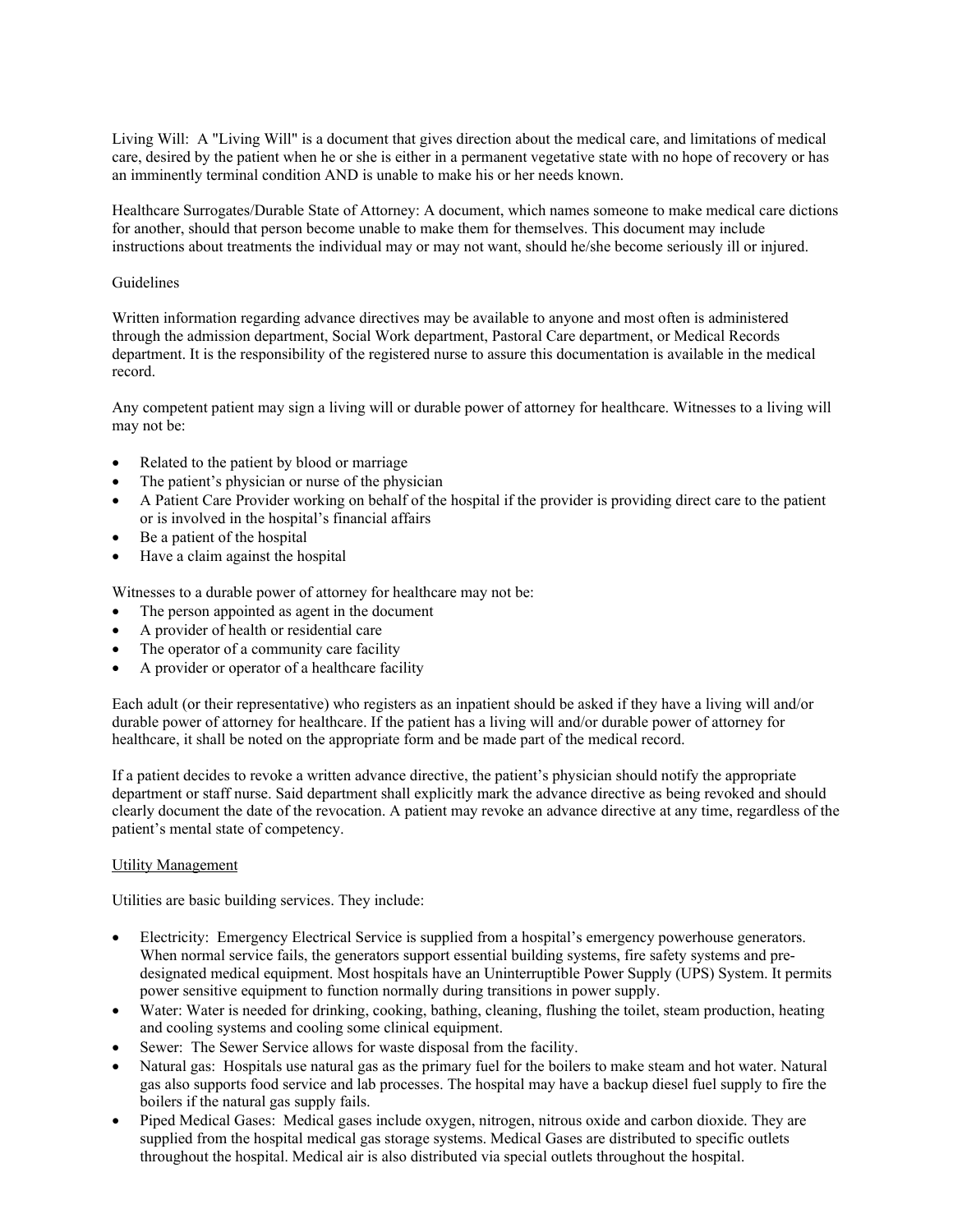- Heating, Ventilation and Air Conditioning Systems (HVAC): The functions of HVAC include heating to support room comfort, ventilation to support air quality and infection control and cooling to support human comfort and in some locations, equipment function.
- Fire Protection System: Fire protection systems are operated and maintained by the Hospital's Physical Plant and Maintenance Departments. Smoke detection systems are designated to operate at all times. Fire sprinklers turn on when a defined temperature is reached. Fire alarms are triggered by either the smoke detection of fire sprinkler systems. They produce audible alarms and visual strobe signals.
- Pneumatic tube systems
- Telephones
- Computers

Code White: Utility Failure

The purpose of a Code White is to alert providers to a hospital-wide failure of one or more of the above utility systems. All departments and units have Utility Failure Plans that identify what action you need to take in the event of one or more utility failures. Make sure you know the location of the Utility Failure Plan and contact the hospital Safety Management, Department Manager or Safety Coordinator if you have any questions.

# Patient Education

Patient/family teaching has been recognized as an essential activity fundamental to every nursing, medical and allied specialty. The growing awareness that individuals can be more responsible and participate in their own health is prompting the providers, policy makers, regulatory agencies and payers to strengthen patient and family education in every phase of patient care.

Patient and family education is interactive and appropriate to the patient's age and length of stay. It includes, but is not limited to:

- Helping the patient adopt or function more independently.
- Information about access to additional resources.
- When and how to obtain further treatment.
- Safe and effective use of medication and medical equipment.
- Potential drug food interaction.
- Nutrition information/counseling on modified diets as appropriate.
- Rehabilitative techniques, including activity and assistive devices.
- Maintenance of good standards for personal hygiene and grooming, including brushing teeth, bathing, caring for hair and nails, and using the toilet.
- Information on patient/family responsibilities for the patient's healthcare need (e.g. self-care, signs and symptoms to report, etc.) including the knowledge and skills to carry out these responsibilities.

How is Patient/Family Education Implemented?

- Patient teaching is based on assessed learning need.
- Assessment includes consideration of cultural and religious practices.
- **Barriers to learning are identified.**
- Age-appropriate teaching is matched with developmental stage.
- Education is provided by the appropriate healthcare professionals (Pharm D, MD, RN, LCSW, RD, RCP, RT, OT, SLP and other disciplines involved with the patients care).
- Educational materials (video and print) utilized are medically current, instructionally correct, cost effective and developmentally coordinated through the Patient Education Committee.

The Providers Role in Patient Education

- Asses/re-assess patient including cultural and religious beliefs
- Identifies learning barriers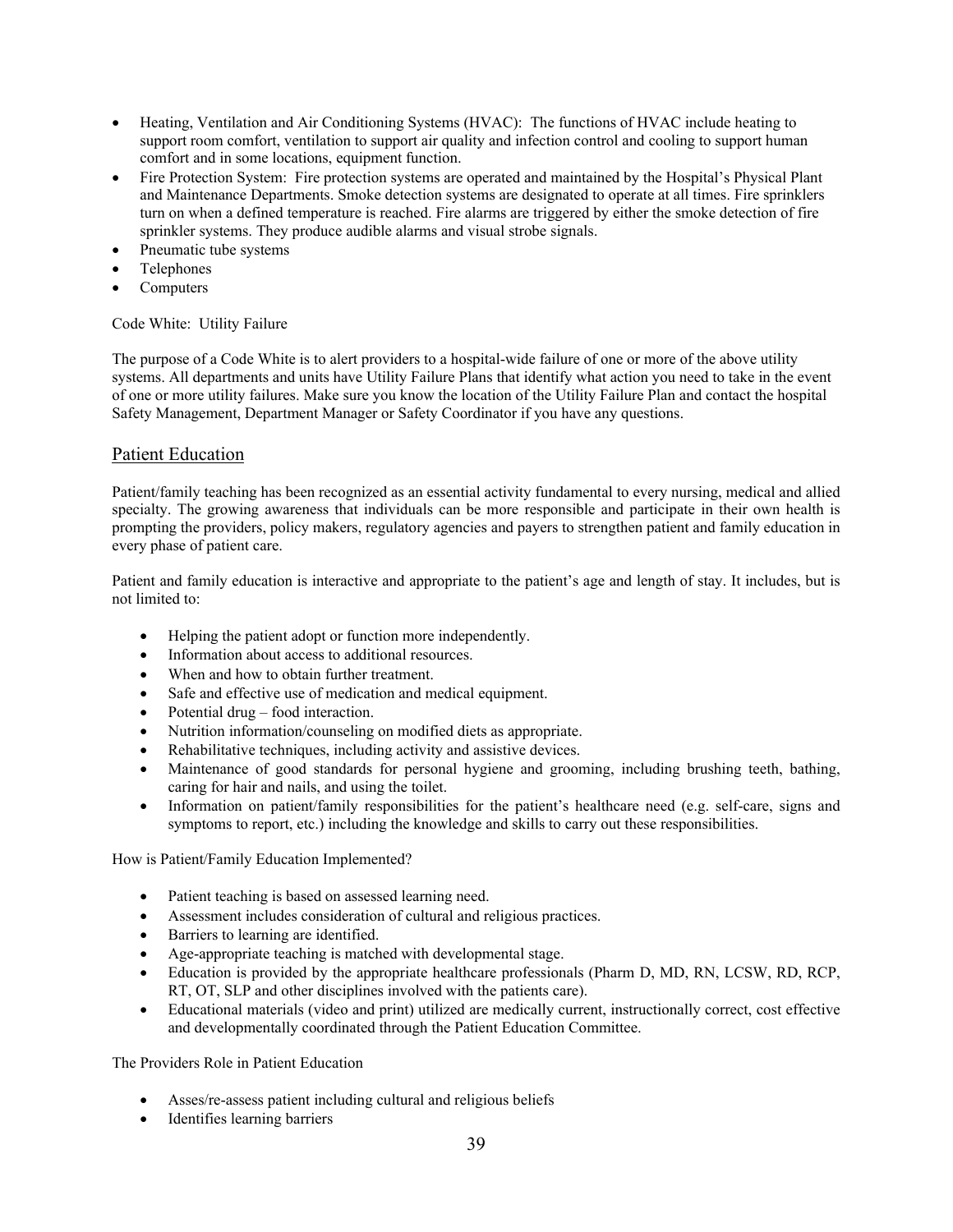- Identifies learning need
- Provides necessary information
- Discusses plan of care for patient with patient/family and explains roles of interdisciplinary team
- Explains treatment plan, verifies patient's knowledge about procedures
- Explains medication in collaboration with clinical pharmacist as necessary or upon request
- Provides discharge instructions such as:
	- o Follow up appointment with physician
	- o Danger signals and symptoms to report
	- o Medications, food-drug interactions
- Provides patient with education materials
- Discusses appropriate pain management
- Discusses return to work and driving

# Medical Equipment Management

The Safe Medical Devices Act, in an effort to monitor incidents involving equipment, requires all healthcare personnel to follow up on problems or incidents involving equipment promptly. If a piece of equipment does not function properly:

- Take it out of service and generate a work order generated for its repair.
- If the item has been involved in an incident causing serious illness or injury to anyone at the client facility, the equipment should be isolated and saved for Risk Management to examine.
- Fill out an incident report.
- Report the incident immediately to Risk Management. Risk Management staff will evaluate the incident for reporting to the FDA and manufacturer.

In order to provide quality patient care with the least amount of risk possible, all facilities have developed an Equipment Management Program. All equipment (clinical or non-clinical) must be inspected by the facilities' Management Department prior to its initial use. "Equipment" is defined as all equipment, fixed or portable, that is used for the diagnosis, treatment, monitoring or care of patients, which could pose a physical and/or clinical risk to a patient and/or operator during use.

- All providers who operate, monitor or maintain clinical equipment must be trained to do so safely.
- Providers are required to be familiar with the clinical equipment inspection stickers affixed to each piece of equipment.
- All equipment should have the facility's inspection sticker on it that indicates the equipment was inspected, the equipment passed the electrical safety test and how frequently the equipment is tested.

In order to provide quality patient care with the least amount of risk possible, the facilities management department has developed a Clinical Equipment Management Program.

Clinical equipment is defined as all equipment, fixed or portable, that is used for the diagnosis, treatment, monitoring or care of patients, and which could pose a physical and/or clinical risk to a patient and/or operator during use.

All equipment (clinical or non-clinical) must be inspected by the facility's management department prior to its initial use.

Many different types of clinical equipment are used to help treat patients in your facility. Some of these are:

- Ventilators
- IV (Intravenous) pumps
- Glucose-testing monitors
- Cardiac monitors
- Enteral pumps
- Radiant warmers
- Hypothermia blankets
- EKG (Electrocardiograph) machines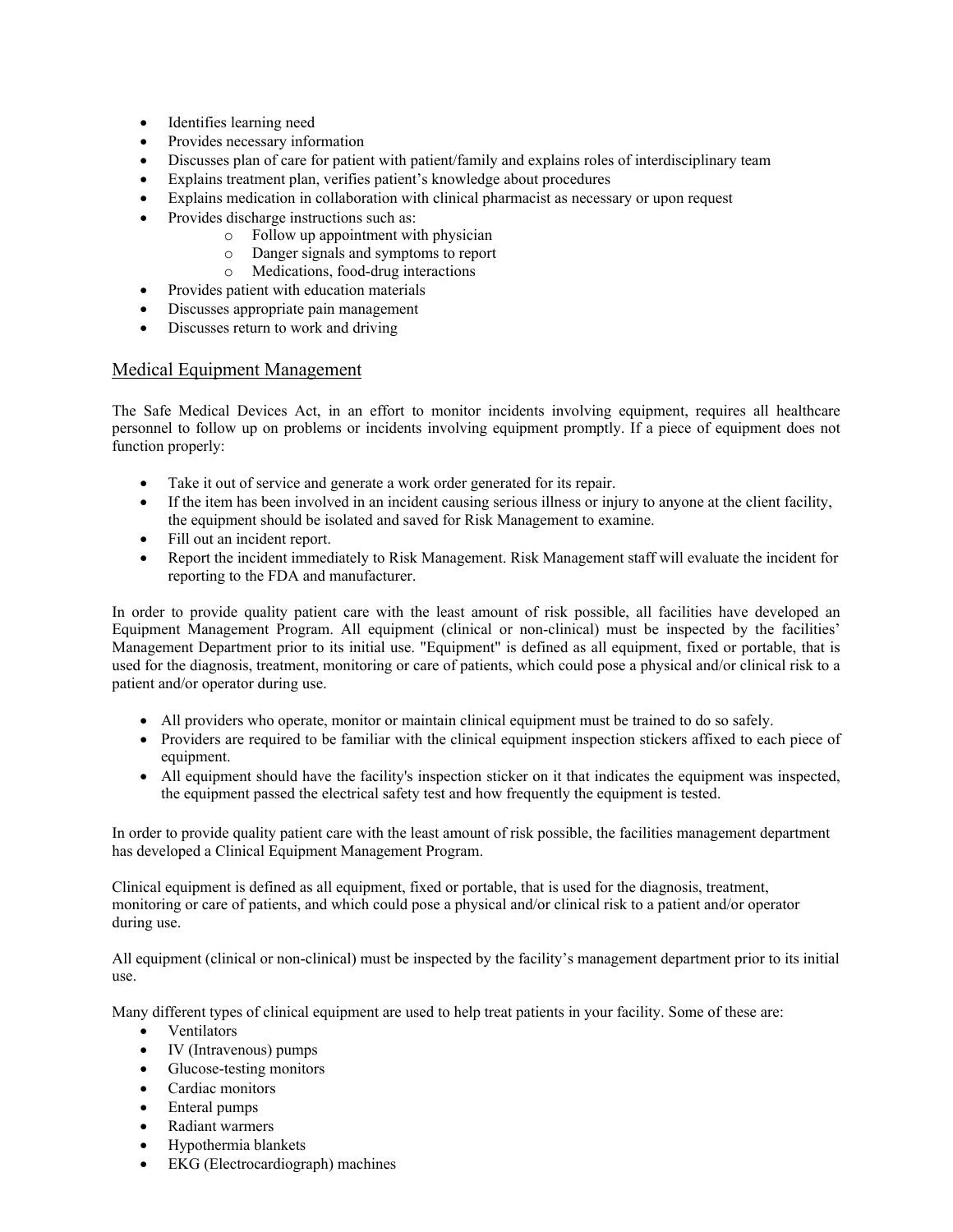• Electric beds

Clinical equipment can be an important part of a patient's treatment, but there are things that can go wrong. There are three types of risk factors, or potential problems, that can arise in the use of clinical equipment:

- 1. Malfunction
- 2. Improper use
- 3. Damage to equipment

It is important that you do not use any equipment that you have not been trained to use. You need to know the following information about any equipment you use:

- 1. How to operate it
- 2. The purpose of the equipment and the intended results
- 3. Monitoring and observation activities what to observe, frequency precautions, and adverse reactions
- 4. Contraindications warning signs
- 5. Troubleshooting including how to respond to alarms
- 6. Care and maintenance
- 7. Backup procedures and equipment

In addition to proper training, there are other things you can do to help ensure that equipment functions properly and safely:

- 1. Teach patients and their families about any equipment, including how it works, its purpose, safety precautions, signs of problems, what to do if problems arise and when to notify staff.
- 2. At the first sign of a malfunction, take equipment out of use. Label it so that others do not use it, and follow the policy of the client facility for repair.
- 3. If equipment has a battery backup, keep it plugged in whenever possible so that it stays fully charged.
- 4. Remove equipment from rooms when it is no longer needed to prevent it from being damaged and to make it available for others to use. Follow the policy of the client facility to prepare the equipment for use with another patient, including disinfecting, cleaning, re-inspecting and recalibrating where required.
- 5. If any equipment is dropped, take it out of service immediately. Even though it may seem intact, there might have been damage to some components that could pose a safety hazard.
- 6. Cellular phones have been found to interfere with some electrical equipment. The client facility may have a policy that bans cell phones in the facility or within certain areas.

# Pain Management

Pain management is a complex, subjective and highly unpleasant sensory or emotional experience caused by a physical, neurological or emotional response to noxious stimuli. Pain can be acute or chronic in nature. No two people experience or express their pain alike. The most reliable indication of the existence and intensity of pain is the patient's testimony, and its measurement is considered the fifth vital sign. Many factors can influence the severity of pain including the personal meaning of pain, additional anxiety, tension, depression, fatigue and sleeplessness. Chronic pain is the most frequent cause of reduced quality of life. Untreated acute pain in hospitalized patients can cause longer hospital stays, delayed healing, fear and anxiety.

When you are providing care, moving, lifting a patient or performing procedures, ask the patient if they are having pain. Do not assume a patient is not in pain just because he or she doesn't speak up. Often, careful moving or repositioning may help.

Patient pain level will be assessed using ETRMC's Universal Pain Assessment 10-point scale. Pain management includes main assessment, planning, intervention, reassessment of patient responses to pain management measures, and education of patient and family regarding pain management. Patient assessment, reassessment and education must be documented on the medical record.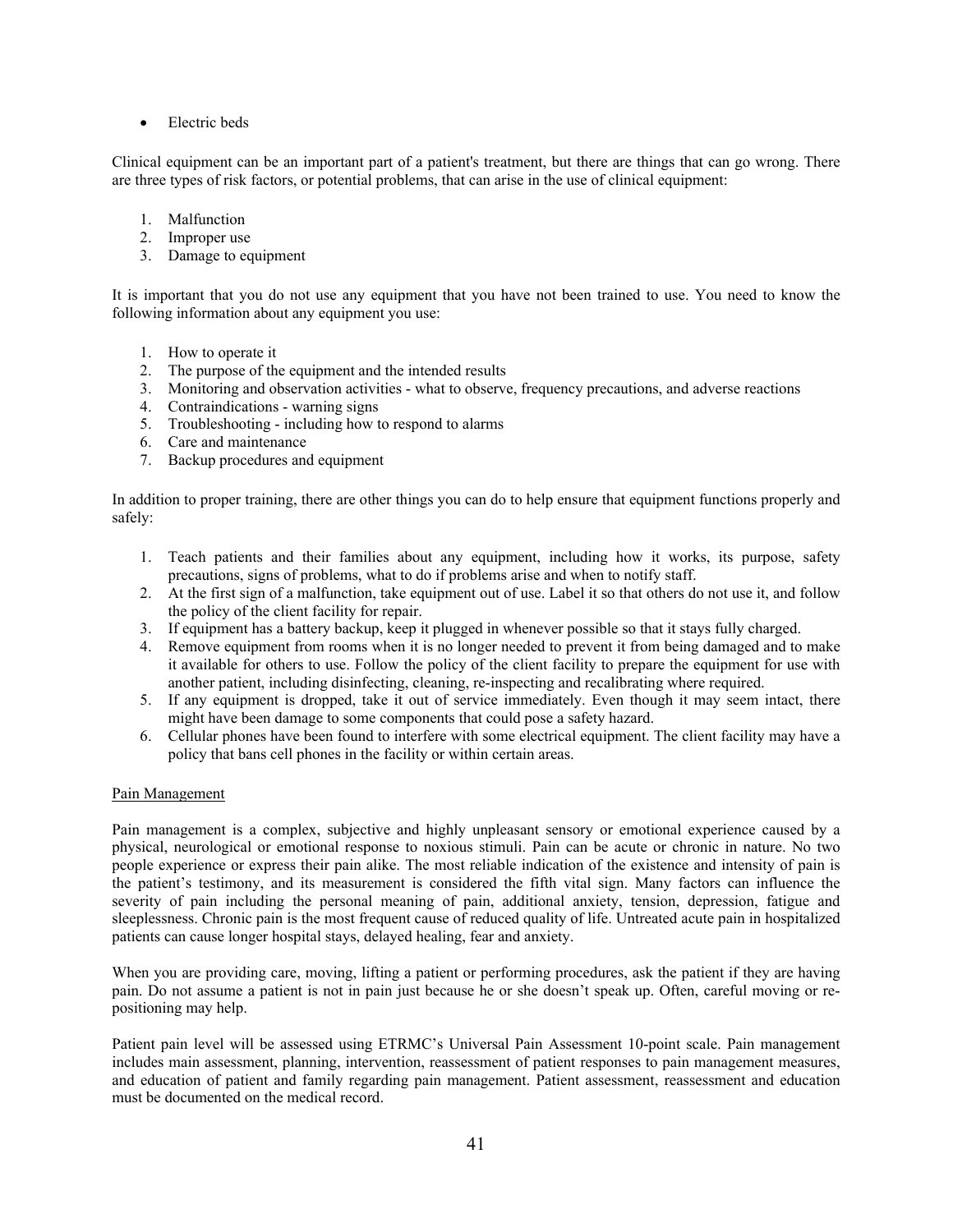Pain control measures fall into two categories:

- 1. Pharmacological interventions
- 2. Non-pharmacological interventions

Pharmacological interventions are pain control methods that use medications. These include:

- 1. Opiates, such as morphine and codeine.
- 2. Non-opiates, such as acetaminophen.
- 3. Adjuvants, a variety of drug types that are usually used to supplement opiates or non-opiates.

Non-pharmacological interventions are alternative measures that do not use drugs. The methods that are selected will depend on the needs of the patient. Non-pharmacological pain management methods include:

- 1. Relaxation and distraction techniques.
- 2. Physical interventions.

Relaxation and Distraction Techniques

These techniques work best if they are practiced before they are needed for pain relief. They include:

- Deep breathing (with focus on breathing techniques)
- Listening to music
- Guided imagery
- Biofeedback
- Hypnosis

#### Physical Interventions

Physical interventions that can help in the treatment of pain include:

- Massage
- Exercise (especially for chronic pain)
- Application of heat or cold (not longer than 20 minutes; be careful of extremes of heat or cold that could damage tissue)
- Acupuncture
- Position change
- TENS unit (trans-electrical nerve stimulation therapy)

A TENS unit controls pain by stimulating the nerves at the pain location and helping to block pain signals.

When using drugs to control pain, the best strategy is to use the least strong drug which still gives adequate pain relief. If the intervention does not relieve the pain, it may require:

- An increase in dosage
- An increase in frequency
- An increase to the next level of drug

Usually, pain control measures begin with non-opiates (non-narcotic) drugs. Non-opiates, such as acetaminophen (Tylenol) are generally available in both over-the-counter and prescription strengths. Non-opiates are usually taken orally or by suppository. The most common side effect of acetaminophen is hepatotoxicity (liver involvement). This is most common with an overdose.

Non-opiates also include NSAIDS (non-steroidal anti-inflammatory), such as Advil and Motrin. These may also be used in combination with opiates. The most common side effects of NSAIDS are:

- Gastric irritation
- Prolonged bleeding time.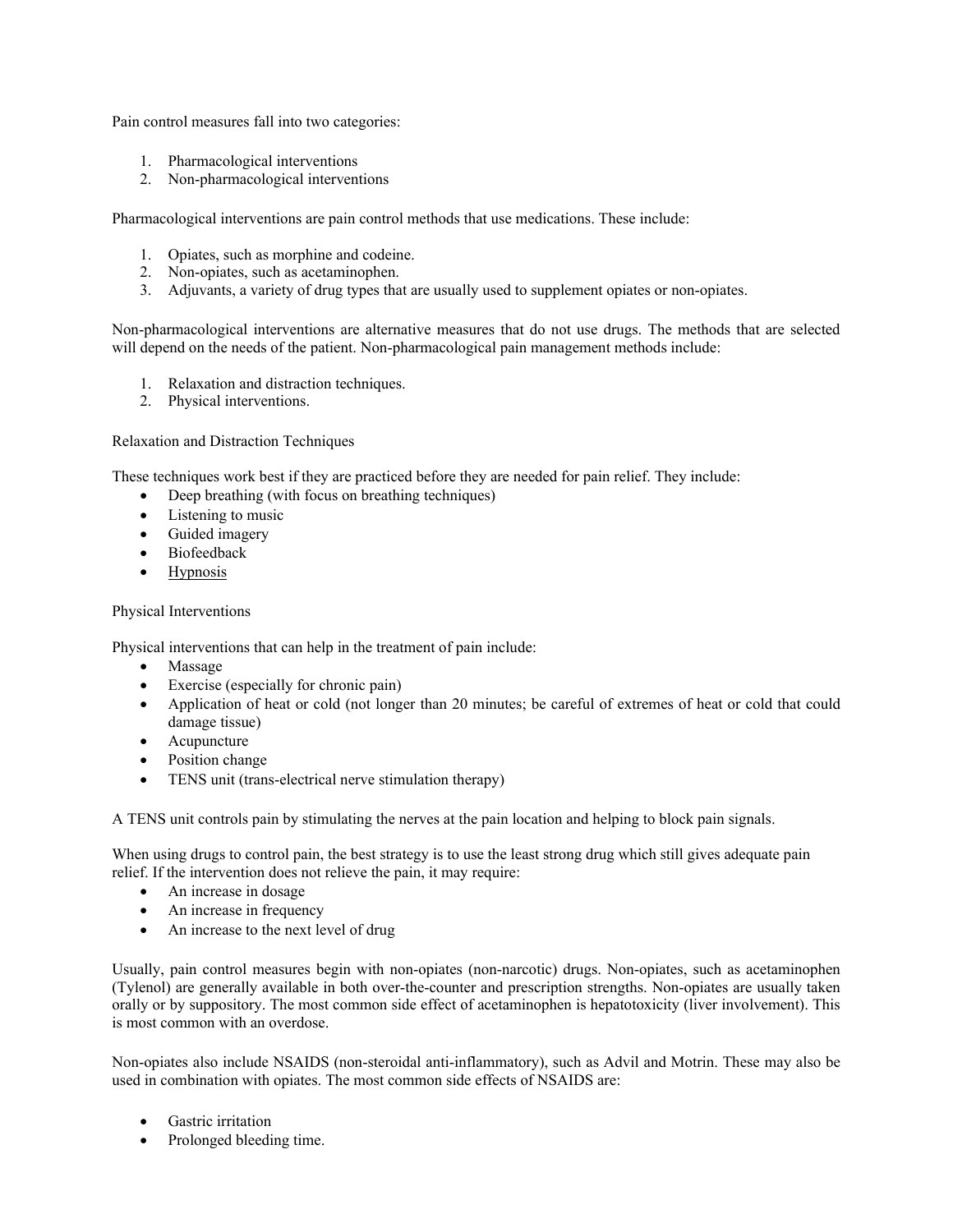The name, opiates, refers to drugs that are based on opium. They can be either natural or synthetic. Opiates are used for moderate to severe pain.

# Pure agonists

One class of opiates, known as "pure agonists," which refers to their specific mechanism for pain relief, includes:

- Morphine
- Hydromorphone (Dilaudid)
- Fentanyl
- Codeine

Increased dosage of pure agonists provides increased analgesia (pain relief) and side effects. Side effects include:

- Euphoria
- Sedation
- Constipation
- Nausea
- Vomiting
- Itching
- Urinary retention
- Hypotension
- Respiratory distress

Over time, patients may develop a tolerance for opiates, meaning they require higher dosages to achieve the same pain relief. However, the usual reason for increasing dose is because of disease progression. Patients who have received opiates for a long period of time may experience withdrawal when the drug is stopped. This means that patients should not be taken off the drug suddenly but should gradually decrease the drug level over several days.

There are two important things to remember about opiates and other pain drugs:

- 1. Drug-seeking behavior is NOT a sign of addiction.
- 2. Drug-seeking behavior IS a sign of inadequate pain relief.

#### Other opiates

Other types of opiates such as nalbuphine (Nubain) and butorphanol (Stadol) provide less analgesia, but also fewer side effects. There is also a limit to their effectiveness. After a point, higher doses do not increase analgesia. These drugs are sometimes used to reverse analgesia and side effects caused by pure agonists.

#### Administration of Opiates

Opiates can be given orally. As pain levels increase, they are administered in other ways, which deliver a higher level of pain relief:

- Sublingually (under the tongue)
- Bucally (placed in the cheek area if patient unable to swallow)
- Dermal patch (for continuous release)
- Intravenous (IV) by continuous infusion or intermittent dosage
- Patient-controlled analgesia (PCA) using intravenous delivery
- Intramuscular or subcutaneous injection
- Suppository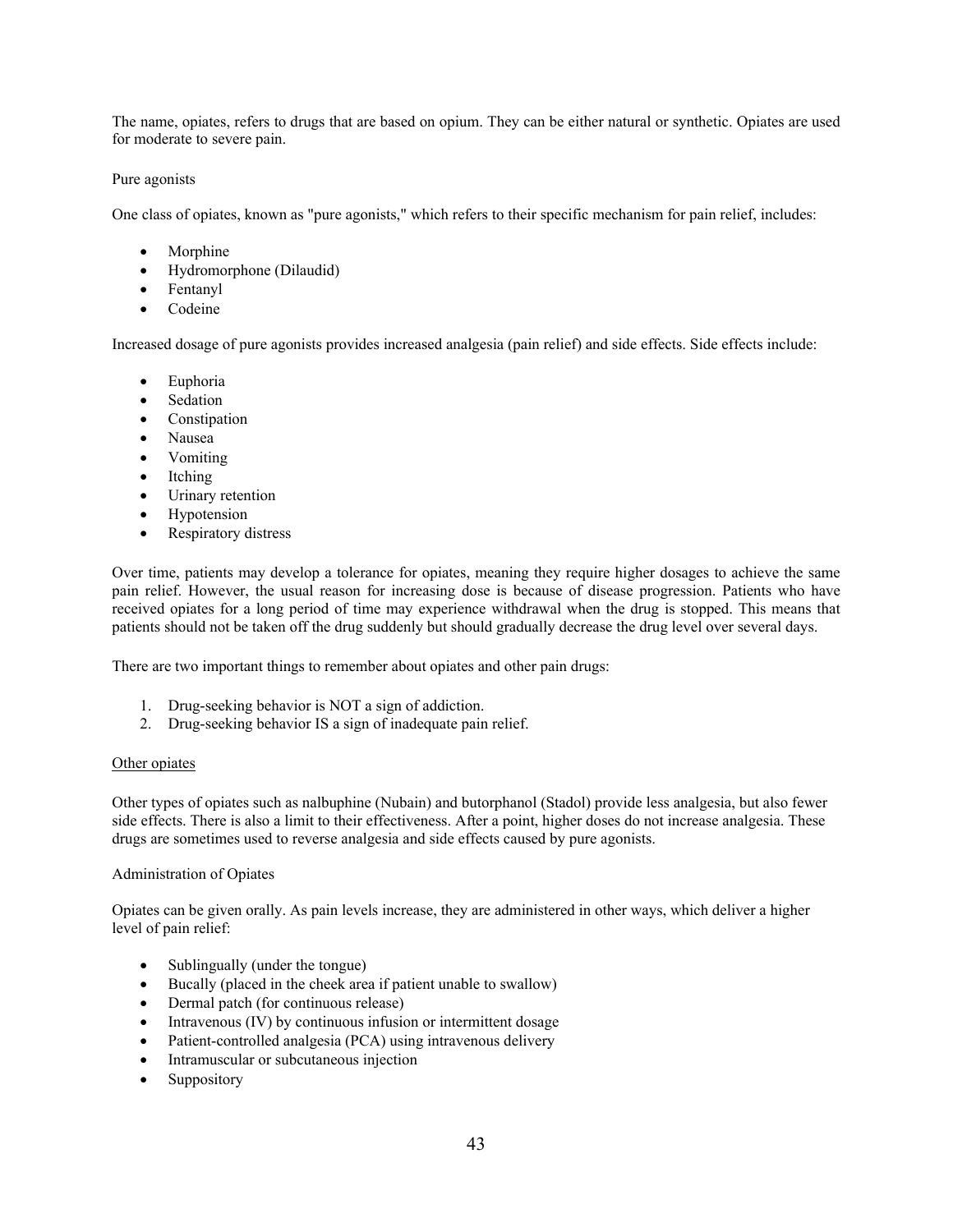### Adjuvants

Other drugs that may help in pain control are called adjuvants. These include:

- Corticosteriods
- Antidepressants
- Local anesthetics
- Anticonvulsants.

These drugs are used to:

- Enhance the effectiveness of a primary analgesic
- Limit the side effects of a primary analgesic (usually an opiate)
- Treat concurrent symptoms that increase pain
- Provide analgesia for certain types of pain that are not relieved by opiates

#### Radiation Safety

Time, distance and shielding prevent unnecessary exposure to radiation. Spend only the needed time in the radiation area, keep your distance from the source of radiation and use proper shielding when radiation equipment is being used. To do this, routine testing and evaluation of equipment, procedures, personnel monitoring and continuing education are critical. Those involved with radiation need to attend an annual refresher course on radiation safety. The classes are listed in the Memorial Academy catalog.

- Always observe radiation-warning signs.
- Enter areas employing radioactive sources only for authorized and necessary purposes.
- Do not attempt to clean up spills on floors and counter tops labeled "Caution: Radioactive Materials." These may be radioactive and require special clean-up procedures.

#### Fall Prevention

Most facilities have developed a Fall Prevention Program to identify those patients who are at highest risk to fall, with the intent of reducing injuries.

A patient fall may also result in:

- Longer hospital stays
- Permanent injury
- Disability
- Death

There are things you can do to help prevent patient falls:

- Orient patients to their surroundings.
- Show them how to use the call light and explain how and when to get assistance.
- Ensure good lighting in rooms and bathrooms.
- Keep beds at a low height.
- Make sure path to bathroom is clear.

You can also learn to recognize patients who are at risk for falls. These include:

- Infants and young children.
- Older adults.
- Sedated patients.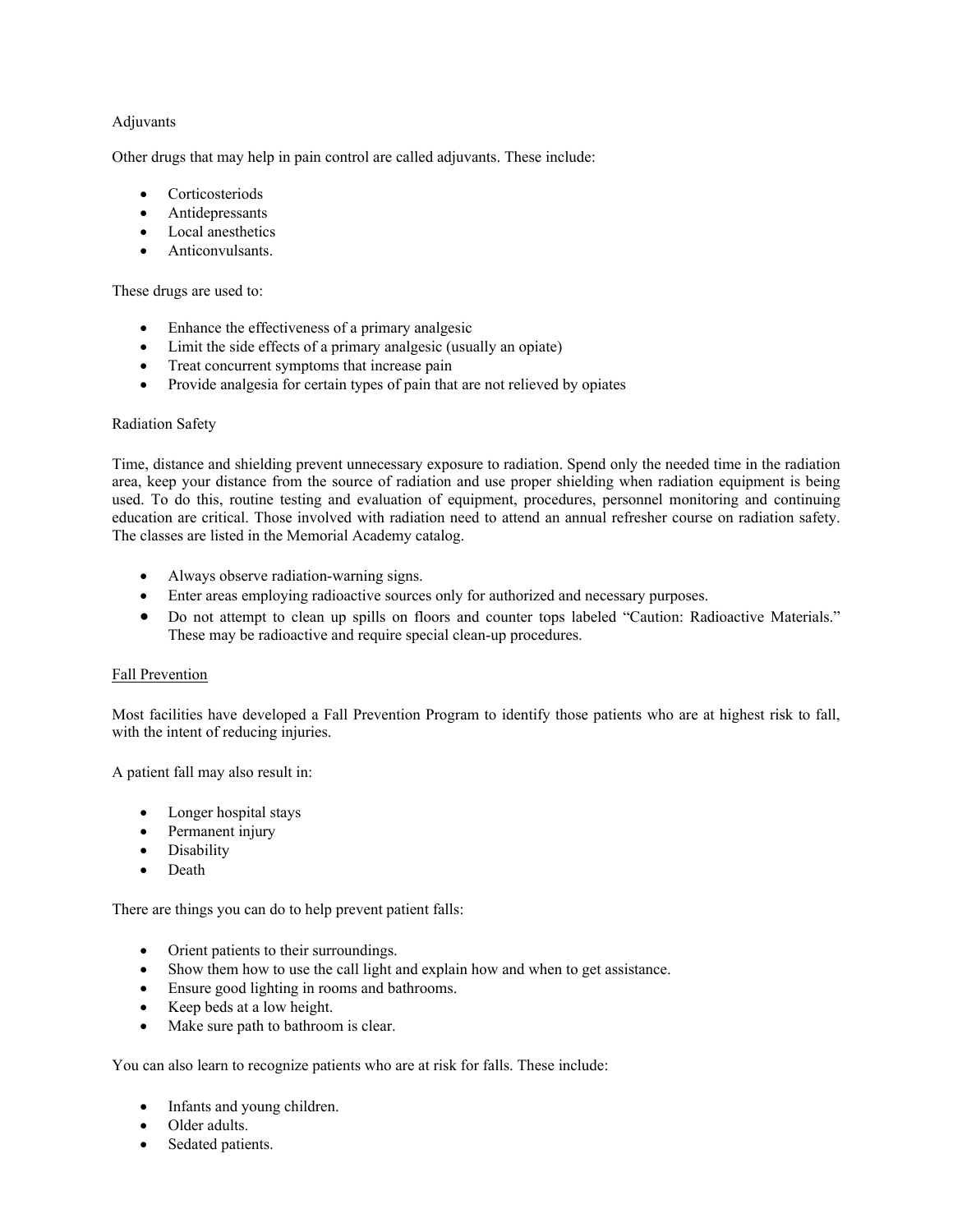#### Infants and young children

These patients are immature, and they often do not understand what they should or should not do. Their motor skills are still developing, so they can fall easily. They are also full of curiosity.

#### Older adults

The majority of falls occur in patients over 65 with the highest number in the 80-89 age group. These patients may be unsteady on their feet. They may also have problems with hearing and eyesight.

#### Sedated patients

Patients who are sedated may not be able to understand instructions. They often cannot recognize dangers and may become confused.

Patient education can also help prevent falls. Teach patients and their families about:

- The hospital environment.
- Potential hazards.
- Equipment being used.

In addition to patient falls, there are other types of injuries. These include injuries from misuse of equipment and burns from hot liquids. These injuries are less frequent than falls, but all have one thing in common:

Most injuries can be prevented!

There are several things you can do to help prevent injuries:

- 1. Identify and correct safety hazards.
- 2. Take care in using equipment.
- 3. Follow the standard of care when doing procedures and treatments.

Identify and correct safety hazards:

- Slips, such as water on the floor, should be cleaned up.
- Trips, or obstacles, should be removed.
- Sharps, such as needles or glassware, should be properly disposed of.

# **COMPLAINT RESOLUTION: PROVIDER AND CLIENT**

A Customer Service Complaint is any complaint and/or concern from one of our valued customers regarding a situation or incident that results in dissatisfaction of that customer. The purpose of our complaint policy is:

- To have a positive impact in improving customer service and satisfaction.
- To understand the causes that underlie a complaint and to focus on making changes to systems and processes to reduce the probability of a similar complaint in the future.
- To prevent potentially compensable events and to protect corporate financial resources potentially jeopardized by customer dissatisfaction.
- To analyze and trend data to identify opportunities for organizational performance improvement.

All National Anesthesia Services, Inc. providers and internal office staff are entitled to full and equal accommodations, advantages, facilities, privileges and services provided by the company.

National Anesthesia Services, Inc. accepts complaints from persons who believe that they have experienced a violation of their rights. The following guidelines shall be followed in resolving complaints.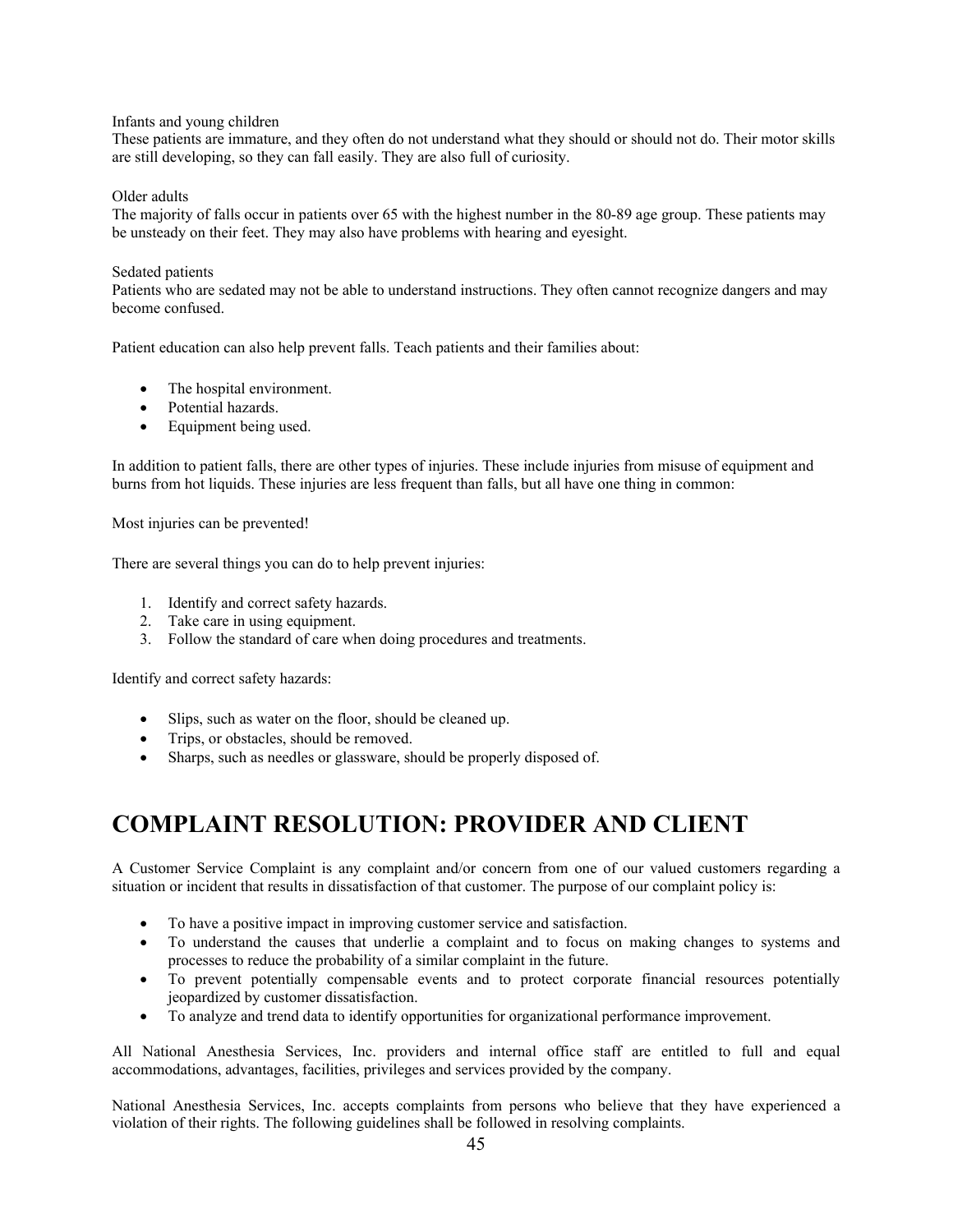- Complaints must be filed within 30-days of the alleged act.
- The complaint is the written document that describes the occurrence and why the person filing the complaint believes the action or incident was in violation of his/her rights.
- An individual seeking to file a complaint needs to contact National Anesthesia Services, Inc. management. An intake interview or phone interview will be conducted with the complaining party.
- After a careful screening process, the complaint is investigated to determine if there is sufficient evidence to support the allegation. The complaint documentation must contain a claim, which constitutes a violation of the complaining person's rights.
- A complaint may be settled at any time after it is filed. Opportunities will be given to all parties involved to ask questions, provide information, and suggest witnesses in order to resolve the complaint.
- As the investigation proceeds, individuals will be interviewed and pertinent records and documents will be reviewed.
- The person filing the complaint must cooperate fully by providing accurate information and by supplying documents to support the allegations.
- All information gathered in the course of an investigation is subject to disclosure unless otherwise protected by the individual's right to privacy (e.g. medical records).
- If the complaint is substantiated, a reconciliation conference to settle the complaint will be scheduled. Settlement terms may require:
	- o Restoration of previously denied rights.
	- o Compensation of any out-of-pocket losses incurred by person filing complaint
	- o Correction of other harm(s) resulting from the violation(s).
	- o Modification of practices that adversely affect persons protected under law
	- o Other actions to eliminate the effects of violation of rights.

# **HUMAN RESOURCES: EMPLOYMENT APPLICATION PROCESS**

In keeping with our standard of excellence, National Anesthesia Services, Inc. initial application process and ongoing quality assurance initiatives are designed with the primary goal being to provide the highest quality of professionals possible. Our objectives include:

- To recruit professionals who are dedicated to quality care with proven skill histories.
- To provide an orientation for each provider so that they may perform their work in a safe and effective manner.
- To provide consistent opportunities for staff education via our website that has been equipped with educational links.
- To monitor the quality of performance through regular assignment evaluations.

Each applicant undergoes a stringent screening process to verify skills and commitment to professional excellence.

# Background Checks

National Anesthesia Services, Inc. performs criminal background checks on applicant which includes, at a minimum, a felony and misdemeanor search in their state of current residence, and may also include states and counties of residence and employment for the previous seven (7) years. Criminal background checks can also be conducted post assignment based upon a reasonable suspicion of criminal activity.

In addition, National Anesthesia Services. Inc. verifies that applicants are not included in the Office of Inspector General's (OIG) database of excluded providers.

# License/Certification/Education Verification

At a minimum, applicants are required to provide copies of professional licenses to practice their profession in the state of the assignment, CPR certification and any other professional certifications required for the practice of their specialty. National Anesthesia Services, Inc. conducts primary source verification of all professional licenses in all relevant states with the appropriate licensing bodies to verify issue date, expiration date, active status of license and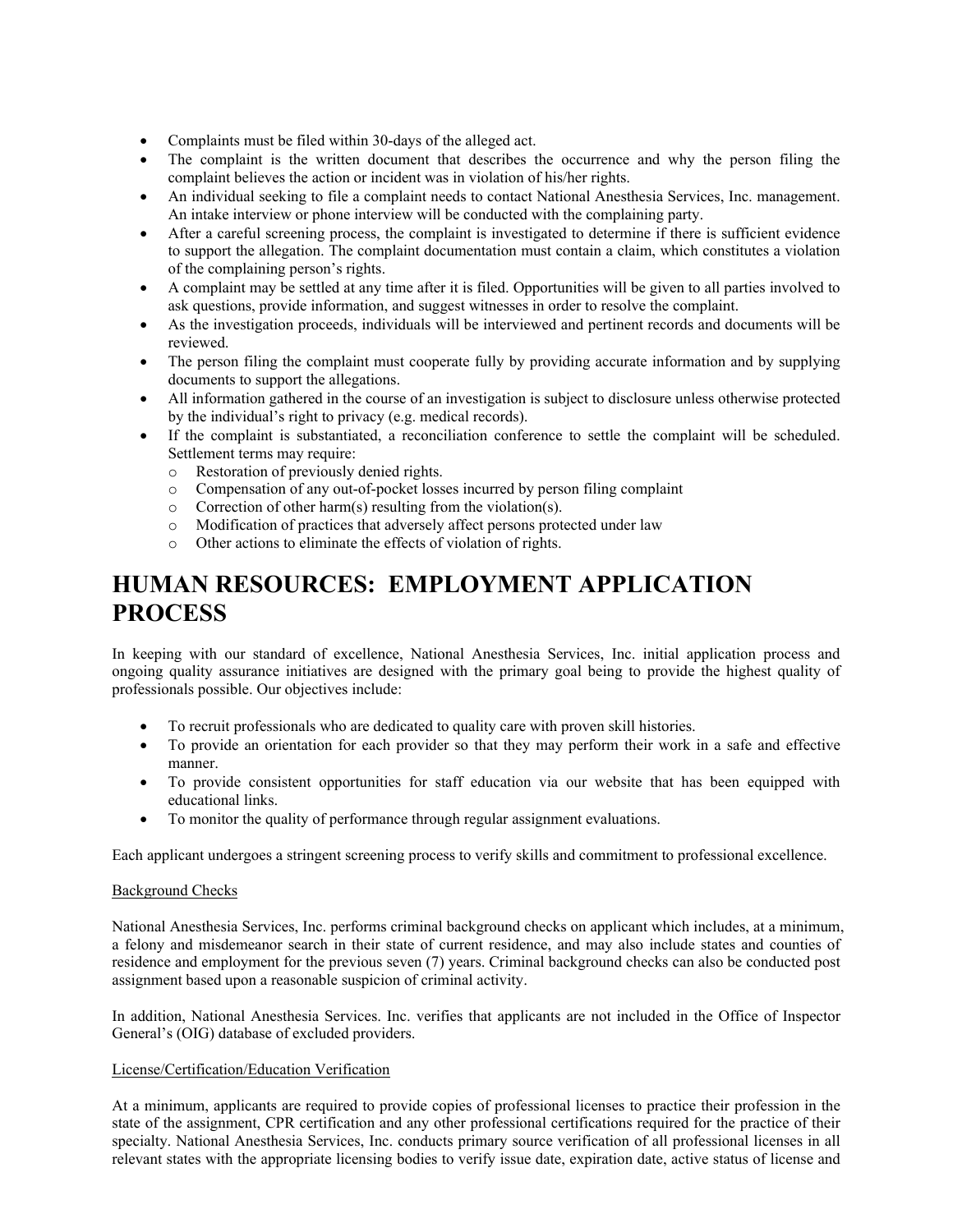to determine if a license has ever been suspended, revoked, restricted, reprimanded, sanctioned or disciplined as well as a provider's primary certification. Falsification of any documentation will render applicant completely ineligible for placement with National Anesthesia Services Inc.

All education and training beginning with a provider's first practice related degree will be primary source verified.

It is the provider's responsibility to maintain a current valid license. Failure to do so will result in removal from any contracted assignment. Providers are required to immediately notify National Anesthesia Services, Inc. if a license and or certification is suspended or revoked.

#### Reference Checking

National Anesthesia Services, Inc. verifies at least two (2) references from previous hospital and/or group affiliations and requires a satisfactory evaluation from former supervisors/colleagues of an applicant regarding position, knowledge and applied job skill proficiency. Dates of the assignment and position are also confirmed.

#### Skills Assessment and Competency Examinations

To ensure that work is performed safely and efficiently, all applicants are required to complete a competency selfassessment. All competency assessment tools are maintained in their personnel file.

The National Anesthesia Services Inc. recruiting team shall assess applicant competency through a review of all competency self-assessments, competency examination, references and a telephone screening. A position description that specifies job duties, expectations, required qualifications and special requirements commensurate with the position shall be reviewed with each applicant as well.

#### Additional Qualifications of Provider Personnel

- Applicants must be a graduate of a duly accredited nursing or medical school.
- All applicants must be CPR certified with BLS or ACLS; both certifications are not required by National Anesthesia Services, Inc.

# Health Screening

Applicants may be required to go through a health screening process to demonstrate that they are free from communicable disease and any health impairment that is of potential risk to the patient, caregiver or other providers, or that may interfere with the performance of duties. Applicants may need to provide the following upon client request and/or requirement:

- Covid-19 vaccination card or a religious or medical exemption
- Tuberculosis Questionnaire (required every 12-months)
- Personal Statement of Physical and Mental Health

As a part of its commitment to healthy workplaces, National Anesthesia Services, Inc. requires a Tuberculosis (TB) Questionnaire every 12-months. Providers with symptoms of TB will be required to provide a negative test of clear chest x-ray prior to reporting to work.

Please also note that random drug screening and drug screening for cause may occur at any time as requested by National Anesthesia Services, Inc. or its clients. Failure to submit to a requested drug screen may result in immediate termination.

#### Screening and Education

National Anesthesia Services, Inc.'s recruiting team reviews and screens all providers choosing to apply to its clients. Phone screenings are designed to determine if the provider's knowledge, competence and skills in specified areas of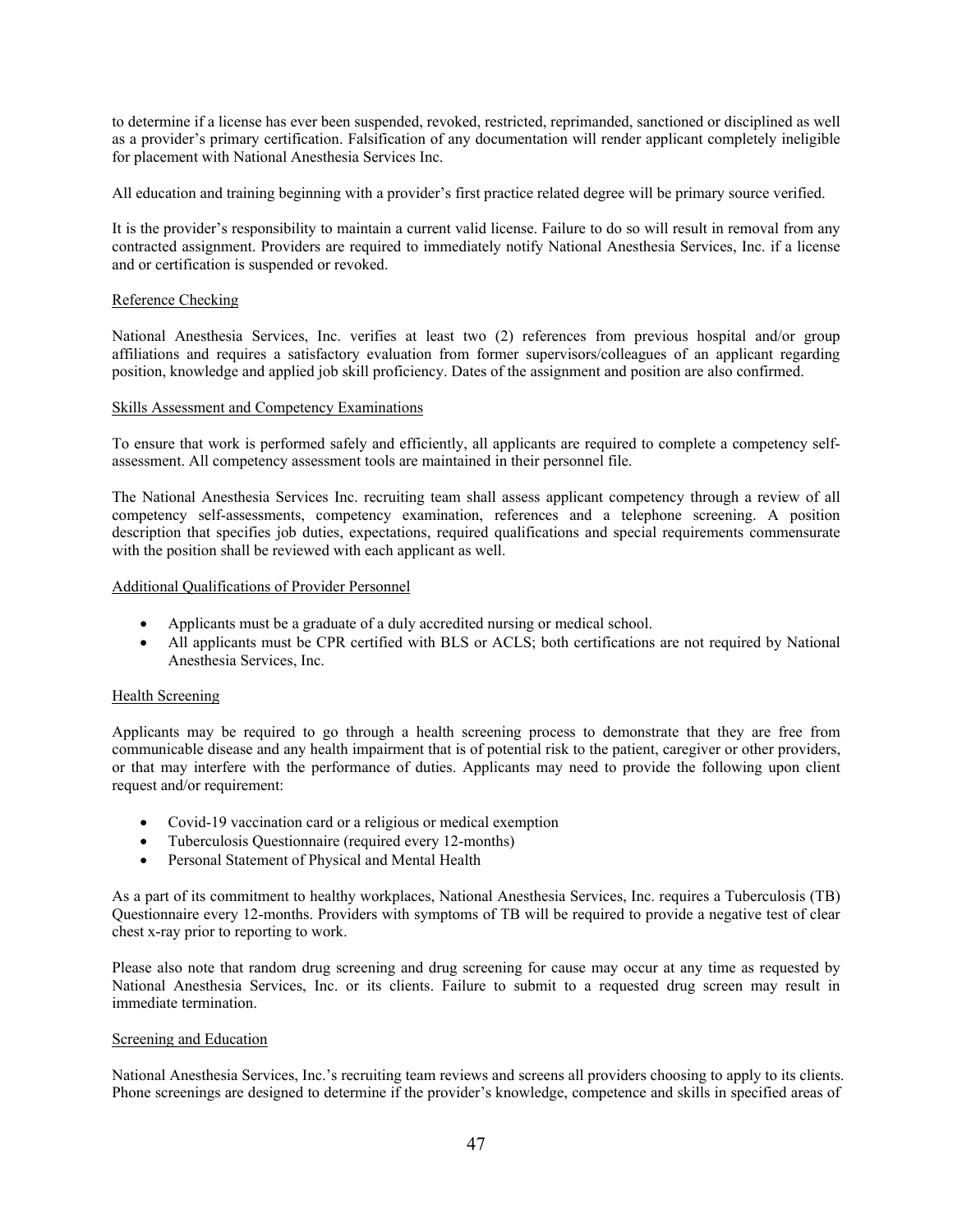expertise match what is requested by a client. Screenings are based on actual detailed requests from National Anesthesia Services Inc.'s clients.

Applicants are also oriented to National Anesthesia Services, Inc. general policies and procedures, as well as specific administrative policies on overtime and scheduling. Orientation for select hospitals is also provided, as specified by select client facilities.

Applicants are also provided with current information on a variety of topics, including, but not limited to:

- Medication: administration, safety and prevention of errors
- Abuse: Elder, child and reporting
- Safety: electrical, fire, environmental, safety signals
- Hazardous materials
- Infection control and CDC Hand Washing Guidelines
- OSHA and bloodborne pathogens
- Joint Commission education
- Patient rights/advance directives
- Emergency preparedness
- End-of-life care
- Code situation policies
- Sentinel event policies and procedures
- Restraints
- $\bullet$  HIPAA
- Pain Management
- Body Mechanics
- Documentation of patient care, transcribing of physician orders
- Patient safety and education
- Fall prevention

National Anesthesia Services, Inc requires the review of the above information. The completion of the review is documented upon the applicant signing the Provider Handbook Acknowledgement Form. The Provider Handbook Acknowledgement Form will be retained in the provider's personnel record.

#### Maintaining Personnel Files

All personnel files may be maintained in paper and/or electronic format by National Anesthesia Services, Inc. Requirements are kept current through daily audits.

#### **Orientation**

National Anesthesia Services, Inc. will provide all new providers with an orientation to the company's policies and procedures. Each Provider will receive a Provider Handbook.

Some facilities require some form of orientation. The amount of time required by each facility varies. Some facilities require computer training classes and orientation prior to the first shift worked. Your agency contact will explain required orientation to all providers prior to scheduling their first shift with a facility. Orientation time worked at the facility may be paid or unpaid at the rate specified by the provider's contract.

Some facilities require that the prospective provider at National Anesthesia Services, Inc. complete their specific pre-employment orientation "packets" before the first shift is worked.

#### The first time you visit a facility the following guidelines should be followed:

- Report early to ensure you're on time.
- Carry photo ID for evidence of identity when reporting for assignment.
- Report to whom you were directed to by your agency representative.
- It is expected that you comply with the facility policy and procedures manual, locate fire pulls, crash cart, medication room, linen cart, and appropriate exits before your shift starts.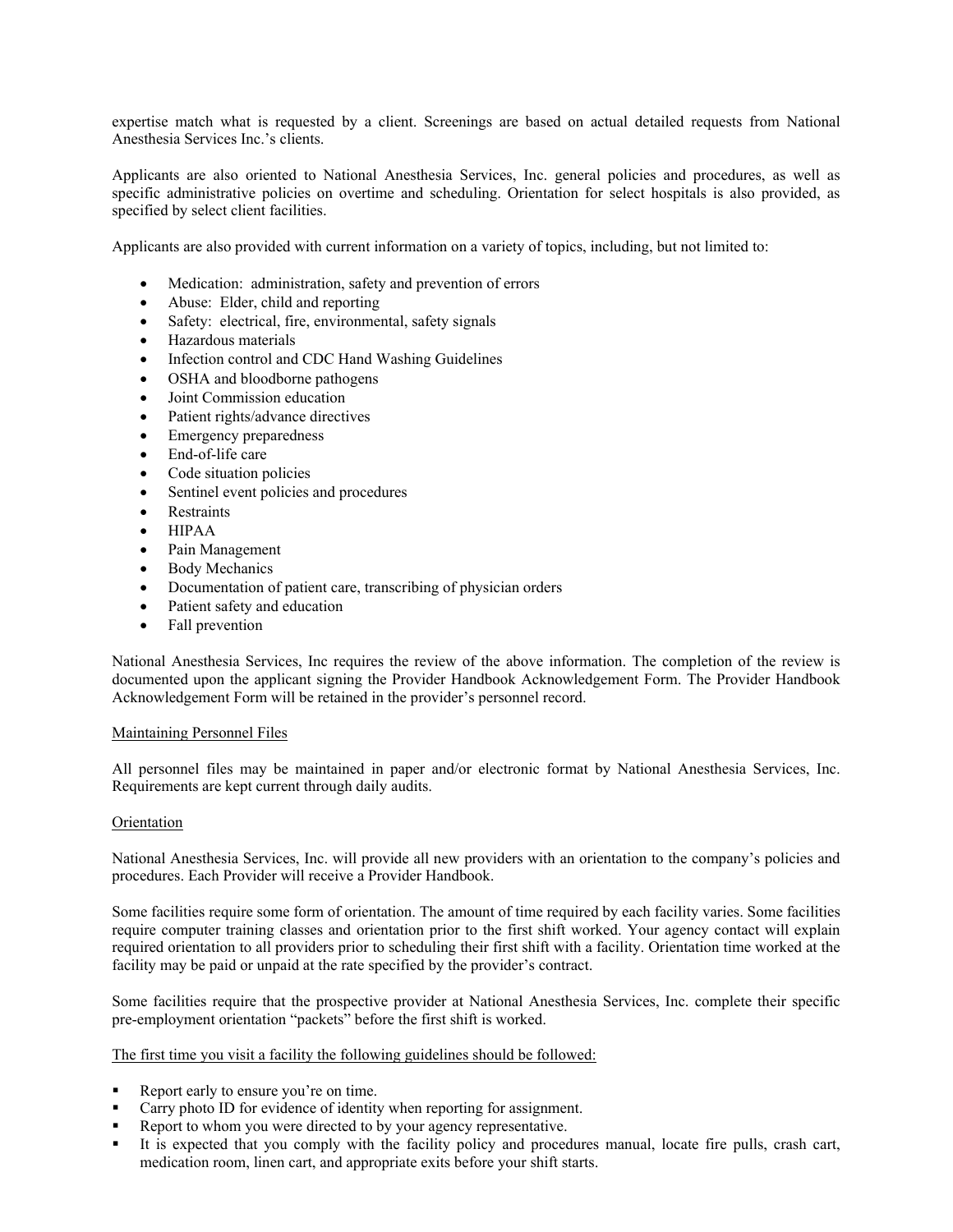Always dress in proper attire when working at the facility.

National Anesthesia Services, Inc. attempts to provide a comprehensive and thorough pre-employment orientation.

# **PERFORMANCE IMPROVEMENT AND EDUCATION PROGRAM**

The purpose of performance management is to enhance the knowledge, skills and behaviors of all providers. This is accomplished by providing a means of measuring a provider's effectiveness on the job; identifying areas of development where providers are in need of training, growth, improvement and/or additional resources; maintaining a high level of motivation through feedback with management and establishing individual performance goals.

#### Initial Assessment

Upon initial contact, the National Anesthesia Services, Inc. recruiting team will contact new providers to inform them of the competencies that must be met. For the initial assessment, the competency self-assessments will serve as the baseline assessment.

#### On-the-job Assessment

National Anesthesia Services, Inc. has implemented a continuous, systematic and coordinated approach to measure and assess client feedback on all agency personnel being utilized. The following assessments are utilized to ensure provider performance and customer satisfaction:

- Initial Shift: The agency representative that is responsible for managing the client will perform a "first day check" with the client via phone or e-mail. The assessment will focus on professionalism, first impression, patient care and compliance.
- Every 90-Days: The agency representative that is responsible for managing the client will perform a(nother) assessment after 90-days. This assessment will also focus on professionalism, safety, patient care, compliance, assessment, planning and documentation.

Any unsatisfactory scores will be reviewed and discussed with each provider and National Anesthesia Services, Inc. If necessary, the Staffing Manager and/or CEO will recommend methods for improvement through researched CME courses.

# Performance Reviews

- Every provider on assignment with National Anesthesia Services, Inc., will have a performance evaluation carried out at the end of their assignment. If they are on a long-term, ongoing assignment, an evaluation will be performed every 90-days' until the end of their assignment, in which a final assignment evaluation will be conducted.
- National Anesthesia Services, Inc. will attempt to obtain feedback from client representatives regarding clinical staff competence and ongoing performance of professional provider. Unfortunately, some clients will not cooperate with National Anesthesia Services, Inc. in this regard, so National Anesthesia Services, Inc. follows a competence by exception philosophy. In the absence of client feedback, unless there is evidence of a performance issue, we assume that our providers are meeting performance expectations.
- Feedback from our clients regarding clinical and/or professional performance is addressed with our providers immediately. Follow-up with our clients is completed within an appropriate timeframe.
- Every provider associated with National Anesthesia Services, Inc will complete a Skills Checklist annually, which apply to his/her specialty area of work.
- The company assesses aspects of the provider's competence during initial contact, at performance evaluation and as needed or required by state licensing agencies, to ensure that providers have the skills or can develop the skills to perform and continue to perform their duties.
- Should it come to light that areas of performance need to be addressed, the agency representative, Staffing Manager and/or CEO will work with an individual to provide the resources they may need. If the concerns are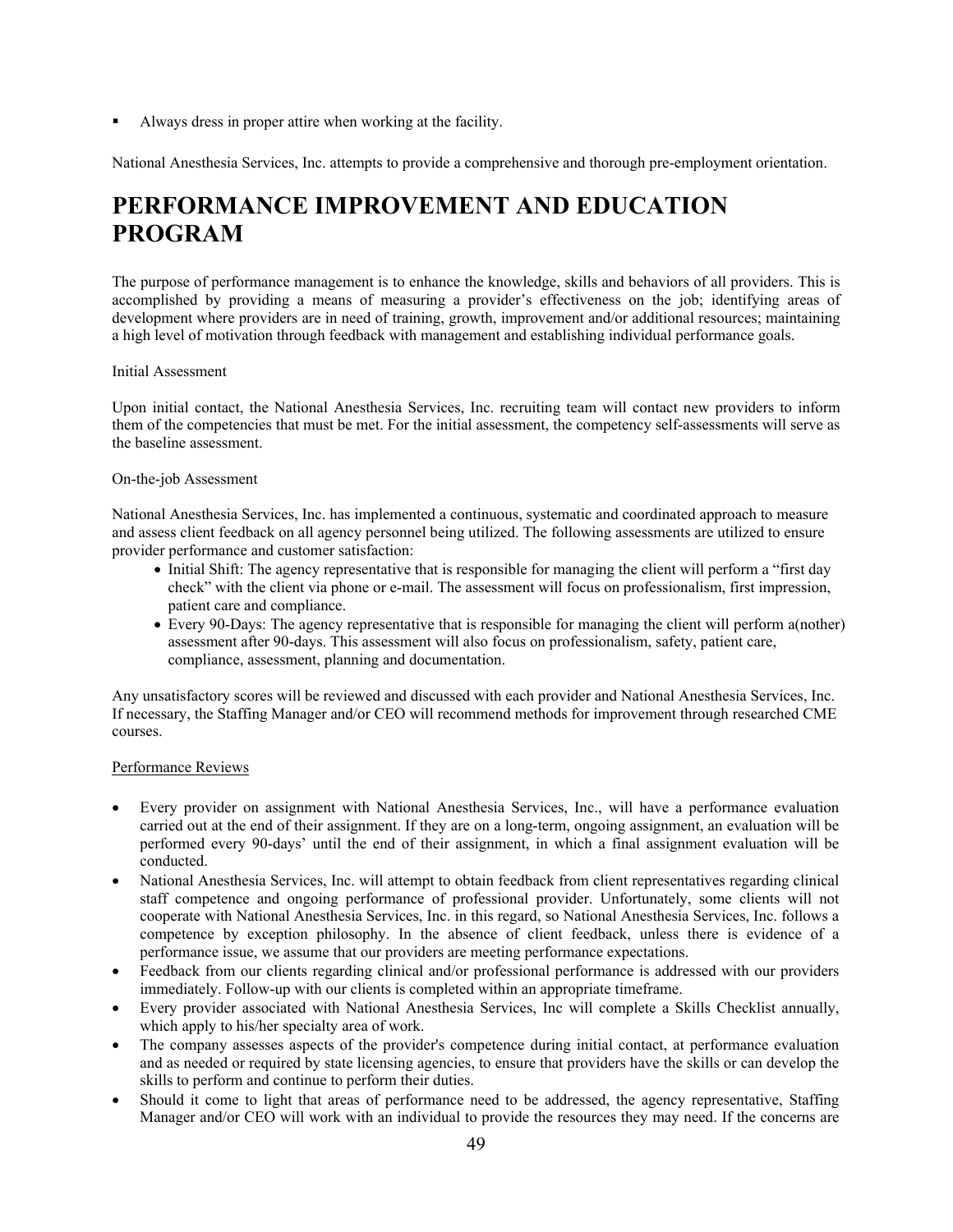clinical, National Anesthesia Services, Inc. will reach out to the Clinical Liaison for guidance.

#### Education

Ongoing continuing education is the responsibility of each provider to ensure that all clinical staff has a current knowledge and practice base. National Anesthesia Services, Inc. maintains information on available resources for BLS, ACLS, PALS and other CPR certifications. The following online education programs are also available for continuing education, however this is not an inclusive list of available resources: www.aana.com, www.asahq.com. Given that continuing education credits are required for provider recertification in their applicable specialties and National Anesthesia Services, Inc. primary source verifies certification, providers are not required to submit evidence of continuing education to National Anesthesia Services, Inc. unless requested by its client(s).

#### Disciplinary Action

The following may be grounds for disciplinary action, up to and including termination:

- Accepting an assignment and not reporting to work or not notifying National Anesthesia Services, Inc.
- Unauthorized possession, use, or removal of property belonging to National Anesthesia Services, Inc. or any client of National Anesthesia Services, Inc.
- Failure to comply with all safety rules and regulations, including the failure to wear safety equipment when instructed.
- Reporting to work under the influence of alcohol, illegal drugs, or being in possession of either item on company premises or work sites of client facilities.
- Lewd, unacceptable behavior, possession of weapons or explosives and provoking, instigating or participating in a fight is prohibited at National Anesthesia Services, Inc. and/or at its client facilities.
- Violation of the harassment policy.
- Insubordination of any kind is grounds for immediate termination. (For example, refusal to carry out your supervisor's reasonable work request.)
- Leaving an assignment without notice. (For example, patient or assignment abandonment.)
- Falsifying records, including but not limited to time records or claims pertaining to injuries occurring on company premises or work sites of client companies or personnel records.
- Disclosing confidential information without authorization.
- Disregard for established policies and procedures.
- Excessive cancellations or tardiness.
- Discourtesy to clients or fellow providers.

National Anesthesia Services, Inc. has established workplace standards of performance and conduct as a means of maintaining a productive and cohesive working environment. A positive, progressive approach is taken to solve discipline problems, which appeals to a provider's self-respect, rather than create the fear of losing a job. Our system emphasizes correction of the offensive behavior. If correction of the problem and sustained improvement does not occur, termination may result. Any of the above can result in having to complete National Anesthesia Services, Inc.

# Do Not Send Prevention Curriculum

Do Not Sends are usually subjective in nature. However, there are things you can do to avoid being a Do Not Send.

1. Be on time to all shifts.

Be 15 to 30 minutes early, arriving to the floor, when working at a hospital for the first time.

To ensure being on time, preparation begins the night before, or day of your night shift.

Have clothes, nursing tools, lunch etc. prepared before sleeping.

Get to bed early to ensure eight (8) hours of sleep.

Awake early enough to eat before you leave for shift.

Make sure you have accurate directions and the facility phone number before you begin driving to the shift.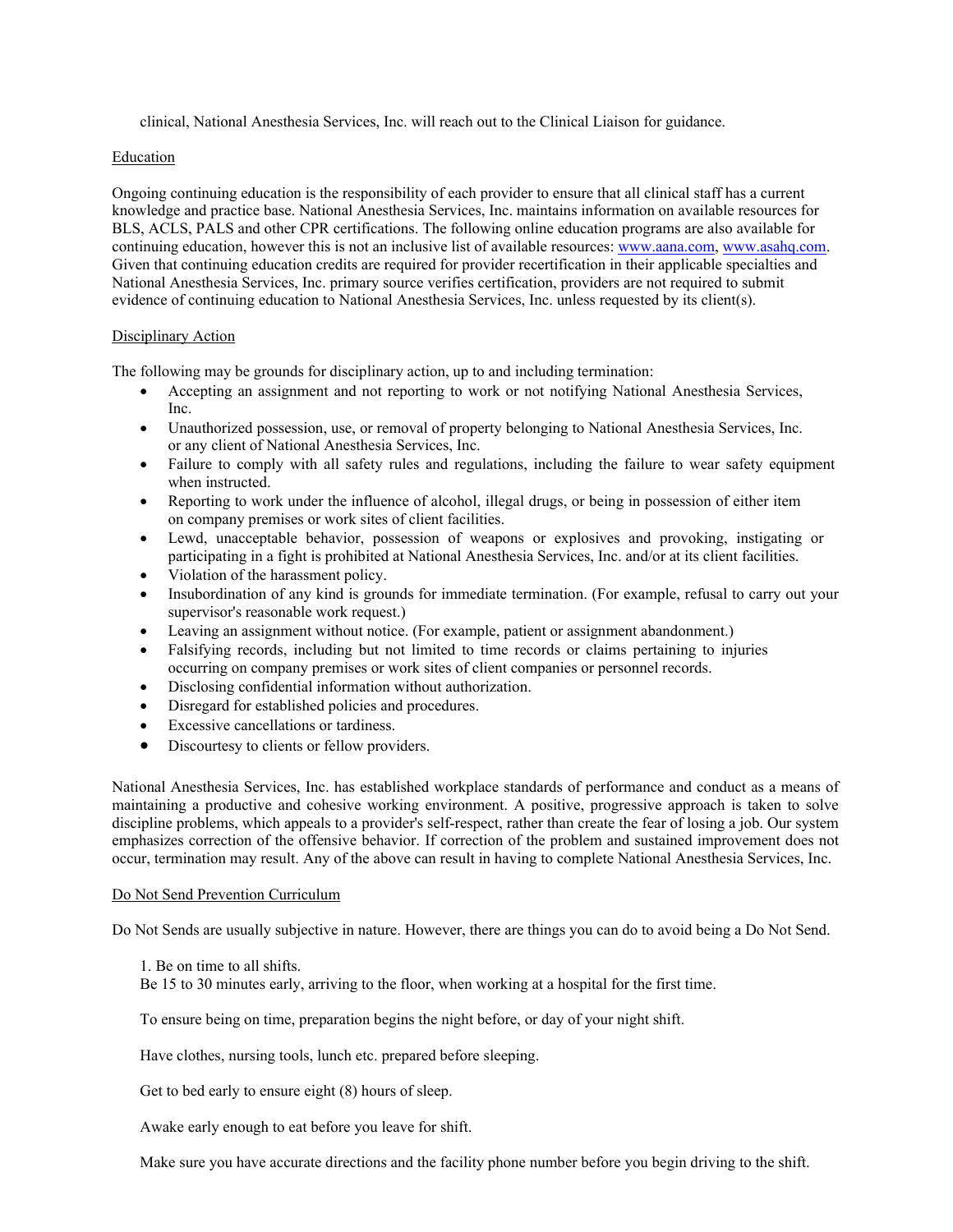*Rationale: Arriving early allows you to familiarize yourself with the facility, get organized, meet your client contact and make a positive first impression. Signing in and out at the same time is fraud.* 

2. Take a detailed report. Head to toe, system by system, Neuro to Skin.

Review your patient's charts (ten to twenty minutes per chart) after report and before lunch.

*Rationale: This is of paramount importance! Sets the tone for the start of the shift, provides the foundation for the plan of care, focus of initial assessments and interventions. Taking a detailed report and reviewing the patient's chart during the first half of your shift also prepares you to give a knowledgeable, relevant report.* 

#### 3. Show Initiative.

Find the client contact, introduce yourself, ask to be shown around, and inquire who your resource person may be for the shift (if initial shift at facility), if not your client contact.

Communicate early and often any relevant information to your client contact or supervisor such as: changes in patient condition, difficulty with or questions about; assignment, staff, equipment or documentation tools.

*Rationale: Allows your client contact or supervisor to make adjustments or provide assistance in a timely manner, in order to provide the safest patient care and prevent a delay in patient treatment.* 

#### 4. Avoid handling personal business during shift.

Talking on mobile phones or using facility information systems for personal use (other than in an emergency or away from patient the care area during breaks) is a sure way to make an impression that will reflect poorly on the Agency nurse.

#### *Rationale: This behavior often leads directly to a Do Not Send.*

*5. When in Rome*… Make every attempt to do things, the way the facility you are working in, does things. Some Facilities want two nurses to sign off on all insulin administration, narcotic administration and lab specimens.

Please respect all facility policies and procedures without complaint or argument.

However, if you have been asked to perform a task or procedure you feel will place a patient in danger or you feel unqualified to perform, contact your immediate supervisor and/or go up the chain of command until you feel you have been able to express your concern professionally and respectfully.

If you encounter a situation in which you feel obligated to challenge a request, in order to maintain the safest patient care environment. It is of vital importance that you:

- 1. Communicate with your Account Manager.
- 2. Document the incident in your own words before leaving the facility.
- 3. Furnish signed and dated copies of your documentation of the incident to your Account Manager.

*Rationale: Knowledge of, and compliance with each facilities policies and procedures are fundamental elements of professionalism, providing safe patient care and creating an impression that makes a facility ask for you by name.* 

6. Practice the Six Rights of Medication Administration.

- 1. Right Patient
- 2. Right Medication
- 3. Right Dose
- 4. Right Time
- 5. Right Route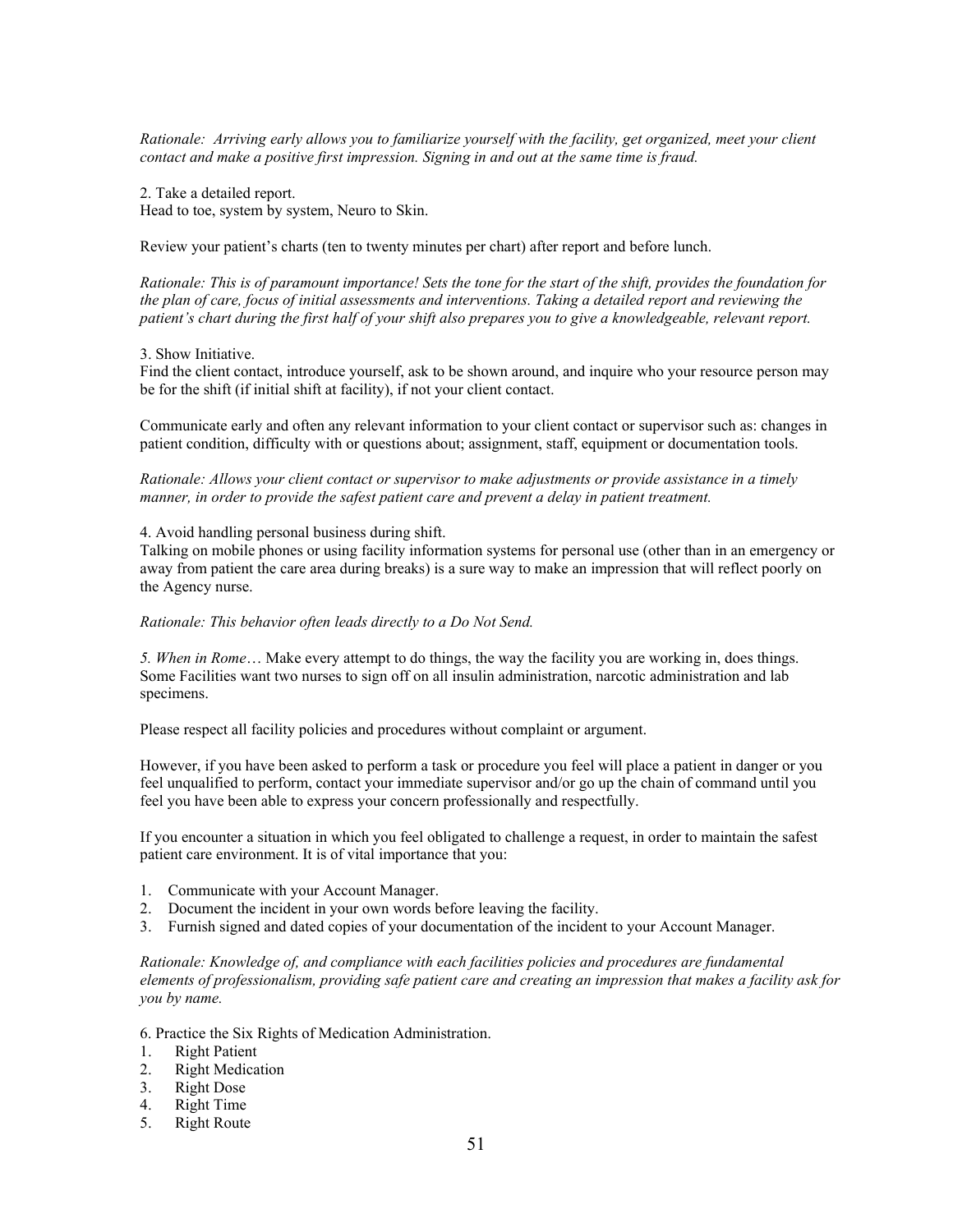#### 6. Right Rate

If you are confused regarding any aspect of the medication administration process, clarification with the physician becomes an immediate priority, to ensure safe medication administration.

*Rationale: Medication errors are serious, and can lead to negative patient outcomes, extended hospitalization, severe injury and death. Most importantly for a careful, knowledgeable and conscientious provider, medication errors are almost always preventable.*

7. Be conscious of Joint Commission National Patient Safety Goals in your practice.

- 1. Improve the accuracy of patient identification.
- 2. Improve the effectiveness of communication among caregivers.
- 3. Improve the safety of using medications.
- 4. Reduce the risk of health care-associated infections.
- 5. Accurately and completely reconcile medications across the continuum of care.
- 1. Reduce the risk of patient harm resulting from falls.

*Rationale: "The mission of Joint Commission is to continuously improve the safety and quality of care provided to the public" through the "support of performance improvement in healthcare organizations."* 

8. Make sure all of your documentation is completed prior to leaving the client facility at the end of your shift.

*Rationale: Complete documentation, is an essential component of effective, efficient nursing. Since you may work in multiple facilities in a short period of time, it is not an easy task to dot every "i" and cross every "t", without help from a knowledgeable source.* 

9. Practice excellent customer service.

Customer service extends further than patients and their families; it includes every person we come into contact with while you are working. The customers are every nurse, pharmacist, physician, respiratory care practitioner, etc. Every time you interact with another human being at work it is imperative that we greet that person with a friendly and helpful attitude.

*Rationale: Treating patients, their families, our colleagues and interdisciplinary team members with friendliness, respect and kindness creates an environment where being helpful and taking the extra step to solve someone's problem is not the exception but the "norm".* 

TERMINATION POLICY

# *Do Not Sends*

The following point system is used to determine termination as a result of Do Not Sends/Do Not Returns/Do Not Use.

1 Point

Attitude, lack of professionalism or customer service

2 Points

- Clinical incompetence or poor clinical performance
- Poor time management
- Medication error(s)
- Documentation deficiencies, lack of compassion
- Repeated attitude, lack of professionalism, customer service

3 Points

- Danger to patient.
- Departing facility before end of shift secondary to dissatisfaction with assignment.
- Illegal Behavior (includes false identity, falsified documentation, use of or distribution of controlled substances, etc.)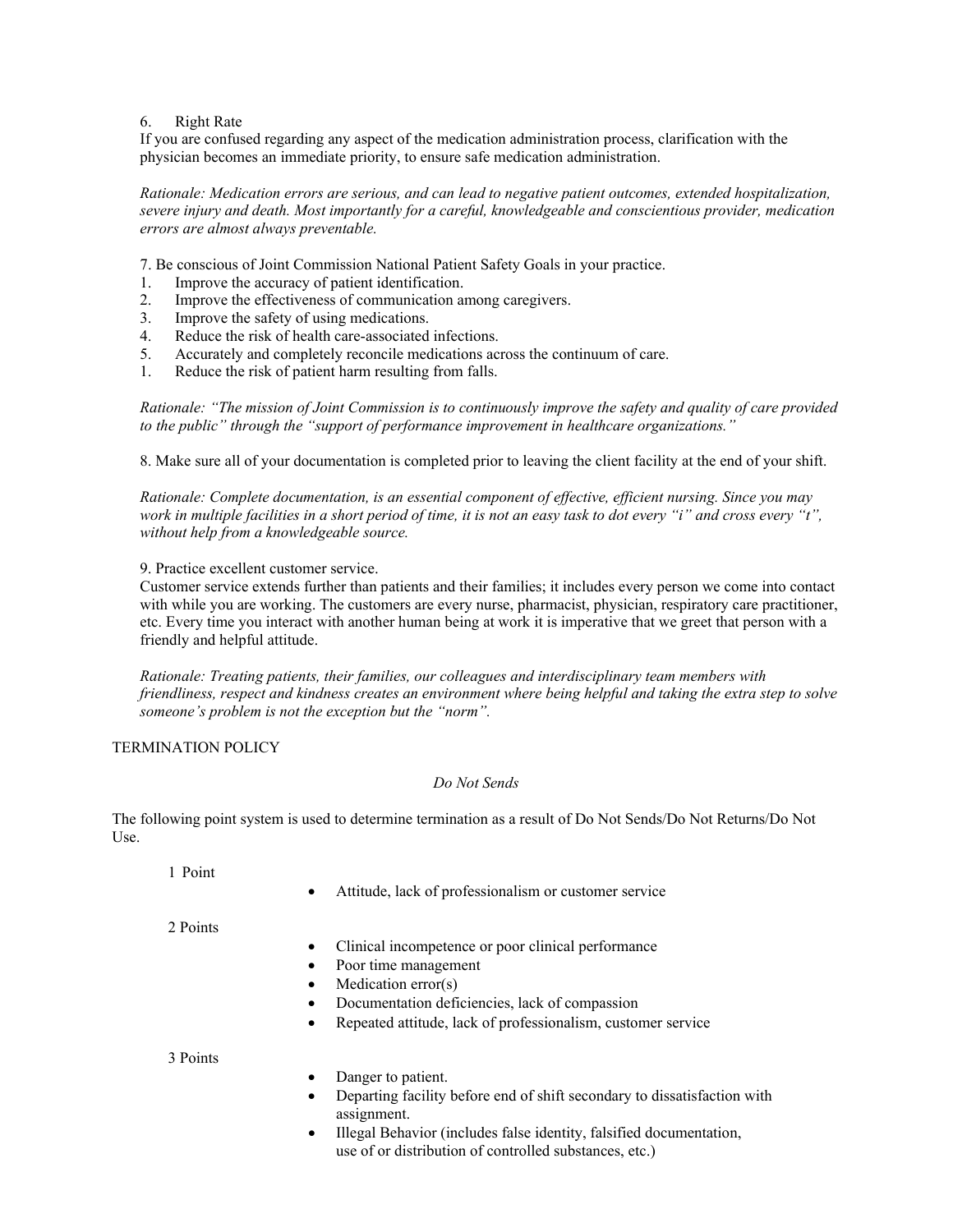- Patient abandonment. When nurse is under investigation for above behavior they will be considered terminated until exonerated from all accusations.
- Error resulting in patient death or permanent physical or mental damage
- Self-terminating assignment without proper notice to facility or Staffing Agency.
- No call, no show.

A provider who receives three (3) points will be considered for termination from working with National Anesthesia Services, Inc.

Any provider involved in illegal activity will be terminated immediately from working with National Anesthesia Services, Inc.

# **REPORTING ANY ISSUES**

#### Assignment Issues

Issues may arise while a provider is on assignment for National Anesthesia Services, Inc. As a representative of National Anesthesia Services, Inc. and as a responsible and mature medical professional, it is important that professionalism and integrity are maintained throughout the conflict resolution process and that above all patient safety is the priority.

Common issues that may arise are:

- Conflict with hospital staff
- Conflict with patient and/or patient family members
- Assignment to a unit for which you are uncomfortable working

In the event of any of the above events:

- 1. Contact National Anesthesia Services, Inc. for mediation.
- 2. Complete an incident report at the facility (*if required.*)
- 3. Complete an incident report at National Anesthesia Services, Inc. (if required)

#### Blood Borne Exposure

An exposure incident to blood borne pathogens involves specific eye, mouth, mucous membrane, or parenteral contact with blood or other potentially infectious materials that result from the performance of a provider's duties. All providers involved in direct patient care should be familiar with appropriate decontamination procedures.

In the event of exposure to any bloodborne pathogens:

- 1. Adhere to appropriate decontamination procedures.
- 2. Contact the medical supervisor.
- 3. Information National Anesthesia Services, Inc. immediately of exposure.

# **CLINICAL INCIDENTS AND SENTINEL EVENTS**

As a healthcare provider, it is your duty and responsibility to promptly report any unsafe condition, sentinel event or unusual event that can result in a sentinel event. Everyone is expected to participate in maintaining a safe environment for patients, visitors, providers and their coworkers. This means taking an active role in reporting any and all unsafe conditions, unusual or sentinel events. All such events should always be reported immediately to your clinical supervisor and National Anesthesia Services, Inc.

As a healthcare provider you must recognize the importance of following effective procedures and are encouraged to speak up if something has compromised or might compromise patient safety and quality.